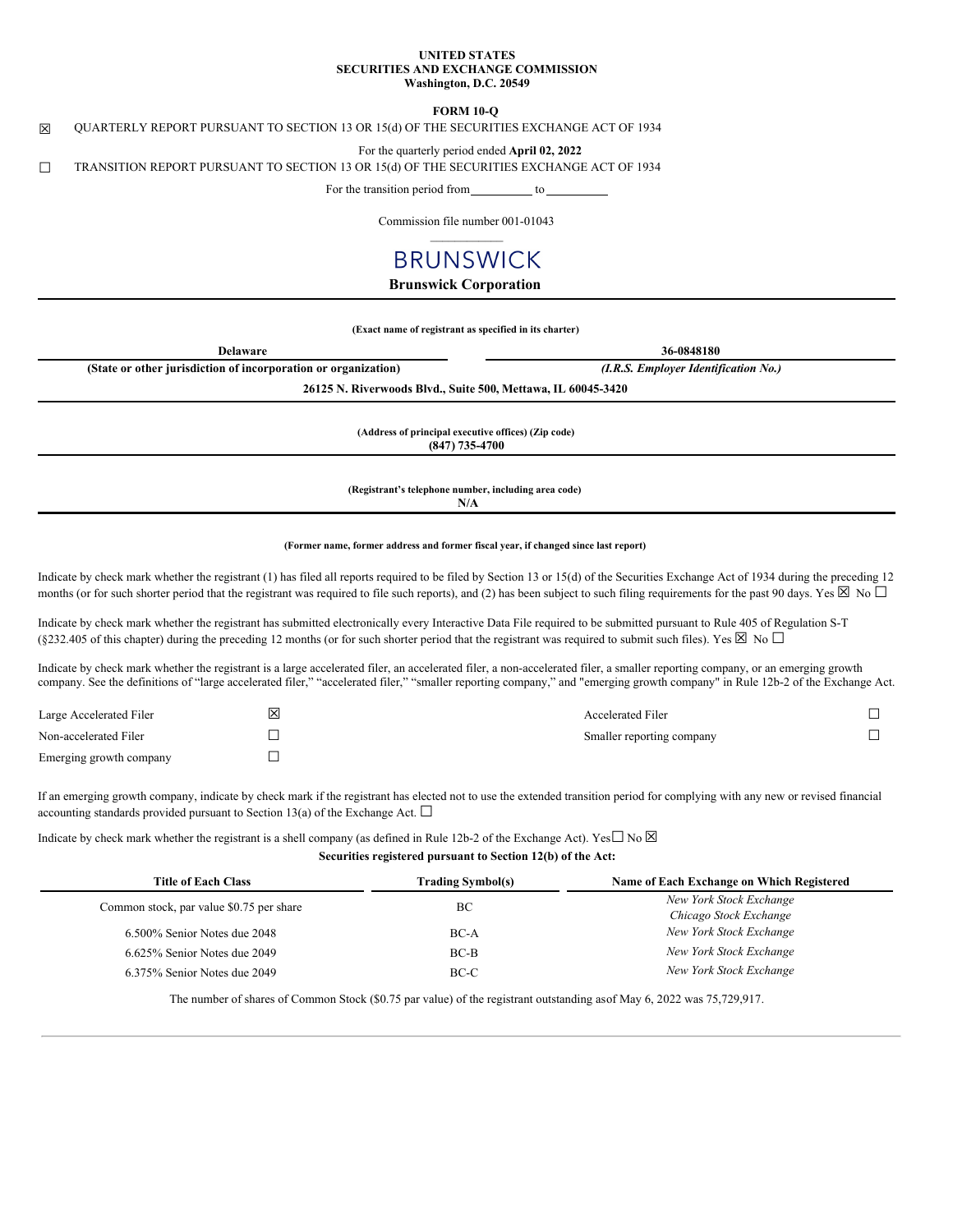#### **BRUNSWICK CORPORATION INDEX TO QUARTERLY REPORT ON FORM 10-Q April 2, 2022**

### **TABLE OF CONTENTS**

|          | PART I - FINANCIAL INFORMATION                                                        | Page           |
|----------|---------------------------------------------------------------------------------------|----------------|
| ltem 1.  | <b>Condensed Consolidated Financial Statements (Unaudited)</b>                        | $\overline{3}$ |
| Item 2.  | Management's Discussion and Analysis of Financial Condition and Results of Operations | 26             |
| Item 3.  | <b>Quantitative and Qualitative Disclosures About Market Risk</b>                     | 35             |
| Item 4.  | <b>Controls and Procedures</b>                                                        | 35             |
|          | PART II - OTHER INFORMATION                                                           |                |
| Item 1A. | <b>Risk Factors</b>                                                                   | 36             |
| ltem 2.  | Unregistered Sales of Equity Securities and Use of Proceeds                           | 36             |
| Item 5.  | <b>Other Information</b>                                                              | 37             |
| ltem 6.  | <b>Exhibits</b>                                                                       | 38             |
|          |                                                                                       |                |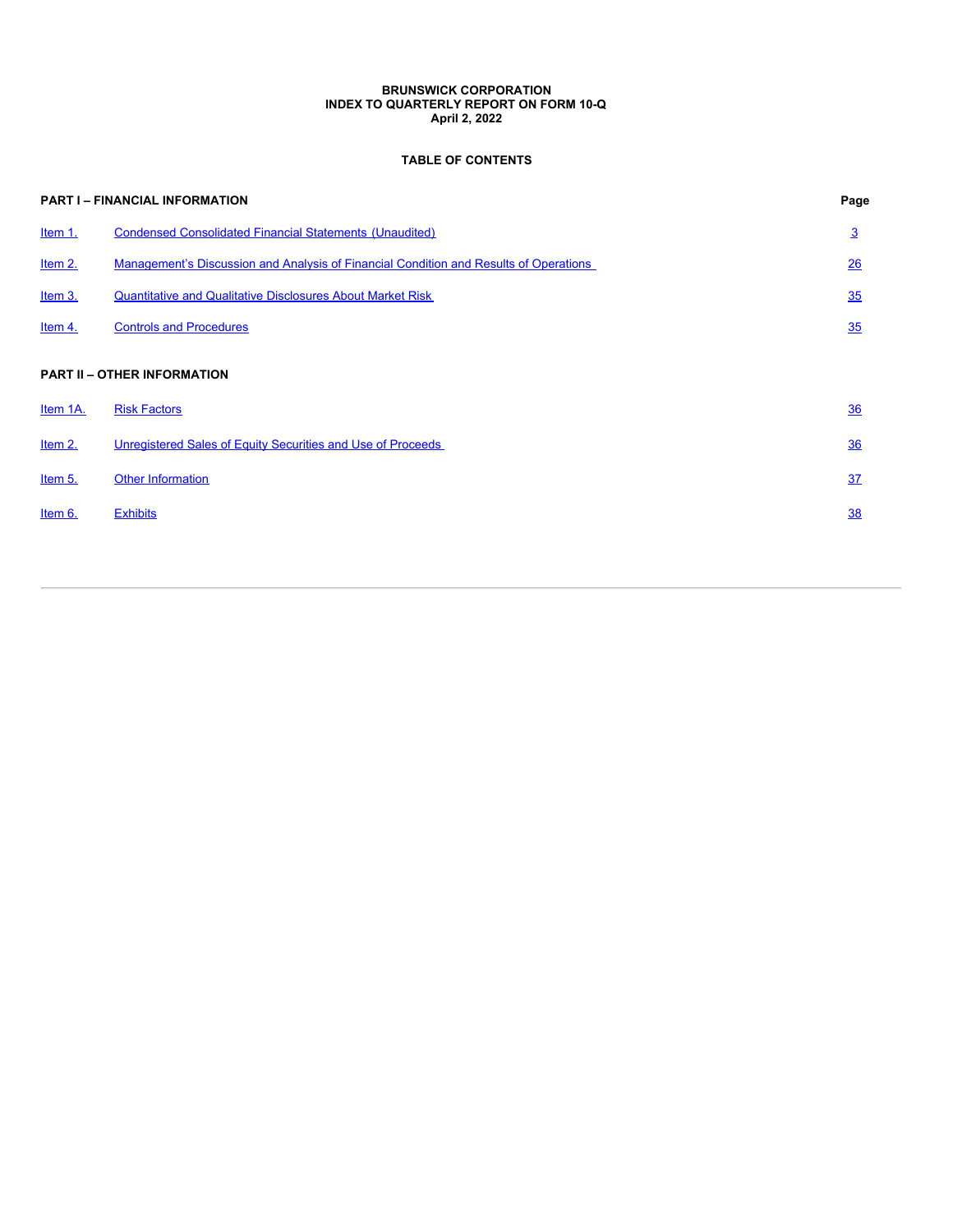### **PART I - FINANCIAL INFORMATION**

### <span id="page-2-1"></span><span id="page-2-0"></span>**Item 1. Condensed Consolidated Financial Statements**

#### **BRUNSWICK CORPORATION Condensed Consolidated Statements of Comprehensive Income (Unaudited)**

|                                                              | <b>Three Months Ended</b> |                |                  |  |  |  |  |
|--------------------------------------------------------------|---------------------------|----------------|------------------|--|--|--|--|
| (in millions, except per share data)                         | April 2,<br><b>2022</b>   |                | April 3,<br>2021 |  |  |  |  |
| <b>Net sales</b>                                             | \$<br>1,695.7             | $\mathfrak{s}$ | 1.433.2          |  |  |  |  |
| Cost of sales                                                | 1,212.1                   |                | 1,015.9          |  |  |  |  |
| Selling, general and administrative expense                  | 192.7                     |                | 150.8            |  |  |  |  |
| Research and development expense                             | 51.4                      |                | 34.1             |  |  |  |  |
| Restructuring, exit and impairment charges                   |                           |                | 0.5              |  |  |  |  |
| <b>Operating earnings</b>                                    | 239.5                     |                | 231.9            |  |  |  |  |
| Equity earnings                                              | 0.8                       |                | 0.8              |  |  |  |  |
| Other expense, net                                           | (1.5)                     |                | (1.3)            |  |  |  |  |
| Earnings before interest and income taxes                    | 238.8                     |                | 231.4            |  |  |  |  |
| Interest expense                                             | (18.4)                    |                | (14.8)           |  |  |  |  |
| Interest income                                              | 0.1                       |                | 0.2              |  |  |  |  |
| Loss on early extinguishment of debt                         | (0.1)                     |                |                  |  |  |  |  |
| Earnings before income taxes                                 | 220.4                     |                | 216.8            |  |  |  |  |
| Income tax provision                                         | 46.4                      |                | 47.4             |  |  |  |  |
| Net earnings from continuing operations                      | 174.0                     |                | 169.4            |  |  |  |  |
| Net earnings (loss) from discontinued operations, net of tax | 0.2                       |                | (0.1)            |  |  |  |  |
|                                                              | \$<br>174.2               | \$             | 169.3            |  |  |  |  |
| <b>Net earnings</b>                                          |                           |                |                  |  |  |  |  |
| Earnings per common share:                                   |                           |                |                  |  |  |  |  |
| <b>Basic</b>                                                 |                           |                |                  |  |  |  |  |
| Earnings from continuing operations                          | \$<br>2.26                | \$             | 2.17             |  |  |  |  |
| Earnings (loss) from discontinued operations                 | 0.00                      |                | (0.00)           |  |  |  |  |
|                                                              | \$<br>2.26                | \$             | 2.17             |  |  |  |  |
| Net earnings                                                 |                           |                |                  |  |  |  |  |
| <b>Diluted</b>                                               |                           |                |                  |  |  |  |  |
| Earnings from continuing operations                          | \$<br>2.25                | \$             | 2.15             |  |  |  |  |
| Earnings (loss) from discontinued operations                 | 0.00                      |                | (0.00)           |  |  |  |  |
|                                                              | \$<br>2.25                | \$             | 2.15             |  |  |  |  |
| Net earnings                                                 |                           |                |                  |  |  |  |  |
| Weighted average shares used for computation of:             |                           |                |                  |  |  |  |  |
| Basic earnings per common share                              | 76.9                      |                | 78.2             |  |  |  |  |
| Diluted earnings per common share                            | 77.4                      |                | 78.8             |  |  |  |  |
| <b>Comprehensive income</b>                                  | \$<br>184.1               | \$             | 174.9            |  |  |  |  |

The Notes to Condensed Consolidated Financial Statements are an integral part of these condensed consolidated statements.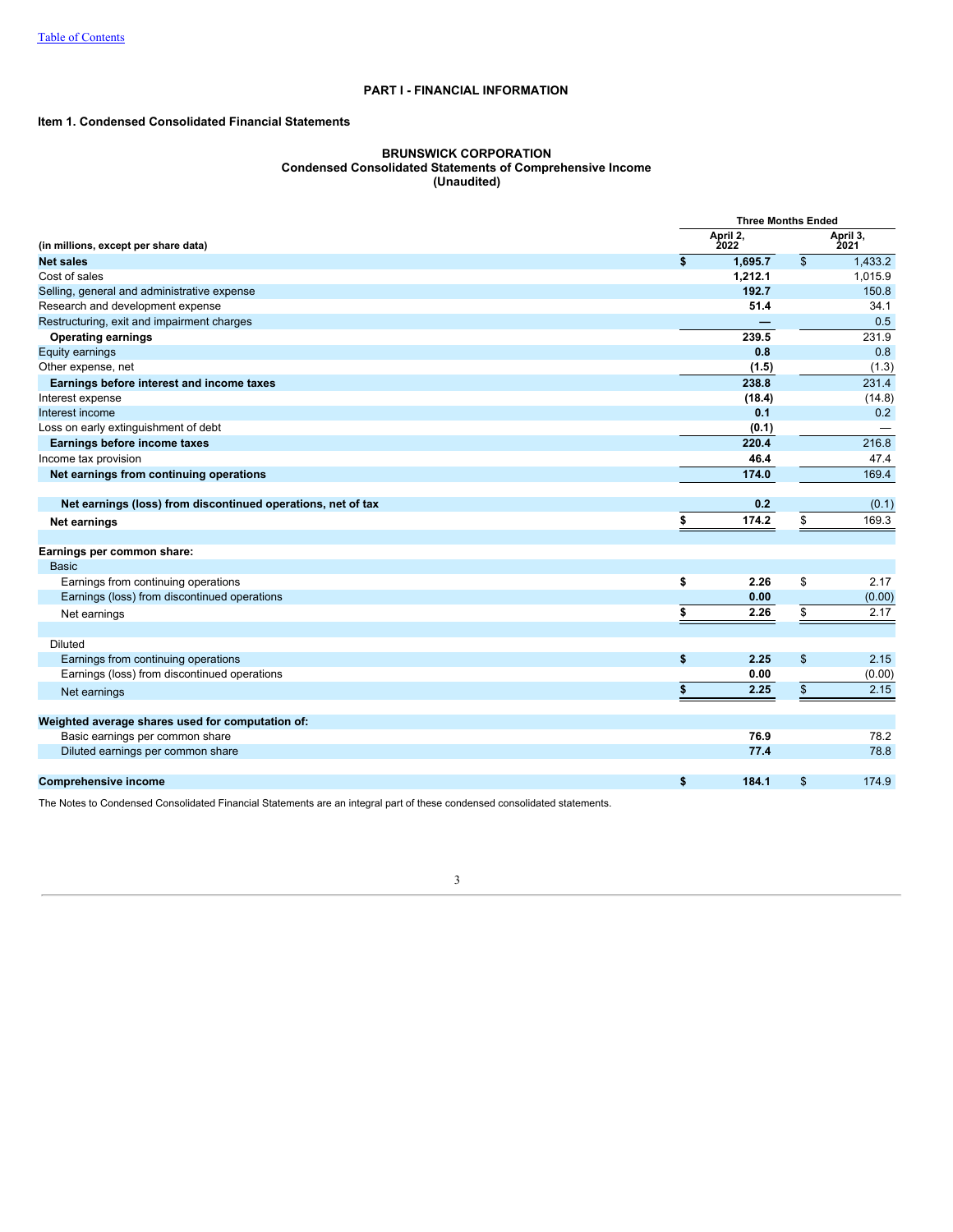### **BRUNSWICK CORPORATION Condensed Consolidated Balance Sheets (Unaudited)**

| (in millions)                                                          | April 2,<br>2022 | December 31,<br>2021 |         |     | April 3,<br>2021 |
|------------------------------------------------------------------------|------------------|----------------------|---------|-----|------------------|
| <b>Assets</b>                                                          |                  |                      |         |     |                  |
| <b>Current assets</b>                                                  |                  |                      |         |     |                  |
| Cash and cash equivalents, at cost, which approximates fair value      | \$<br>680.1      | $\mathbb{S}$         | 354.5   | -\$ | 471.9            |
| Restricted cash                                                        | 12.2             |                      | 12.2    |     | 9.7              |
| Short-term investments in marketable securities                        | 6.8              |                      | 0.8     |     | 7.3              |
| Total cash and short-term investments in marketable securities         | 699.1            |                      | 367.5   |     | 488.9            |
| Accounts and notes receivable, less allowances of \$11.2, \$9.7, \$9.8 | 664.7            |                      | 485.3   |     | 539.1            |
| Inventories                                                            |                  |                      |         |     |                  |
| Finished goods                                                         | 752.4            |                      | 685.5   |     | 463.7            |
| Work-in-process                                                        | 195.4            |                      | 176.8   |     | 125.4            |
| Raw materials                                                          | 397.9            |                      | 345.7   |     | 176.5            |
| Net inventories                                                        | 1,345.7          |                      | 1,208.0 |     | 765.6            |
| Prepaid expenses and other                                             | 81.7             |                      | 63.8    |     | 42.1             |
| <b>Current assets</b>                                                  | 2,791.2          |                      | 2,124.6 |     | 1,835.7          |
|                                                                        |                  |                      |         |     |                  |
| Property                                                               |                  |                      |         |     |                  |
| Land                                                                   | 34.5             |                      | 34.7    |     | 17.6             |
| Buildings and improvements                                             | 497.5            |                      | 479.3   |     | 440.3            |
| Equipment                                                              | 1,351.8          |                      | 1,332.4 |     | 1,198.2          |
| Total land, buildings and improvements and equipment                   | 1,883.8          |                      | 1,846.4 |     | 1,656.1          |
| Accumulated depreciation                                               | (1,002.3)        |                      | (989.6) |     | (944.9)          |
| Net land, buildings and improvements and equipment                     | 881.5            |                      | 856.8   |     | 711.2            |
| Unamortized product tooling costs                                      | 196.6            |                      | 190.1   |     | 161.2            |
| Net property                                                           | 1,078.1          |                      | 1,046.9 |     | 872.4            |
|                                                                        |                  |                      |         |     |                  |
| Other assets                                                           |                  |                      |         |     |                  |
| Goodwill                                                               | 889.4            |                      | 888.4   |     | 422.7            |
| Other intangibles, net                                                 | 1,038.4          |                      | 1.052.1 |     | 544.3            |
| Deferred income tax asset                                              | 137.9            |                      | 146.0   |     | 126.4            |
| Operating lease assets                                                 | 92.4             |                      | 92.8    |     | 80.7             |
| <b>Equity investments</b>                                              | 48.1             |                      | 43.8    |     | 36.3             |
| Other long-term assets                                                 | 17.5             |                      | 30.4    |     | 24.7             |
| Other assets                                                           | 2,223.7          |                      | 2,253.5 |     | 1,235.1          |
|                                                                        |                  |                      |         |     |                  |
| <b>Total assets</b>                                                    | \$<br>6,093.0    | \$                   | 5,425.0 | \$  | 3,943.2          |

The Notes to Condensed Consolidated Financial Statements are an integral part of these condensed consolidated statements.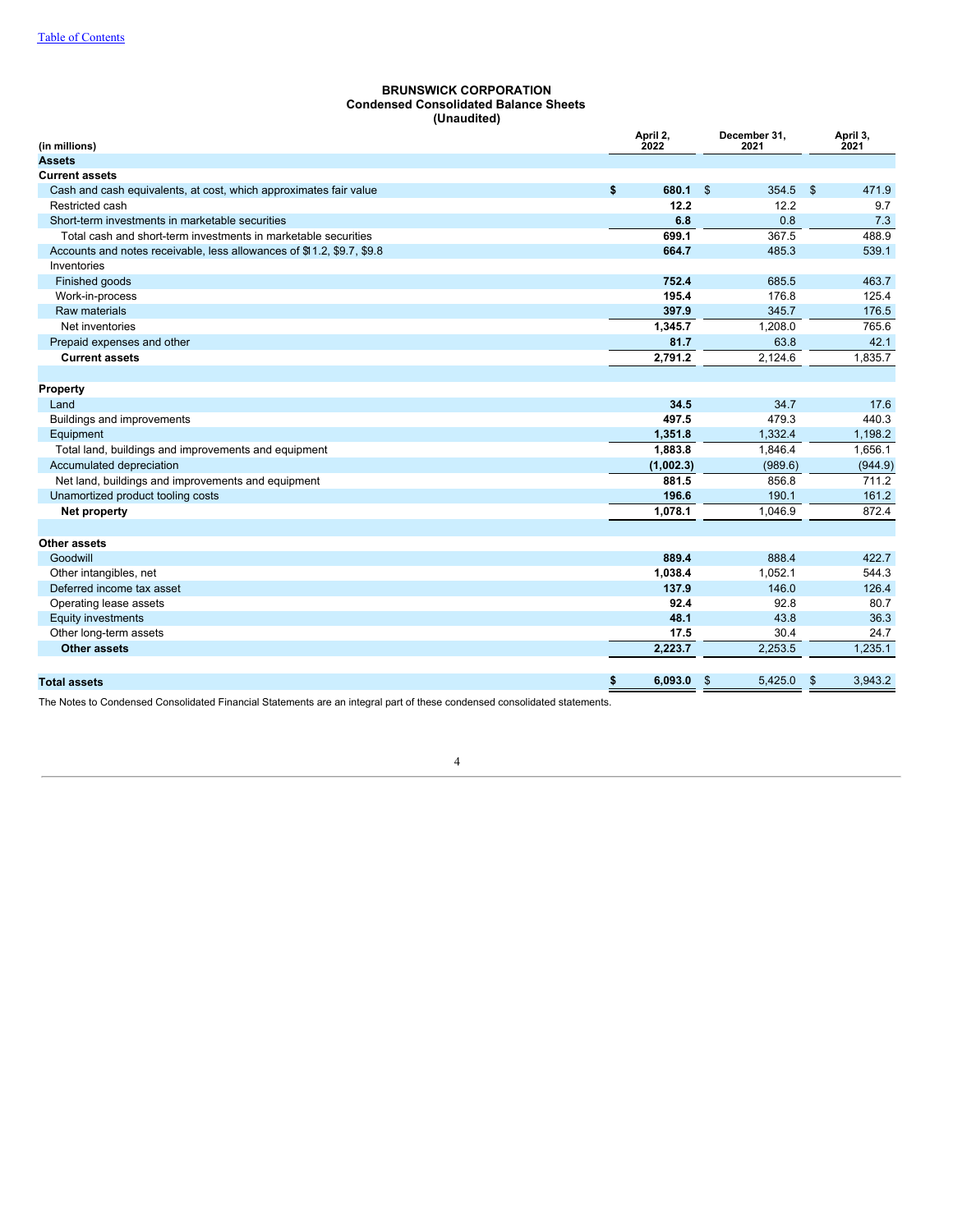| (in millions)                                                                                                                                            | April 2,<br>2022 |           | December 31.<br>2021 |            |     | April 3,<br>2021 |
|----------------------------------------------------------------------------------------------------------------------------------------------------------|------------------|-----------|----------------------|------------|-----|------------------|
| Liabilities and shareholders' equity                                                                                                                     |                  |           |                      |            |     |                  |
| <b>Current liabilities</b>                                                                                                                               |                  |           |                      |            |     |                  |
| Short-term debt and current maturities of long-term debt                                                                                                 | \$               | 2.3       | $\mathfrak{S}$       | 37.4       | \$  | 43.8             |
| Accounts payable                                                                                                                                         |                  | 660.0     |                      | 693.5      |     | 532.4            |
| Accrued expenses                                                                                                                                         |                  | 665.9     |                      | 711.3      |     | 552.8            |
| <b>Current liabilities</b>                                                                                                                               |                  | 1,328.2   |                      | 1,442.2    |     | 1,129.0          |
|                                                                                                                                                          |                  |           |                      |            |     |                  |
| Long-term liabilities                                                                                                                                    |                  |           |                      |            |     |                  |
| <b>Debt</b>                                                                                                                                              |                  | 2,498.2   |                      | 1.779.0    |     | 900.9            |
| Postretirement benefits                                                                                                                                  |                  | 65.5      |                      | 66.5       |     | 72.3             |
| Operating lease liabilities                                                                                                                              |                  | 72.2      |                      | 75.5       |     | 64.9             |
| Other                                                                                                                                                    |                  | 149.0     |                      | 147.6      |     | 133.5            |
| Long-term liabilities                                                                                                                                    |                  | 2.784.9   |                      | 2.068.6    |     | 1.171.6          |
|                                                                                                                                                          |                  |           |                      |            |     |                  |
| <b>Shareholders' equity</b>                                                                                                                              |                  |           |                      |            |     |                  |
| Common stock; authorized: 200,000,000 shares, \$0.75 par value; issued: 102,538,000 shares; outstanding:<br>76,338,000, 76,933,000 and 77,941,000 shares |                  | 76.9      |                      | 76.9       |     | 76.9             |
| Additional paid-in capital                                                                                                                               |                  | 374.5     |                      | 394.5      |     | 371.2            |
| Retained earnings                                                                                                                                        |                  | 2,866.3   |                      | 2,720.1    |     | 2,374.0          |
| Treasury stock, at cost: 26, 200, 000, 25, 605, 000 and 24, 597, 000 shares                                                                              |                  | (1,316.2) |                      | (1, 245.8) |     | (1, 142.4)       |
| Accumulated other comprehensive loss                                                                                                                     |                  | (21.6)    |                      | (31.5)     |     | (37.1)           |
| <b>Shareholders' equity</b>                                                                                                                              |                  | 1,979.9   |                      | 1.914.2    |     | 1,642.6          |
|                                                                                                                                                          |                  |           |                      |            |     |                  |
| Total liabilities and shareholders' equity                                                                                                               |                  | 6,093.0   |                      | 5,425.0    | \$. | 3,943.2          |

The Notes to Condensed Consolidated Financial Statements are an integral part of these condensed consolidated statements.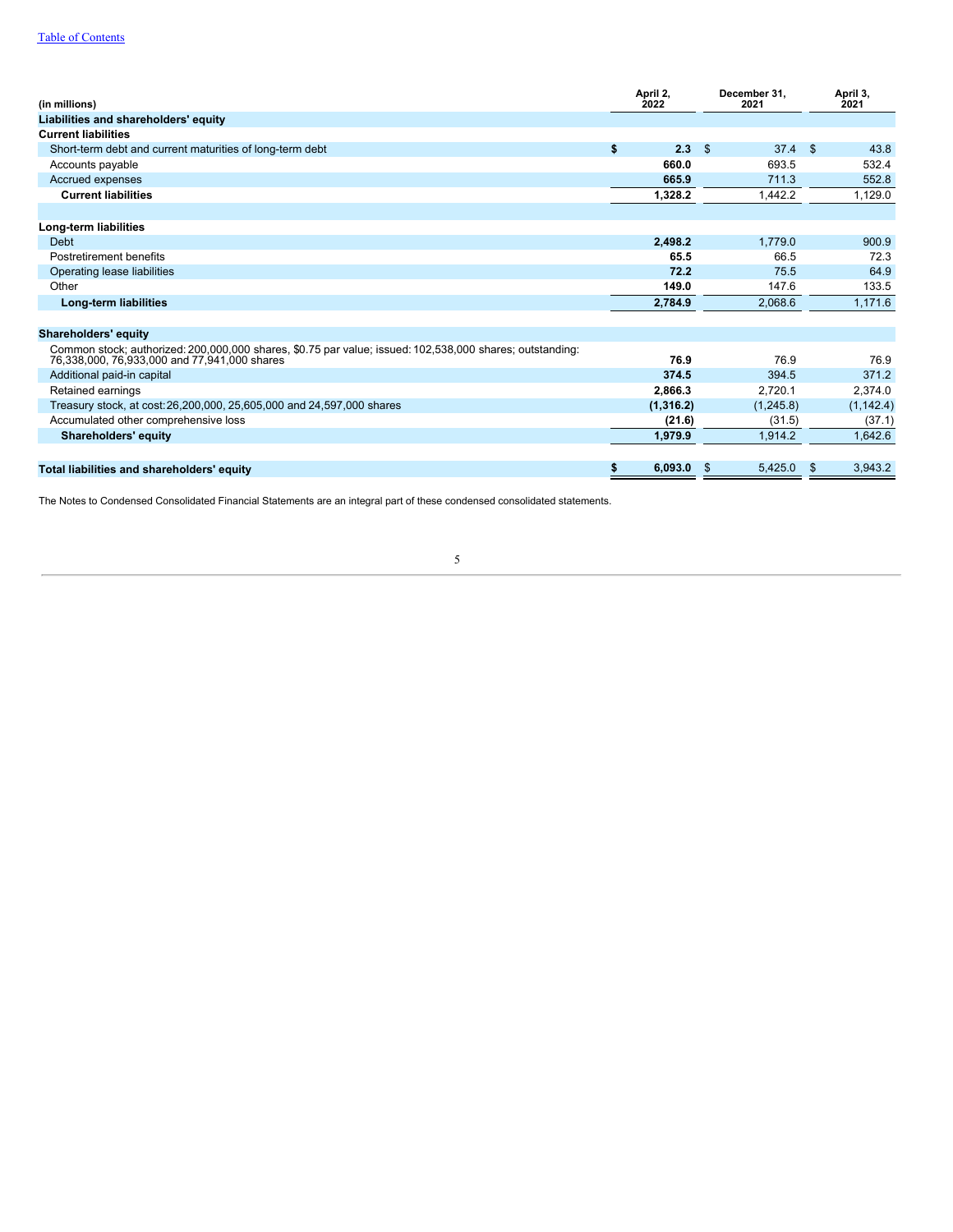#### **BRUNSWICK CORPORATION Condensed Consolidated Statements of Cash Flows (Unaudited)**

|                                                                               | <b>Three Months Ended</b> |                |                  |  |
|-------------------------------------------------------------------------------|---------------------------|----------------|------------------|--|
| (in millions)                                                                 | April 2,<br>2022          |                | April 3,<br>2021 |  |
| Cash flows from operating activities                                          |                           |                |                  |  |
| Net earnings                                                                  | \$<br>174.2               | \$             | 169.3            |  |
| Less: net earnings (loss) from discontinued operations, net of tax            | 0.2                       |                | (0.1)            |  |
| Net earnings from continuing operations, net of tax                           | 174.0                     |                | 169.4            |  |
| Stock compensation expense                                                    | 4.4                       |                | 6.1              |  |
| Depreciation and amortization                                                 | 53.6                      |                | 41.6             |  |
| Pension funding, net of expense                                               | (0.2)                     |                | (0.8)            |  |
| Deferred income taxes                                                         | 4.5                       |                | 7.9              |  |
| Changes in certain current assets and current liabilities                     | (394.5)                   |                | (236.2)          |  |
| Long-term extended warranty contracts and other deferred revenue              | 2.4                       |                | 2.4              |  |
| Income taxes                                                                  | 16.2                      |                | 29.6             |  |
| Other, net                                                                    | (1.3)                     |                | (2.7)            |  |
| Net cash (used for) provided by operating activities of continuing operations | (140.9)                   |                | 17.3             |  |
| Net cash used for operating activities of discontinued operations             | (1.0)                     |                | (9.0)            |  |
| Net cash (used for) provided by operating activities                          | (141.9)                   |                | 8.3              |  |
| Cash flows from investing activities                                          |                           |                |                  |  |
| Capital expenditures                                                          | (100.9)                   |                | (42.9)           |  |
| Purchases of marketable securities                                            | (6.0)                     |                |                  |  |
| Sales or maturities of marketable securities                                  |                           |                | 49.4             |  |
| Investments                                                                   | (4.2)                     |                | (3.9)            |  |
| Acquisition of businesses, net of cash acquired                               |                           |                | (5.3)            |  |
| Proceeds from the sale of property, plant and equipment                       | 2.2                       |                | 4.2              |  |
| Cross currency swap settlement                                                | 16.7                      |                |                  |  |
| Net cash (used for) provided by investing activities                          | (92.2)                    |                | 1.5              |  |
| Cash flows from financing activities                                          |                           |                |                  |  |
| Proceeds from issuances of short-term debt                                    | 125.0                     |                |                  |  |
| Payments of short-term debt                                                   | (125.0)                   |                |                  |  |
| Net proceeds from issuances of long-term debt                                 | 741.8                     |                | 1.9              |  |
| Payments of long-term debt including current maturities                       | (57.1)                    |                | (9.2)            |  |
| Common stock repurchases                                                      | (79.8)                    |                | (15.9)           |  |
| Cash dividends paid                                                           | (28.0)                    |                | (21.0)           |  |
| Proceeds from share-based compensation activity                               |                           |                | 0.5              |  |
| Tax withholding associated with shares issued for share-based compensation    | (15.8)                    |                | (12.7)           |  |
| Other, net                                                                    | (2.0)                     |                | (0.1)            |  |
| Net cash provided by (used for) financing activities                          | 559.1                     |                | (56.5)           |  |
| Effect of exchange rate changes                                               | 0.6                       |                | (2.0)            |  |
| Net increase (decrease) in Cash and cash equivalents and Restricted cash      | 325.6                     |                | (48.7)           |  |
| Cash and cash equivalents and Restricted cash at beginning of period          | 366.7                     |                | 530.3            |  |
| Cash and cash equivalents and Restricted cash at end of period                | 692.3                     |                | 481.6            |  |
| Less: Restricted cash                                                         | 12.2                      |                | 9.7              |  |
| Cash and cash equivalents at end of period                                    | \$<br>680.1               | $\mathfrak{s}$ | 471.9            |  |

The Notes to Condensed Consolidated Financial Statements are an integral part of these condensed consolidated statements.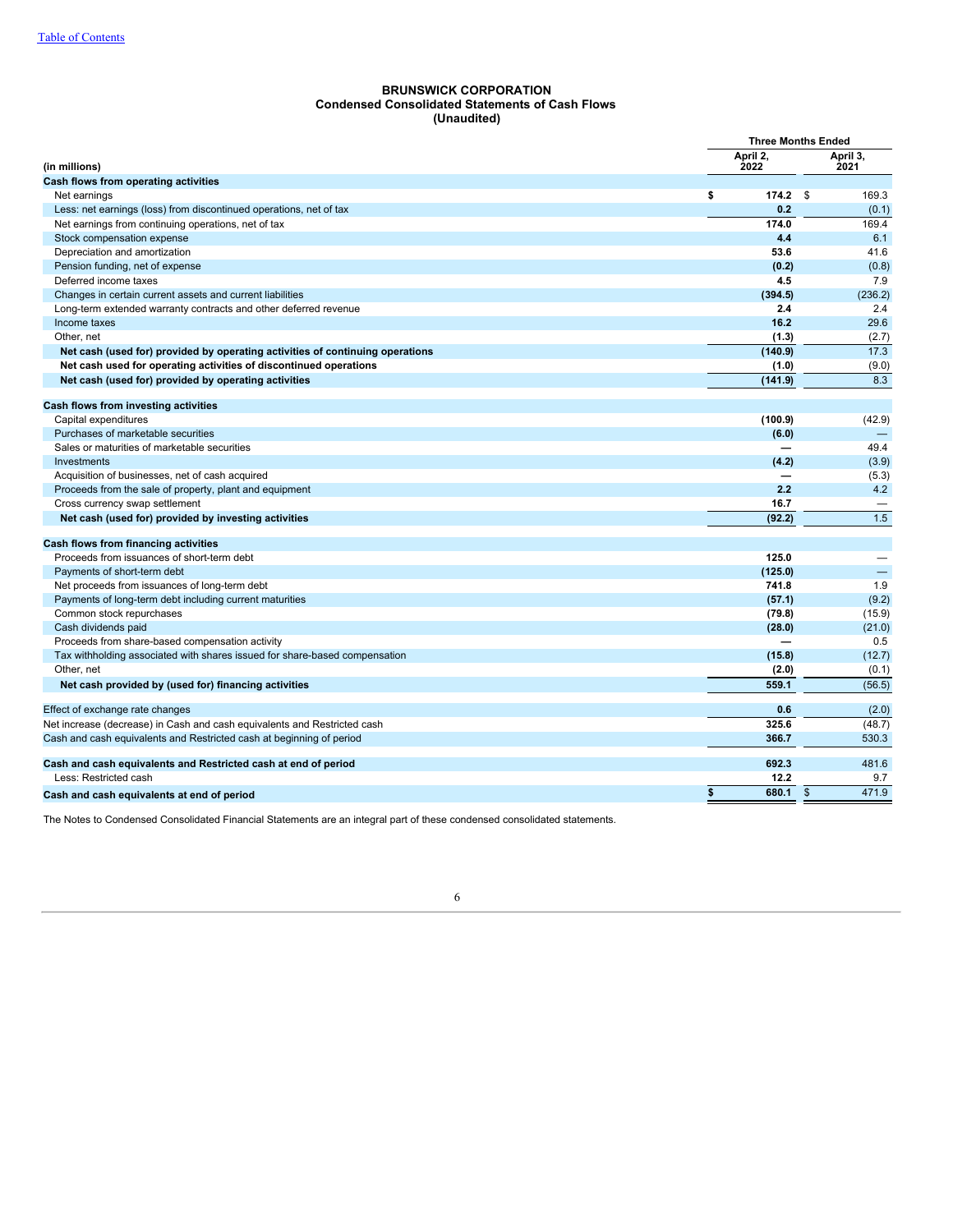#### **Brunswick Corporation Condensed Consolidated Statements of Shareholders' Equity (Unaudited)**

| (in millions, except per share data) | Common<br><b>Stock</b> | <b>Additional</b><br><b>Paid-in Capital</b> | Retained<br><b>Earnings</b> | Treasurv<br>Stock | <b>Accumulated Other</b><br><b>Comprehensive</b><br>Income (Loss) | Total   |
|--------------------------------------|------------------------|---------------------------------------------|-----------------------------|-------------------|-------------------------------------------------------------------|---------|
| <b>Balance at December 31, 2021</b>  | 76.9                   | 394.5<br>\$.                                | 2.720.1                     | $(1,245.8)$ \$    | (31.5)                                                            | 1.914.2 |
| Net earnings                         |                        |                                             | 174.2                       |                   |                                                                   | 174.2   |
| Other comprehensive income           |                        |                                             |                             |                   | 9.9                                                               | 9.9     |
| Dividends (\$0.365 per common share) |                        |                                             | (28.0)                      |                   |                                                                   | (28.0)  |
| Compensation plans and other         |                        | (20.0)                                      |                             | 9.4               |                                                                   | (10.6)  |
| Common stock repurchases             |                        |                                             |                             | (79.8)            |                                                                   | (79.8)  |
| <b>Balance at April 2, 2022</b>      | 76.9                   | 374.5                                       | 2.866.3                     | (1,316.2)         | (21.6)                                                            | 1.979.9 |

| 383.8<br>2.225.7<br><b>Balance at December 31, 2020</b><br>76.9<br>$(1, 133.7)$ \$<br>(42.7)<br>169.3<br>Net earnings<br>5.6<br>Other comprehensive income<br>Dividends (\$0.27 per common share)<br>(21.0)<br>_<br>Compensation plans and other<br>(12.6)<br>7.2<br>Common stock repurchases<br>(15.9)<br>371.2<br>2.374.0<br>(1, 142.4)<br>76.9<br>(37.1)<br><b>Balance at April 3, 2021</b> | (in millions, except per share data) | Common<br><b>Stock</b> | <b>Additional</b><br><b>Paid-in Capital</b> | <b>Retained</b><br><b>Earnings</b> | Treasurv<br><b>Stock</b> | <b>Accumulated Other</b><br>Comprehensive<br>Income (Loss) | Total   |
|------------------------------------------------------------------------------------------------------------------------------------------------------------------------------------------------------------------------------------------------------------------------------------------------------------------------------------------------------------------------------------------------|--------------------------------------|------------------------|---------------------------------------------|------------------------------------|--------------------------|------------------------------------------------------------|---------|
|                                                                                                                                                                                                                                                                                                                                                                                                |                                      |                        |                                             |                                    |                          |                                                            | 1,510.0 |
|                                                                                                                                                                                                                                                                                                                                                                                                |                                      |                        |                                             |                                    |                          |                                                            | 169.3   |
|                                                                                                                                                                                                                                                                                                                                                                                                |                                      |                        |                                             |                                    |                          |                                                            | 5.6     |
|                                                                                                                                                                                                                                                                                                                                                                                                |                                      |                        |                                             |                                    |                          |                                                            | (21.0)  |
|                                                                                                                                                                                                                                                                                                                                                                                                |                                      |                        |                                             |                                    |                          |                                                            | (5.4)   |
|                                                                                                                                                                                                                                                                                                                                                                                                |                                      |                        |                                             |                                    |                          |                                                            | (15.9)  |
|                                                                                                                                                                                                                                                                                                                                                                                                |                                      |                        |                                             |                                    |                          |                                                            | 1,642.6 |

The Notes to Condensed Consolidated Financial Statements are an integral part of these condensed consolidated statements.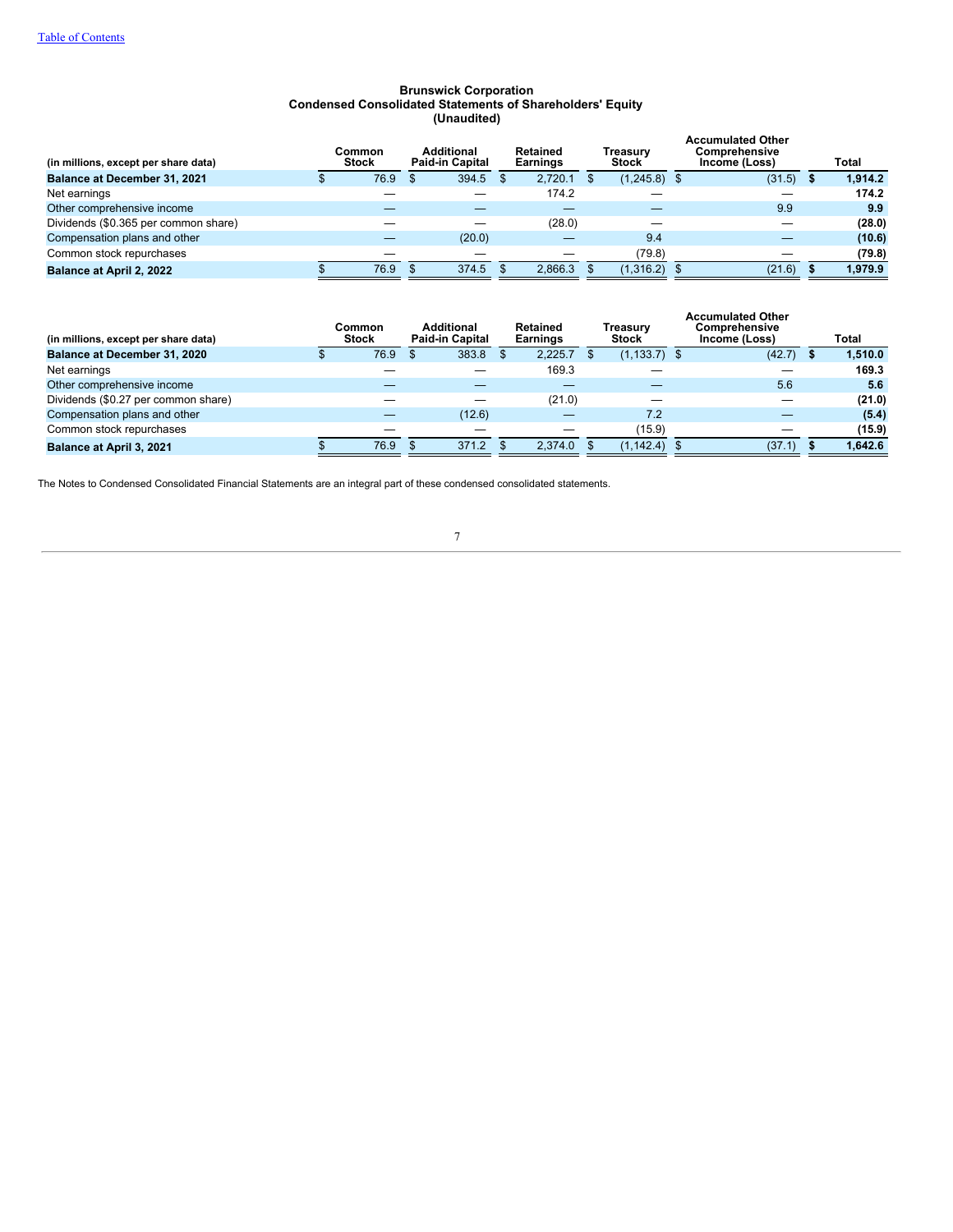#### **BRUNSWICK CORPORATION Notes to Condensed Consolidated Financial Statements (Unaudited)**

#### **Note 1 – Significant Accounting Policies**

*Interim Financial Statements.* Brunswick's unaudited interim condensed consolidated financial statements have been prepared pursuant to Securities and Exchange Commission ("SEC") rules and regulations. Therefore, certain information and disclosures normally included in financial statements and related notes prepared in accordance with accounting principles generally accepted in the United States of America ("GAAP") have been condensed or omitted.

These financial statements should be read in conjunction with, and have been prepared in conformity with, the accounting principles reflected in the consolidated financial statements and related notes included in Brunswick's 2021 Annual Report on Form 10-K for the year ended December 31, 2021 (the 2021 Form 10-K). These results include, in management's opinion, all normal and recurring adjustments necessary to present fairly Brunswick's financial position, results of operations and cash flows. Due to the seasonality of Brunswick's businesses, the interim results are not necessarily indicative of the results that may be expected for the remainder of the year.

The Company maintains its financial records on the basis of a fiscal year ending on December 31, with the fiscal quarters spanning approximately thirteen weeks. The first quarter ends on the Saturday closest to the end of the first thirteen-week period. The second and third quarters are thirteen weeks in duration and the fourth quarter is the remainder of the year. The first quarter of fiscal year 2022 ended on April 2, 2022 and the first quarter of fiscal year 2021 ended on April 3, 2021.

#### *Recently Issued Accounting Standards*

Fair Value Hedge Accounting: In March 2022, the Financial Accounting Standards Board ("FASB") issued Accounting Standards Update ("ASU") 2022-01, *Fair Value Hedging — Portfolio Layer Method*, which clarifies the guidance in Accounting Standards Codification ("ASC") 815 on fair value hedge accounting of interest-rate risk for portfolios of financial assets. The ASU amends the guidance that established the "last-of-layer" method for making the fair value hedge accounting for these portfolios more accessible. The amendment is effective for financial statements for interim and annual periods beginning after December 15, 2022. The adoption of this standard is not expected to have a material impact on the Company's consolidated financial statements.

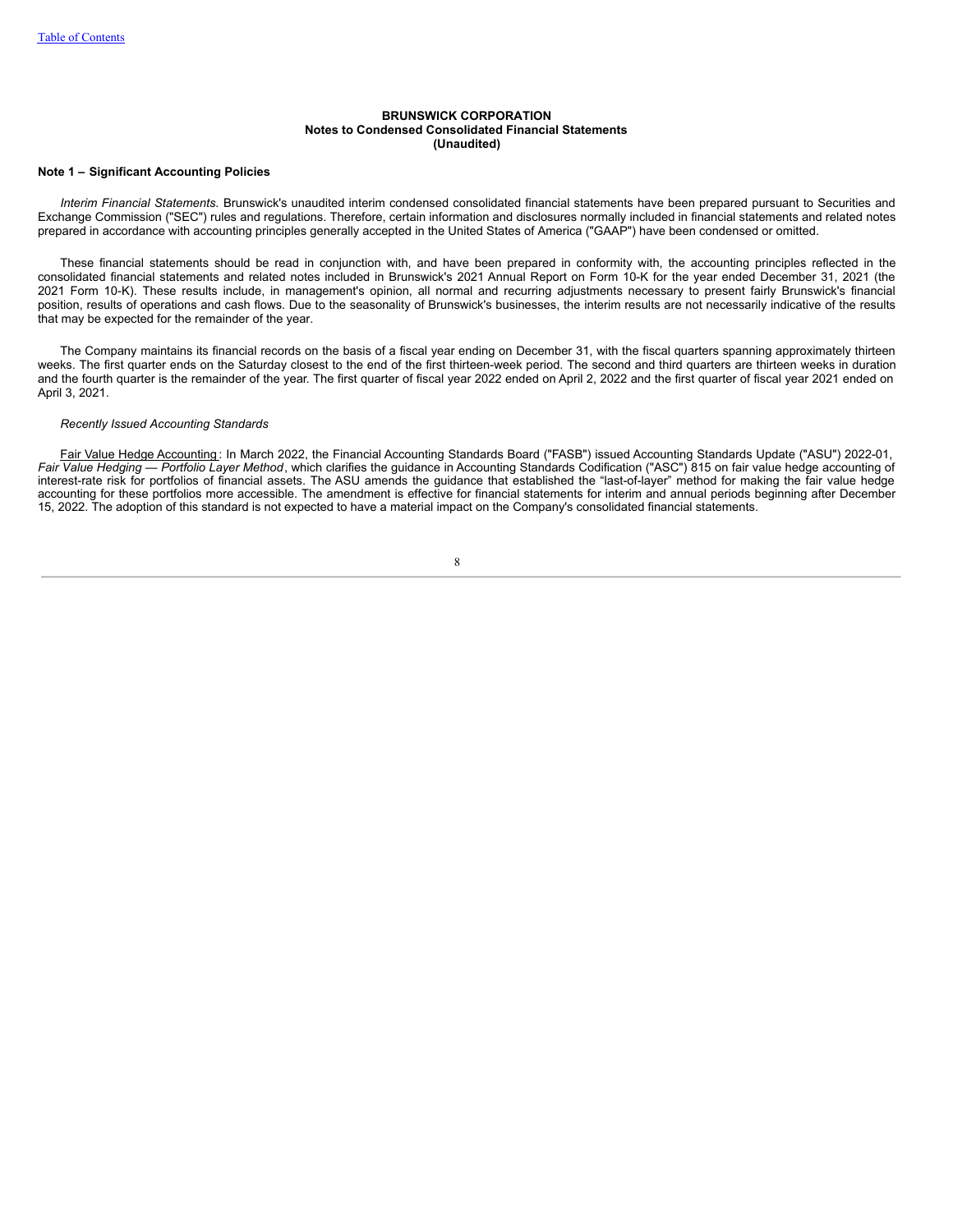### **Note 2 – Revenue Recognition**

The following table presents the Company's revenue in categories that depict how the nature, amount, timing, and uncertainty of revenue and cash flows are affected by economic factors:

| <b>Three Months Ended</b>                                            |         |  |          |    |       |      |         |  |  |
|----------------------------------------------------------------------|---------|--|----------|----|-------|------|---------|--|--|
| April 2, 2022                                                        |         |  |          |    |       |      |         |  |  |
| <b>Parts &amp; Accessories</b><br>Total<br><b>Boat</b><br>Propulsion |         |  |          |    |       |      |         |  |  |
|                                                                      |         |  |          |    |       |      |         |  |  |
| $\triangle$<br>æ                                                     |         |  | 407.5    | \$ | 368.4 | - \$ | 1,228.6 |  |  |
|                                                                      | 113.4   |  | 108.0    |    | 45.6  |      | 267.0   |  |  |
|                                                                      | 63.3    |  | 52.9     |    | 9.1   |      | 125.3   |  |  |
|                                                                      | 33.2    |  | 30.5     |    | 62.2  |      | 125.9   |  |  |
|                                                                      | 43.3    |  | 18.9     |    | 7.5   |      | 69.7    |  |  |
|                                                                      | (109.2) |  | (11.6)   |    |       |      | (120.8) |  |  |
|                                                                      | 596.7   |  | 606.2    |    | 492.8 |      | 1,695.7 |  |  |
|                                                                      |         |  | 452.7 \$ |    |       |      |         |  |  |

| <b>Three Months Ended</b> |        |                                |            |  |       |  |            |  |  |  |
|---------------------------|--------|--------------------------------|------------|--|-------|--|------------|--|--|--|
| April 3, 2021             |        |                                |            |  |       |  |            |  |  |  |
|                           |        | <b>Parts &amp; Accessories</b> |            |  | Boat  |  | Total      |  |  |  |
|                           |        |                                |            |  |       |  |            |  |  |  |
| \$                        |        |                                | 312.3      |  |       |  | 1,046.2    |  |  |  |
|                           | 109.0  |                                | 63.5       |  | 41.6  |  | 214.1      |  |  |  |
|                           | 65.7   |                                | 42.5       |  | 6.7   |  | 114.9      |  |  |  |
|                           | 25.2   |                                | 25.4       |  | 48.4  |  | 99.0       |  |  |  |
|                           | 36.6   |                                | 15.9       |  | 10.2  |  | 62.7       |  |  |  |
|                           | (94.9) |                                | (8.8)      |  | _     |  | (103.7)    |  |  |  |
|                           | 562.9  | S.                             | 450.8      |  | 419.5 |  | 1,433.2    |  |  |  |
|                           |        | Propulsion                     | $421.3$ \$ |  | - \$  |  | $312.6$ \$ |  |  |  |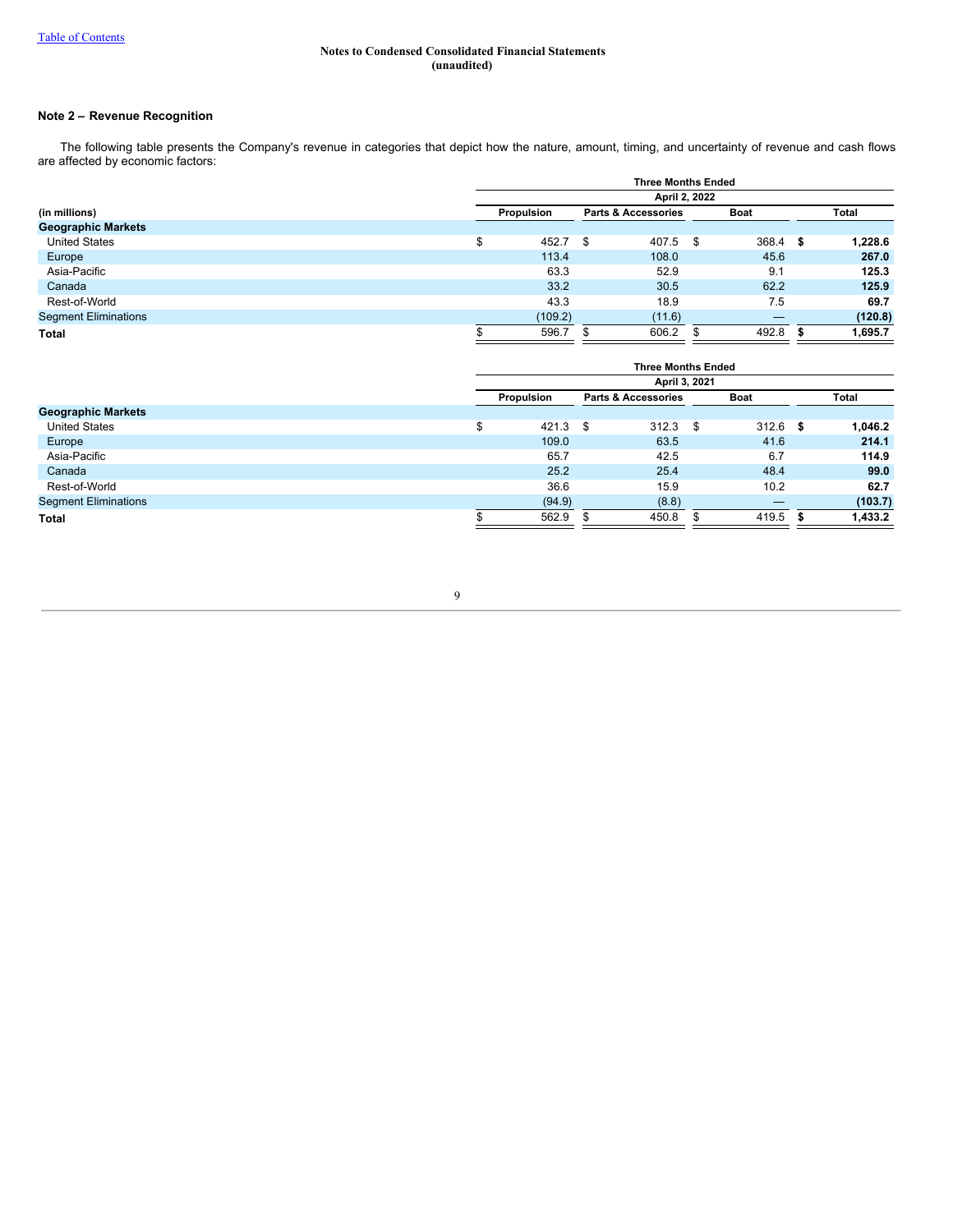|                                             | <b>Three Months Ended</b> |                   |                                |                               |             |                          |      |         |  |
|---------------------------------------------|---------------------------|-------------------|--------------------------------|-------------------------------|-------------|--------------------------|------|---------|--|
|                                             | April 2, 2022             |                   |                                |                               |             |                          |      |         |  |
| (in millions)                               |                           | <b>Propulsion</b> | <b>Parts &amp; Accessories</b> |                               | <b>Boat</b> |                          |      | Total   |  |
| <b>Major Product Lines</b>                  |                           |                   |                                |                               |             |                          |      |         |  |
| <b>Outboard Engines</b>                     | \$                        | 546.1             | <b>S</b>                       | $\overbrace{\phantom{12333}}$ | \$          | $\overline{\phantom{m}}$ | - \$ | 546.1   |  |
| Controls, Rigging, and Propellers           |                           | 98.5              |                                |                               |             |                          |      | 98.5    |  |
| <b>Sterndrive Engines</b>                   |                           | 61.3              |                                |                               |             |                          |      | 61.3    |  |
| <b>Distribution Parts &amp; Accessories</b> |                           | _                 |                                | 203.5                         |             |                          |      | 203.5   |  |
| Engine Parts & Accessories                  |                           | _                 |                                | 125.6                         |             |                          |      | 125.6   |  |
| <b>Advanced Systems Group</b>               |                           |                   |                                | 151.9                         |             |                          |      | 151.9   |  |
| Navico                                      |                           |                   |                                | 136.8                         |             |                          |      | 136.8   |  |
| Aluminum Freshwater Boats                   |                           |                   |                                |                               |             | 220.6                    |      | 220.6   |  |
| <b>Recreational Fiberglass Boats</b>        |                           | –                 |                                | –                             |             | 164.4                    |      | 164.4   |  |
| <b>Saltwater Fishing Boats</b>              |                           |                   |                                |                               |             | 89.2                     |      | 89.2    |  |
| <b>Business Acceleration</b>                |                           | _                 |                                |                               |             | 19.6                     |      | 19.6    |  |
| <b>Boat Eliminations/Other</b>              |                           | –                 |                                |                               |             | (1.0)                    |      | (1.0)   |  |
| <b>Segment Eliminations</b>                 |                           | (109.2)           |                                | (11.6)                        |             |                          |      | (120.8) |  |
| <b>Total</b>                                |                           | 596.7             | \$                             | 606.2                         | \$          | 492.8                    |      | 1,695.7 |  |

|                                             | <b>Three Months Ended</b> |                                |                                |              |  |  |  |  |
|---------------------------------------------|---------------------------|--------------------------------|--------------------------------|--------------|--|--|--|--|
|                                             | April 3, 2021             |                                |                                |              |  |  |  |  |
|                                             | Propulsion                | <b>Parts &amp; Accessories</b> | <b>Boat</b>                    | Total        |  |  |  |  |
| <b>Major Product Lines</b>                  |                           |                                |                                |              |  |  |  |  |
| <b>Outboard Engines</b>                     | \$<br>$504.5$ \$          | $\overline{\phantom{0}}$       | \$<br>$\overline{\phantom{m}}$ | 504.5<br>-\$ |  |  |  |  |
| Controls, Rigging, and Propellers           | 94.9                      | _                              |                                | 94.9         |  |  |  |  |
| <b>Sterndrive Engines</b>                   | 58.4                      |                                |                                | 58.4         |  |  |  |  |
| <b>Distribution Parts &amp; Accessories</b> | –                         | 200.6                          | —                              | 200.6        |  |  |  |  |
| Engine Parts & Accessories                  |                           | 124.2                          |                                | 124.2        |  |  |  |  |
| <b>Advanced Systems Group</b>               |                           | 134.8                          |                                | 134.8        |  |  |  |  |
| Aluminum Freshwater Boats                   | _                         |                                | 177.8                          | 177.8        |  |  |  |  |
| <b>Recreational Fiberglass Boats</b>        | –                         | _                              | 135.4                          | 135.4        |  |  |  |  |
| <b>Saltwater Fishing Boats</b>              |                           |                                | 96.8                           | 96.8         |  |  |  |  |
| <b>Business Acceleration</b>                |                           |                                | 12.7                           | 12.7         |  |  |  |  |
| <b>Boat Eliminations/Other</b>              |                           |                                | (3.2)                          | (3.2)        |  |  |  |  |
| <b>Segment Eliminations</b>                 | (94.9)                    | (8.8)                          | –                              | (103.7)      |  |  |  |  |
| Total                                       | 562.9                     | 450.8                          | 419.5                          | 1,433.2      |  |  |  |  |

As of December 31, 2021, \$142.1 million of contract liabilities associated with extended warranties and customer deposits were reported in Accrued expenses and Other Long-term liabilities, of which \$14.3 million was recognized as revenue during the three months ended April 2, 2022. As of April 2, 2022, total contract liabilities were \$152.0 million. The total amount of the transaction price allocated to unsatisfied performance obligations as of April 2, 2022 was \$138.4 million for contracts greater than one year, which primarily relates to extended warranties. The Company expects to recognize \$34.2 million of this amount in 2022, \$30.4 million in 2023, and \$73.8 million thereafter.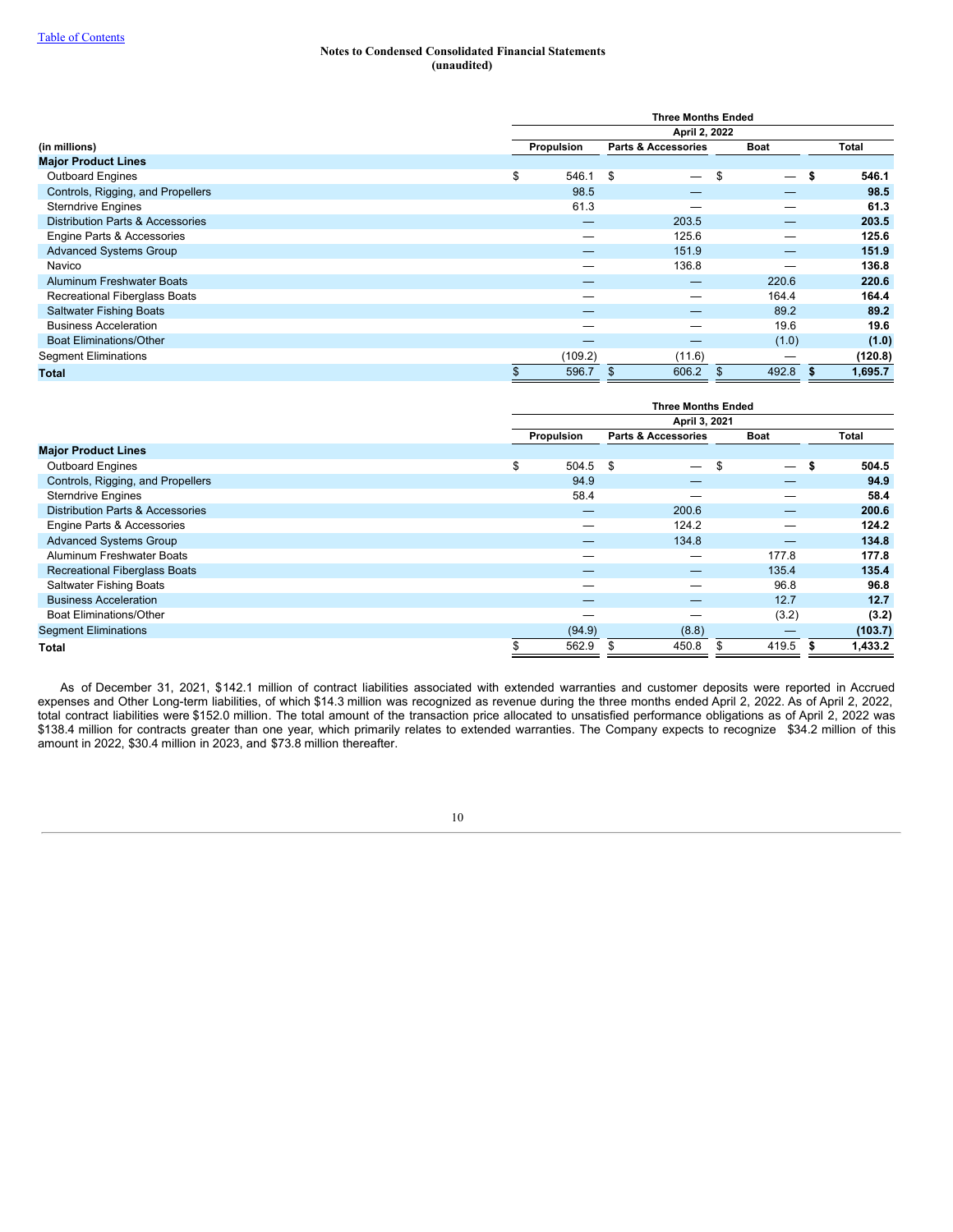#### **Note 3 – Acquisitions**

#### *2021 Acquisitions*

On October 4, 2021, the Company acquired all the issued and outstanding shares of Marine Innovations Group AS, known as "Navico," for \$ 1.094 billion net cash consideration. The Company used a combination of the Notes issued in the third quarter of 2021 and cash on hand to fund the acquisition.

Navico was a privately held global company based in Egersund, Norway, and is a global leader in marine electronics and sensors, including multi-function displays, fish finders, autopilots, sonar, radar, and cartography. The acquisition of Navico accelerates the Company's ACES ("Autonomy, Connectivity, Electrification, and Shared access") strategy and strengthens the Company's ability to provide complete, innovative digital solutions to consumers and comprehensive, integrated system offerings to our original equipment manufacturer customers. Navico is managed as part of the Company's Parts & Accessories segment.

The Company used the acquisition method of accounting in accordance with ASC 805, Business Combinations, with Brunswick being the acquiring entity, and reflecting estimates and assumptions deemed appropriate by Company management.

The purchase price allocation for certain deferred tax balances and contingency reserves is preliminary and subject to change within the allowed measurement period as the Company finalizes its fair value estimates. The following table is a summary of the assets acquired, liabilities assumed and net cash consideration paid, net of cash acquired, for the Navico acquisition:

| (in millions)                                     | <b>Fair Value</b> | <b>Useful Life</b> |
|---------------------------------------------------|-------------------|--------------------|
| Accounts and notes receivable                     | \$<br>59.3        |                    |
| Inventory                                         | 161.7             |                    |
| Goodwill (A) (B)                                  | 437.0             |                    |
| Trade names                                       | 133.0             | Indefinite         |
| Developed technology                              | 160.0             | 15 years           |
| Customer relationships                            | 185.0             | 15 years           |
| Property and equipment                            | 46.1              |                    |
| Other assets                                      | 26.9              |                    |
| <b>Total assets acquired</b>                      | 1,209.0           |                    |
|                                                   |                   |                    |
| Accounts payable                                  | 66.0              |                    |
| Accrued expenses (B)                              | 46.6              |                    |
| <b>Other liabilities</b>                          | 24.0              |                    |
| <b>Total liabilities assumed</b>                  | 136.6             |                    |
|                                                   |                   |                    |
| Net cash consideration paid, net of cash acquired | 1,072.4           |                    |

(A) The goodwill recorded for the acquisition of Navico is partially deductible for tax purposes.

(B) Includes \$1.5 million of purchase accounting adjustments in the first quarter of 2022 related to contingency reserves.

#### *Pro Forma Financial Information (Unaudited)*

The pro forma information has been prepared as if the Navico acquisition and the related debt financing had occurred on January 1, 2021. These pro forma results are based on estimates and assumptions which the Company believes to be reasonable. They are not the results that would have been realized had the acquisition actually occurred on January 1, 2021 and are not necessarily indicative of Brunswick's consolidated net earnings in future periods. The pro forma results include adjustments primarily related to the amortization of intangible assets of \$5.8 million and interest expense on the Notes as defined in **Note 12 – Debt**. Additionally, the pro forma adjustments include transaction costs of \$ 14.0 million and expenses related to inventory fair value adjustments of \$ 9.0 million recognized as part of the application of purchase accounting, which are non-recurring.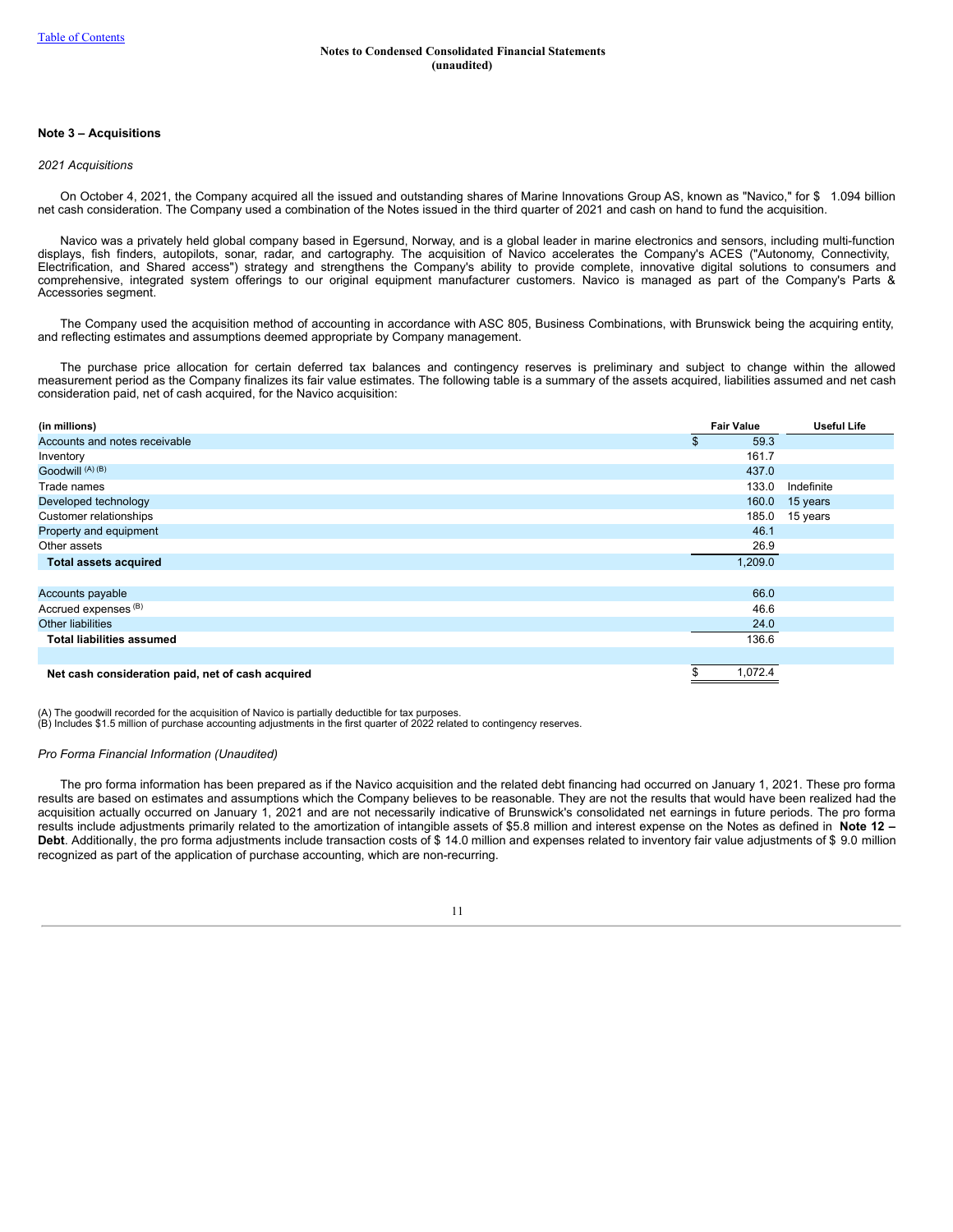| (in millions)          |  | <b>Three Months Ended</b><br><b>April 2. 2022</b> | <b>Three Months Ended</b><br>April 3. 2021 |  |  |
|------------------------|--|---------------------------------------------------|--------------------------------------------|--|--|
| Pro forma Net sales    |  | .695.7                                            | .573.8                                     |  |  |
| Pro forma Net earnings |  | 181.5                                             | 173.0                                      |  |  |

The pro forma results reflect a statutory income tax rate of 21 percent for the three months ended April 2, 2022 and April 3, 2021.

#### *Other 2021 Acquisitions*

On September 1, 2021, the Company acquired substantially all the net assets of RELiON Battery, LLC ("RELiON"). RELiON is a global provider of lithium batteries and related products to multiple industry sectors. The acquisition of RELiON complements the Company's existing portfolio of advanced battery and power management brands. On September 17, 2021, the Company acquired substantially all the net assets of SemahTronix, LLC, a global supplier of highcomplexity electrical wiring harnesses for advanced products in the marine, mobile, and defense industries. The acquisition of the SemahTronix assets enhances the Company's integrated systems offerings by providing the Company's ASG organization and the Company's global customers access to highquality, large, complex electrical wire harnessing systems that further enable the Company's end-to-end systems solutions and capabilities. These acquisitions are included as part of the Parts & Accessories segment.

On July 9, 2021, the Company acquired Fanautic Club, one of the largest European boat clubs with 23 locations in major coastal cities and tourist centers across Spain. The Company also acquired certain Freedom Boat Club franchise operations and territory rights in the United States during 2021. Acquiring such assets enables Brunswick to accelerate growth by increasing its investments in these markets. These acquisitions are included as part of the Boat segment.

The Company paid net cash consideration of \$ 66.2 million for these acquisitions. The opening balance sheets, which are preliminary and subject to change within the measurement period as the Company finalizes the purchase price allocation and fair value estimates, include \$36.8 million of goodwill and \$24.1 million of identifiable intangible assets, including customer relationships and trade names of \$17.2 million and \$6.9 million, respectively. The amount assigned to customer relationships will be amortized over the estimated useful life of 10 years. These acquisitions are not material to our net sales, results of operations or total assets during any period presented. Accordingly, the Company's consolidated results of operations do not differ materially from historical performance as a result of the acquisitions, and pro forma results are not presented.

#### **Note 4 – Financial Instruments**

The Company operates globally with manufacturing and sales facilities around the world. Due to the Company's global operations, the Company engages in activities involving both financial and market risks. The Company utilizes normal operating and financing activities, along with derivative financial instruments, to minimize these risks. See Note 14 in the Notes to Consolidated Financial Statements in the 2021 Form 10-K for further details regarding the Company's financial instruments and hedging policies.

*Cross-Currency Swaps.* The Company enters into cross-currency swaps to hedge Euro currency exposures of the net investment in certain foreign subsidiaries. As of April 2, 2022 and December 31, 2021 , the notional value of cross-currency swap contracts outstanding were \$ 250.0 million and \$200.0 million, respectively. There were no cross-currency swap contracts outstanding as of April 3, 2021. The cross-currency swaps were designated as net investment hedges, with the amount of gain or loss associated with the change in fair value of these instruments included within Accumulated other comprehensive loss and recognized upon termination of the respective investment. In the first quarter of 2022, the Company settled \$200.0 million of crosscurrency swap contracts resulting in a deferred gain of \$16.7 million within Accumulated other comprehensive loss.

*Commodity Price.* The Company uses commodity swaps to hedge anticipated purchases of aluminum. As of April 2, 2022, December 31, 2021 and April 3, 2021, the notional value of commodity swap contracts outstanding was \$19.3 million, \$25.3 million and \$14.0 million, respectively, and the contracts mature through 2022. The amount of gain or loss associated with the change in fair value of these instruments is deferred in Accumulated other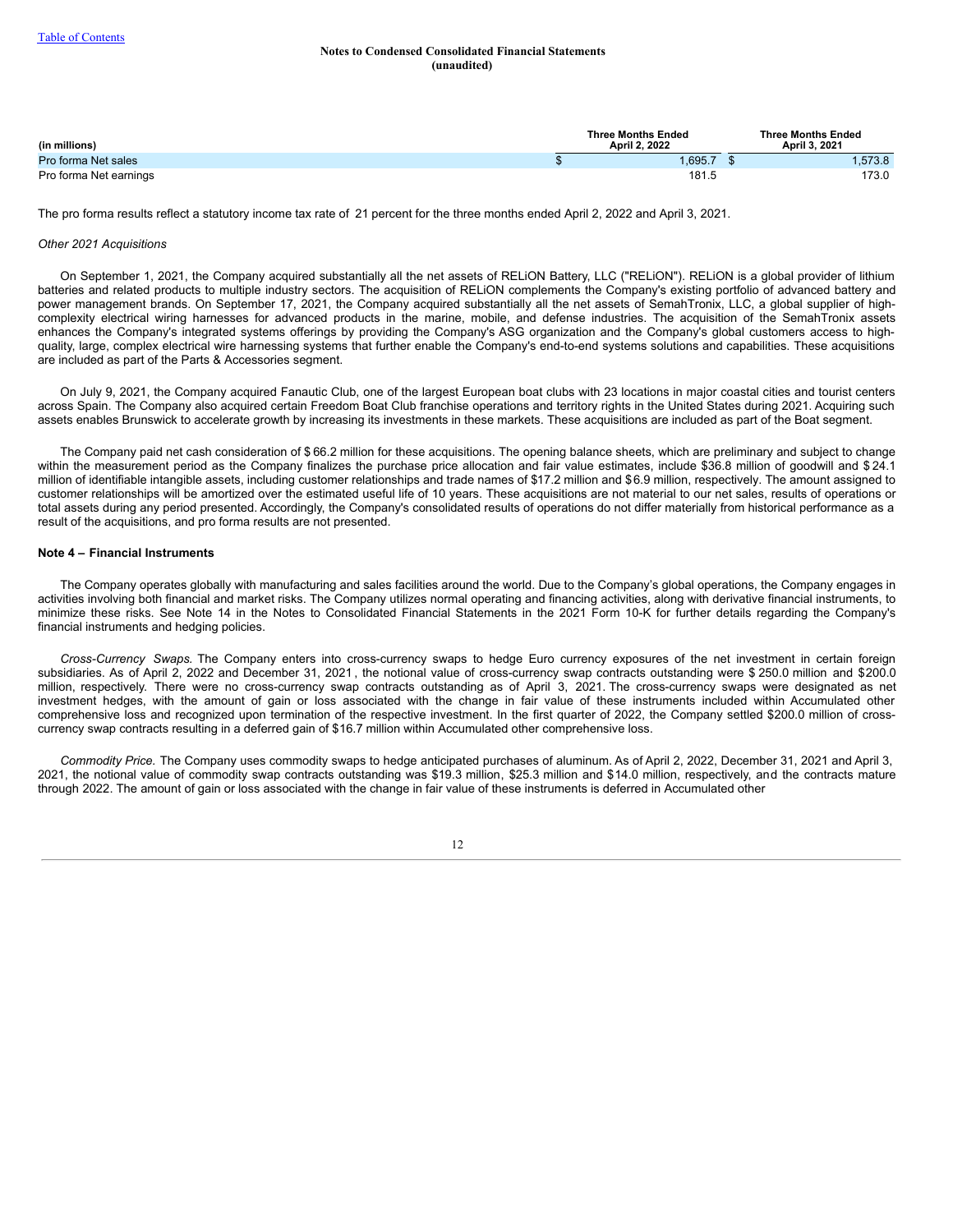comprehensive loss and recognized in Cost of sales in the same period or periods during which the hedged transaction affects earnings. As of April 2, 2022, the Company estimates that during the next 12 months it will reclassify approximately \$4.6 million in net gains (based on current prices) from Accumulated other comprehensive loss to Cost of sales.

*Foreign Currency Derivatives.* Forward exchange contracts outstanding at April 2, 2022, December 31, 2021 and April 3, 2021 had notional contract values of \$651.8 million, \$519.8 million and \$493.9 million, respectively. The forward contracts outstanding at April 2, 2022 mature through 2023 and mainly relate to the Euro, Australian dollar, Canadian dollar, and Swedish krona. As of April 2, 2022, the Company estimates that during the next 12 months, it will reclassify approximately \$7.2 million of net gains (based on current rates) from Accumulated other comprehensive loss to Cost of sales.

*Interest Rate Derivatives.* The Company previously entered into fixed-to-floating interest-rate swaps to convert a portion of its long-term debt from fixed to floating rate debt. In the second half of 2019, the Company settled its fixed-to-floating interest-rate swaps, resulting in a net deferred gain of \$ 2.5 million included within Debt. The Company will reclassify \$0.7 million of net deferred gains from Debt to Interest expense during the next 12 months. There are no outstanding fixed-to-floating interest-rate swaps as of April 2, 2022, December 31, 2021 or April 3, 2021.

During the first quarter of 2021, the Company entered into forward-starting interest-rate swaps to hedge the interest-rate risk associated with anticipated debt issuances. On August 4, 2021, the company settled these interest-rate swaps, resulting in a net deferred loss of \$1.6 million. As a result, there were no forward-starting interest-rate swaps outstanding as of April 2, 2022 and December 31, 2021. As of April 3, 2021, the outstanding forward-starting interest-rate swaps had a total notional contract value of \$150.0 million.

During the first quarter of 2022, the Company entered into and settled a series of treasury-lock swaps to hedge the interest-rate risk associated with debt issuances, resulting in a net deferred gain of \$5.1 million. As a result, there were no treasury-lock swaps outstanding as of April 2, 2022, December 31, 2021 or April 3, 2021. As of April 2, 2022, the Company had \$2.9 million of net deferred gains associated with previously settled forward-starting interest-rate swaps and treasury-lock swaps and as of December 31, 2021 and April 3, 2021, the Company had \$ 2.4 million and \$8.6 million, respectively, of net deferred losses associated with previously settled forward-starting interest-rate swaps. These instruments were designated as cash flow hedges with gains and losses included in Accumulated other comprehensive loss. As of April 2, 2022, the Company estimates that during the next 12 months, it will reclassify approximately \$ 0.4 million of net losses from Accumulated other comprehensive loss to Interest expense.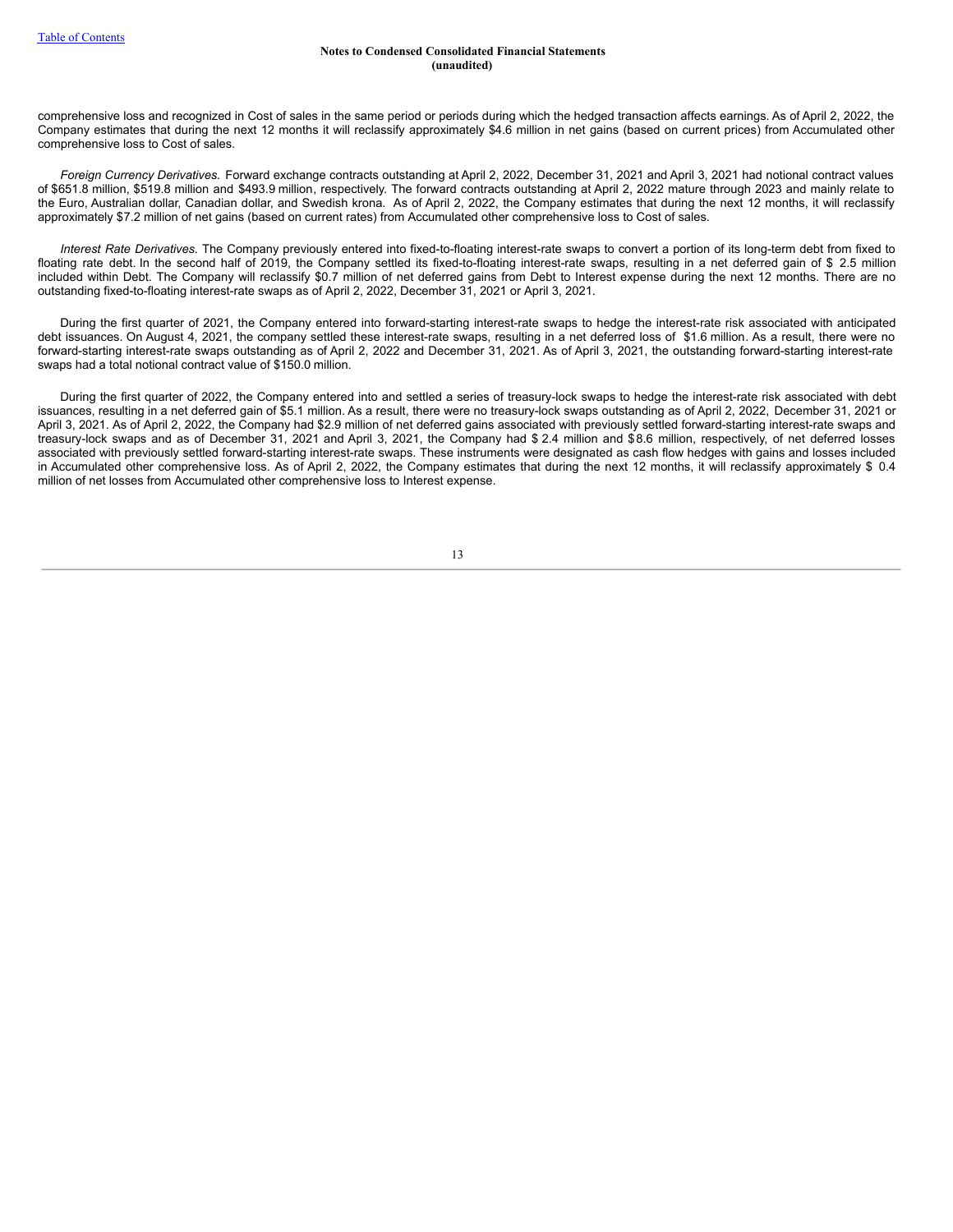As of April 2, 2022, December 31, 2021 and April 3, 2021, the fair values of the Company's derivative instruments were:

| (in millions)                                   | <b>Fair Value</b> |               |    |                   |              |               |
|-------------------------------------------------|-------------------|---------------|----|-------------------|--------------|---------------|
| <b>Asset Derivatives</b>                        |                   | April 2, 2022 |    | December 31, 2021 |              | April 3, 2021 |
| Derivatives Designated as Cash Flow Hedges      |                   |               |    |                   |              |               |
| Foreign exchange contracts                      | \$                | 9.4           | \$ | 8.8               | -\$          | 3.3           |
| Commodity contracts                             |                   | 4.6           |    | 1.9               |              | 2.5           |
| Interest rate contracts                         |                   |               |    | --                |              | 9.8           |
| Total                                           |                   | 14.0          | \$ | 10.7              | \$           | 15.6          |
| Derivatives Designated as Net Investment Hedges |                   |               |    |                   |              |               |
| Cross-currency swaps                            | \$                | 0.1           | \$ | 14.3              | - \$         |               |
| <b>Other Hedging Activity</b>                   |                   |               |    |                   |              |               |
| Foreign exchange contracts                      | \$                | $0.1 \quad$   |    | 0.1               | \$           | 0.2           |
| <b>Liability Derivatives</b>                    |                   |               |    |                   |              |               |
| Derivatives Designated as Cash Flow Hedges      |                   |               |    |                   |              |               |
| Foreign exchange contracts                      | \$                | 4.2 $$$       |    | 2.6               | $\mathbf{s}$ | 6.9           |
| Derivatives Designated as Net Investment Hedges |                   |               |    |                   |              |               |
| Cross-currency swaps                            | \$                | 1.0           | \$ | —                 | S.           |               |
| <b>Other Hedging Activity</b>                   |                   |               |    |                   |              |               |
| Foreign exchange contracts                      | \$                | 2.5           | \$ | 0.3               | - \$         | 0.4           |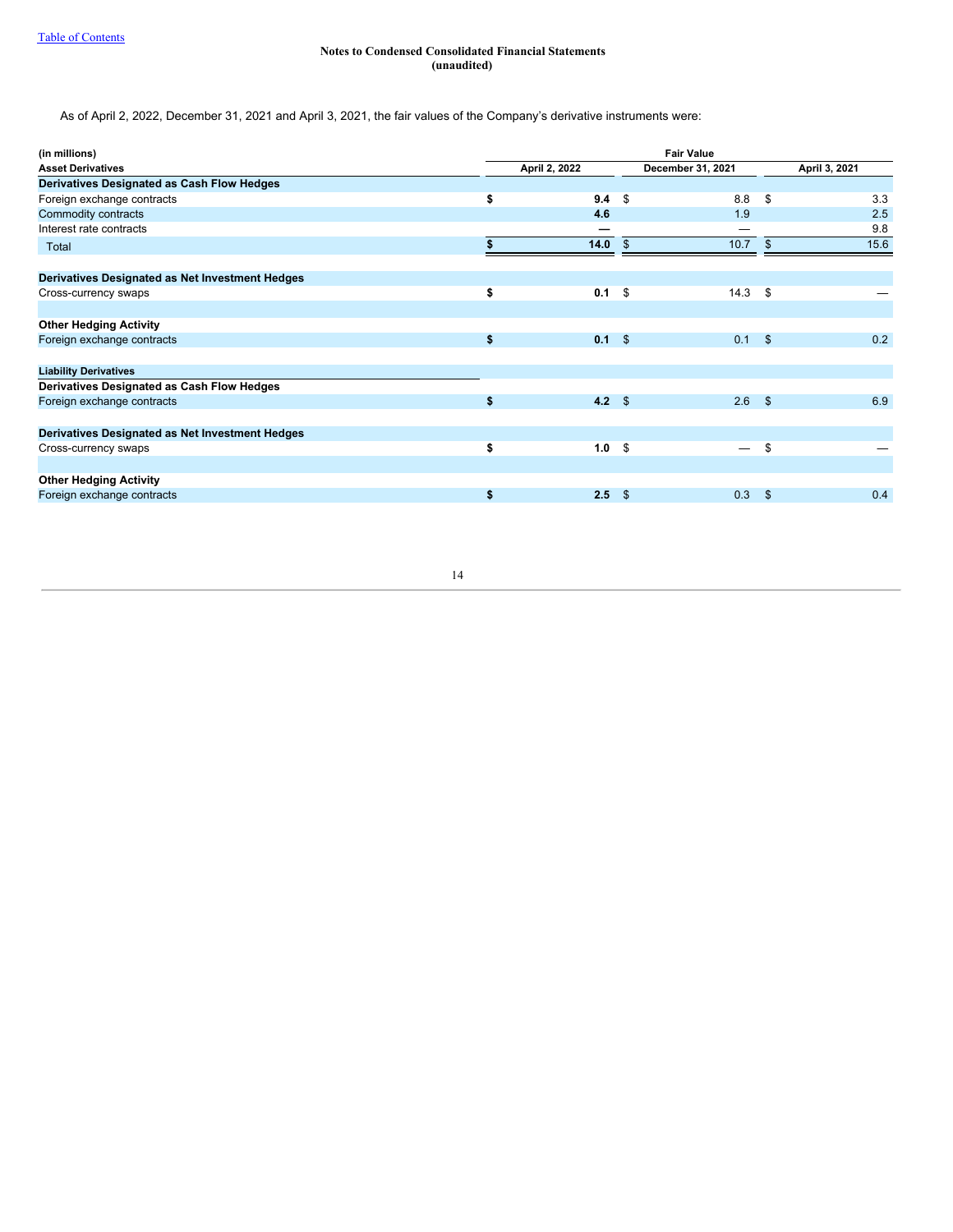As of April 2, 2022, December 31, 2021 and April 3, 2021, asset derivatives are included within Prepaid expenses and other and Other long-term assets and liability derivatives are included within Accrued expenses and Other long-term liabilities in the Condensed Consolidated Balance Sheets.

The effect of derivative instruments on the Condensed Consolidated Statements of Comprehensive Income for the three months ended April 2, 2022 and April 3, 2021 is as shown in the tables below.

Gain on derivatives recognized in Accumulated other comprehensive loss was as follows:

#### **(in millions)**

| Derivatives Designated as Cash Flow Hedging Instruments      |  | April 2, 2022 | April 3, 2021 |      |  |  |
|--------------------------------------------------------------|--|---------------|---------------|------|--|--|
| Interest rate contracts                                      |  | 5.3           |               | 9.8  |  |  |
| Foreign exchange contracts                                   |  | 2.6           |               | 2.6  |  |  |
| Commodity contracts                                          |  | 5.0           |               | 2.1  |  |  |
| Total                                                        |  | 12.9          |               | 14.5 |  |  |
|                                                              |  |               |               |      |  |  |
| Derivatives Designated as Net Investment Hedging Instruments |  |               |               |      |  |  |
| Cross-currency swaps                                         |  | 1.4           |               |      |  |  |

The amount of Gain (loss) reclassified from Accumulated other comprehensive loss into earnings was as follows:

| (in millions)                                            |                                |                        |               |               |
|----------------------------------------------------------|--------------------------------|------------------------|---------------|---------------|
| Derivatives Designated as Cash Flow Hedging Instruments  | <b>Location of Gain (Loss)</b> | April 2, 2022          |               | April 3, 2021 |
| Interest rate contracts                                  | Interest expense               | $\qquad \qquad -$      | <sup>\$</sup> | (0.1)         |
| Foreign exchange contracts                               | Cost of sales                  | 2.7                    |               | (3.1)         |
| Commodity contracts                                      | Cost of sales                  | 1.6                    |               | 0.3           |
| Total                                                    |                                | 4.3                    |               | (2.9)         |
| Derivatives Designated as Fair Value Hedging Instruments |                                |                        |               |               |
|                                                          |                                |                        |               |               |
| Interest rate contracts                                  | Interest expense               | \$<br>0.2 <sup>5</sup> |               | 0.2           |
|                                                          |                                |                        |               |               |
| <b>Other Hedging Activity</b>                            |                                |                        |               |               |
| Foreign exchange contracts                               | Cost of sales                  | $(3.6)$ \$             |               | 1.8           |
| Foreign exchange contracts                               | Other expense, net             |                        |               | (2.2)         |
| Total                                                    |                                | (3.6)                  |               | (0.4)         |

*Fair Value of Other Financial Instruments.* The carrying values of the Company's short-term financial instruments, including cash and cash equivalents and accounts and notes receivable, approximate their fair values because of the short maturity of these instruments. At April 2, 2022, December 31, 2021 and April 3, 2021, the fair value of the Company's long-term debt, including short-term debt and current maturities, was approximately \$2,464.8 million, \$1,914.7 million and \$1,063.2 million, respectively, and was determined using Level 1 and Level 2 inputs described in Note 7 to the Notes to Consolidated Financial Statements in the 2021 Form 10-K. The carrying value of long-term debt, including short-term debt and current maturities, was \$2,534.1 million, \$1,843.1 million and \$965.2 million as of April 2, 2022, December 31, 2021 and April 3, 2021, respectively.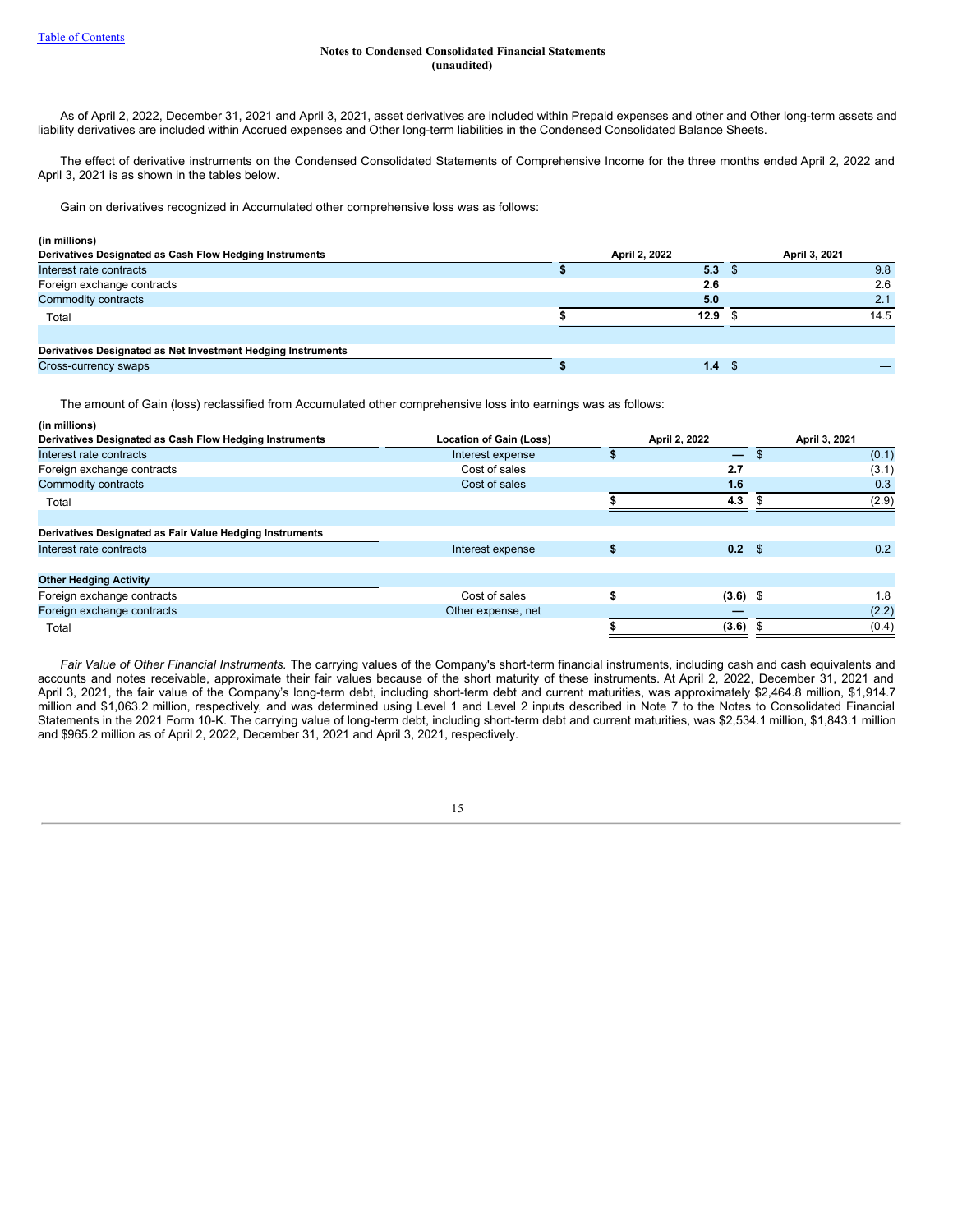#### **Note 5 – Fair Value Measurements**

The following table summarizes the Company's financial assets and liabilities measured at fair value on a recurring basis:

| (in millions)                                   |                         | <b>Fair Value</b> |                                    |      |  |               |
|-------------------------------------------------|-------------------------|-------------------|------------------------------------|------|--|---------------|
| Category                                        | <b>Fair Value Level</b> |                   | December 31, 2021<br>April 2, 2022 |      |  | April 3, 2021 |
| Cash equivalents                                |                         |                   | 69.2                               | 0.4  |  | 0.2           |
| Short-term investments in marketable securities |                         |                   | 6.8                                | 0.8  |  | 7.3           |
| Restricted cash                                 |                         |                   | 12.2                               | 12.2 |  | 9.7           |
| Derivatives assets                              |                         |                   | 14.2                               | 25.1 |  | 15.8          |
| Derivative liabilities                          |                         |                   | 7.7                                | 2.9  |  | 7.3           |
| Deferred compensation                           |                         |                   | 1.2                                | 1.4  |  | 1.4           |
| Deferred compensation                           |                         |                   | 17.7                               | 17.7 |  | 20.1          |
| Liabilities measured at net asset value         |                         |                   | 11.1                               | 10.2 |  | 9.7           |

In addition to the items shown in the table above, refer to Note 17 in the Notes to Consolidated Financial Statements in the 2021 Form 10-K for further information regarding the fair value measurements associated with the Company's postretirement benefit plans.

#### **Note 6 – Share-Based Compensation**

Under the Brunswick Corporation 2014 Stock Incentive Plan, the Company may grant stock appreciation rights ("SARs"), non-vested stock units, and performance awards to executives, other employees and non-employee directors from treasury shares and from authorized, but unissued, shares of common stock initially available for grant, in addition to: (i) the forfeiture of past stock units and awards; (ii) shares not issued upon the net settlement of SARs; or (iii) shares delivered to or withheld by the Company to pay the withholding taxes related to stock units and awards. As of April 2, 2022, 4.4 million shares remained available for grant.

Share grant amounts, fair values, and fair value assumptions reflect all outstanding stock units and awards for both continuing and discontinued operations.

#### *Non-Vested Stock Units*

The Company grants both stock-settled and cash-settled non-vested stock units to key employees as determined by management and the Human Resources and Compensation Committee of the Board of Directors. The Company granted 0.2 million of stock units during both the three months ended April 2, 2022 and April 3, 2021. The Company recognizes the cost of non-vested stock units on a straight-line basis over the requisite vesting period. Additionally, cashsettled non-vested stock units are recorded as a liability on the balance sheet and adjusted to fair value each reporting period through stock compensation expense. During the three months ended April 2, 2022 and April 3, 2021, the Company charged \$3.7 million and \$2.9 million, respectively, to compensation expense for non-vested stock units.

As of April 2, 2022, there was \$ 26.9 million of total unrecognized compensation cost related to non-vested share-based compensation arrangements. The Company expects this cost to be recognized over a weighted average period of 1.6 years.

#### *Performance Awards*

The Company granted 0.2 million performance shares to certain senior executives for each of the three months ended April 2, 2022 and April 3, 2021. Performance share awards are based on three performance measures: a cash flow return on investment ("CFROI") measure, an operating margin ("OM") measure and a total shareholder return ("TSR") modifier. Performance shares are earned based on a three-year performance period commencing at the beginning of the calendar year of each grant. The performance shares earned are then subject to a TSR

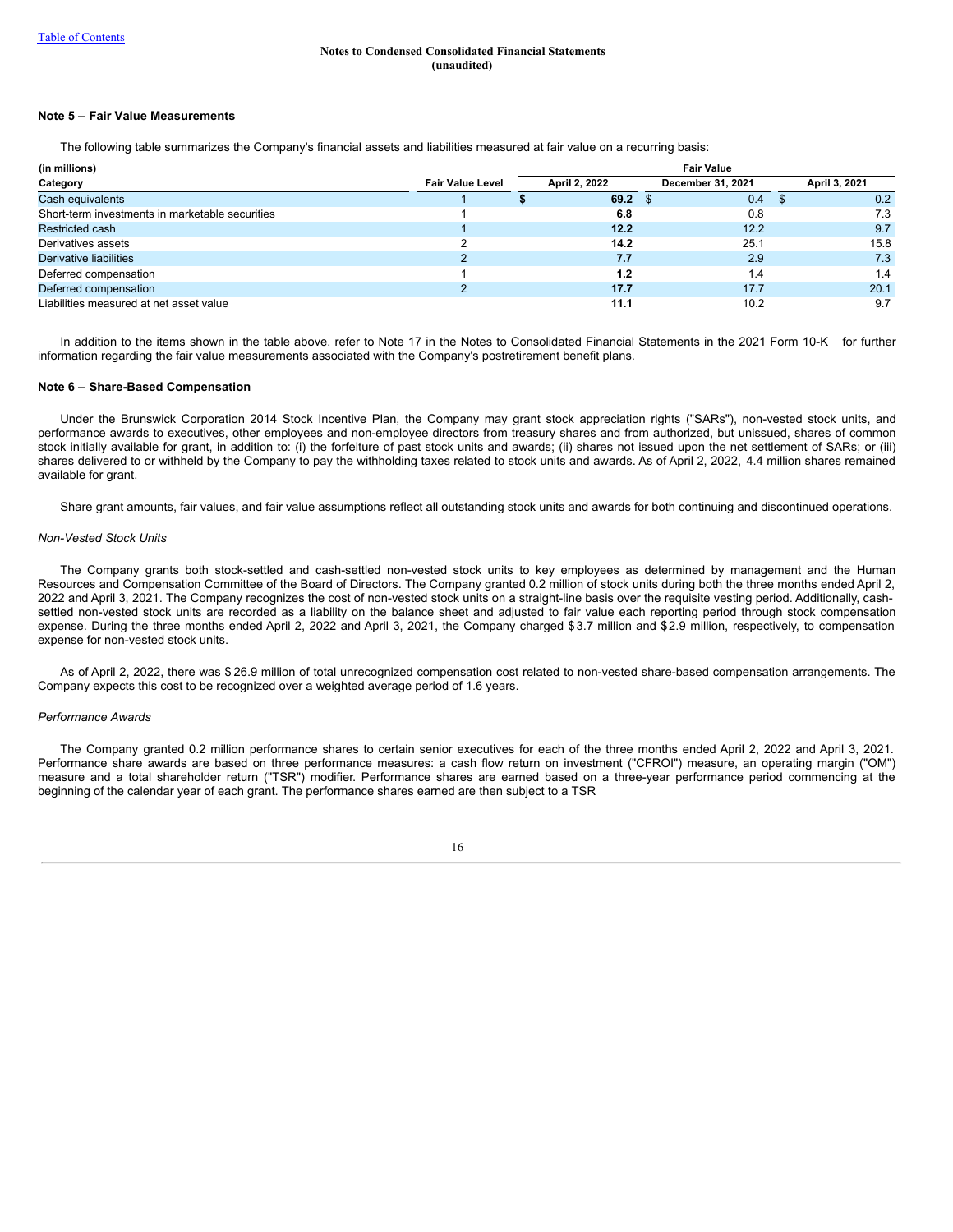modifier based on the Company's stock returns measured against stock returns of a predefined comparator group over a three-year performance period. Additionally, in February 2022 and 2021, the Company granted 24,320 and 24,560 performance shares, respectively, to certain officers and certain senior managers based on the respective measures and performance periods described above but excluding the TSR modifier. During the three months ended April 2, 2022 and April 3, 2021, the Company recognized a charge of \$0.6 million and \$3.2 million, respectively, to compensation expense based on projections of probable attainment of the performance measures and the projected TSR modifier used to determine the performance awards.

The fair values of the senior executives' performance share award grants with a TSR modifier for grants in 2022 and 2021 were \$ 94.59 and \$91.44, respectively, which were estimated using the Monte Carlo valuation model, and incorporated the following assumptions:

|                          | 2022      | 2021      |
|--------------------------|-----------|-----------|
| Risk-free interest rate  | $1.7 \%$  | 0.2%      |
| Dividend yield           | $1.5 \%$  | $1.2\%$   |
| <b>Volatility factor</b> | 54.8%     | 65.6%     |
| Expected life of award   | 2.9 years | 2.9 years |

The fair value of certain officers' and certain senior managers' performance awards granted based solely on the CFROI and OM performance factors was \$91.62 and \$87.48 in 2022 and 2021, respectively, which was equal to the stock price on the date of grant in 2022 and 2021, respectively, less the present value of expected dividend payments over the vesting period.

As of April 2, 2022, the Company had \$ 13.2 million of total unrecognized compensation cost related to performance awards. The Company expects this cost to be recognized over a weighted average period of 1.5 years.

#### *Director Awards*

The Company issues stock awards to non-employee directors in accordance with the terms and conditions determined by the Nominating and Corporate Governance Committee of the Board of Directors. A portion of each director's annual fee is paid in Brunswick common stock, the receipt of which may be deferred until a director retires from the Board of Directors. Each director may elect to have the remaining portion paid in cash, in Brunswick common stock distributed at the time of the award, or in deferred Brunswick common stock with a 20 percent premium.

### **Note 7 – Commitments and Contingencies**

*Product Warranties*

The following activity related to product warranty liabilities was recorded in Accrued expenses during the three months ended April 2, 2022 and April 3, 2021:

| (in millions)                                  | April 2, 2022 | April 3, 2021 |
|------------------------------------------------|---------------|---------------|
| Balance at beginning of period                 | 129.3         | 115.9         |
| Payments - Recurring                           | (14.3)        | (14.5)        |
| Provisions/additions for contracts issued/sold | 21.2          | 18.7          |
| Aggregate changes for preexisting warranties   | (0.7)         | 0.2           |
| Foreign currency translation                   |               | (0.5)         |
| Other                                          | (0.2)         | (1.9)         |
| Balance at end of period                       | 135.3         | 117.9         |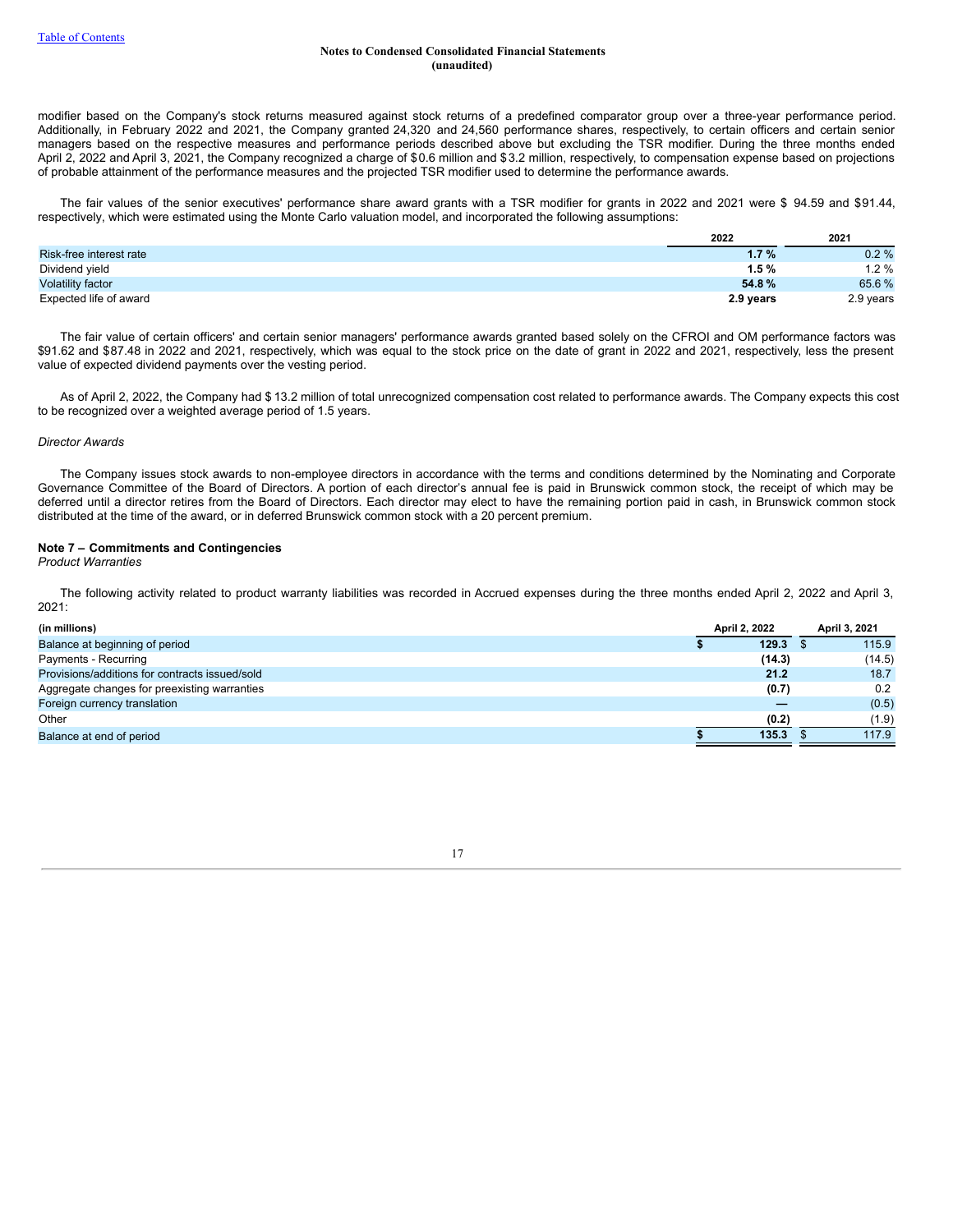#### *Extended Product Warranties*

The following activity related to deferred revenue for extended product warranty contracts was recorded in Accrued expenses and Other long-term liabilities during the three months ended April 2, 2022 and April 3, 2021:

| (in millions)                                              | April 2, 2022 | April 3, 2021 |
|------------------------------------------------------------|---------------|---------------|
| Balance at beginning of period                             | 99.5          | 87.4          |
| Extended warranty contracts sold                           | 7.8           | 7.2           |
| Revenue recognized on existing extended warranty contracts | (5.5)         | (4.8)         |
| Foreign currency translation                               | 0.2           | 0.1           |
| Other                                                      | (0.1)         | (0.1)         |
| Balance at end of period                                   | 101.9         | 89.8          |

#### **Note 8 – Goodwill and Other Intangibles**

Changes in the Company's goodwill during the three months ended April 2, 2022 and April 3, 2021, by segment, are summarized below:

| (in millions)            | Propulsion | <b>Parts &amp; Accessories</b> | <b>Boat</b> | Total         |
|--------------------------|------------|--------------------------------|-------------|---------------|
| <b>December 31, 2021</b> | 14.7       | 814.9                          | 58.8        | 888.4<br>- \$ |
| Adjustments              |            | 0.7                            | 0.3         | 1.0           |
| <b>April 2, 2022</b>     | 14.7       | 815.6                          | 59.1        | 889.4         |
|                          |            |                                |             |               |
| <b>December 31, 2020</b> | $15.3$ \$  | 372.5                          | 29.9        | 417.7<br>- \$ |
| Acquisitions             |            |                                | 5.3         | 5.3           |
| Adjustments              | (0.3)      |                                |             | (0.3)         |
| April 3, 2021            | 15.0       | 372.5                          | 35.2        | 422.7         |

Adjustments in both periods include the effect of foreign currency translation on goodwill denominated in currencies other than the U.S. dollar. In addition, adjustments during the three months ended April 2, 2022 also include \$1.9 million purchase accounting adjustments from 2021 acquisitions. There was no accumulated impairment loss on Goodwill as of April 2, 2022, December 31, 2021 or April 3, 2021.

The Company's intangible assets, included within Other intangibles, net on the Condensed Consolidated Balance Sheets as of April 2, 2022, December 31, 2021 and April 3, 2021, are summarized by intangible asset type below:

|                        |                     | April 2, 2022 | December 31, 2021                         |                     | April 3, 2021                      |  |                     |  |                             |
|------------------------|---------------------|---------------|-------------------------------------------|---------------------|------------------------------------|--|---------------------|--|-----------------------------|
| (in millions)          | <b>Gross Amount</b> |               | <b>Accumulated</b><br><b>Amortization</b> | <b>Gross Amount</b> | Accumulated<br><b>Amortization</b> |  | <b>Gross Amount</b> |  | Accumulated<br>Amortization |
| Intangible assets:     |                     |               |                                           |                     |                                    |  |                     |  |                             |
| Customer relationships | 889.1 \$            |               | $(351.9)$ \$                              | 889.4               | $(340.9)$ \$                       |  | 687.7               |  | (314.3)                     |
| Trade names            | 305.9               |               |                                           | 306.1               |                                    |  | 166.2               |  |                             |
| Developed technology   | 160.0               |               | (5.3)                                     | 160.0               | (2.7)                              |  |                     |  |                             |
| Other                  | 64.1                |               | (23.5)                                    | 62.0                | (21.8)                             |  | 18.5                |  | (13.8)                      |
| Total                  | 1.419.1             |               | (380.7)                                   | 1.417.5             | (365.4)                            |  | 872.4               |  | (328.1)                     |

Other intangible assets primarily consist of software, patents and franchise agreements. Gross amounts and related accumulated amortization amounts include adjustments related to the impact of foreign currency translation. Aggregate amortization expense for intangibles was \$15.9 million and \$8.0 million for the three months ended April 2, 2022 and April 3, 2021, respectively.

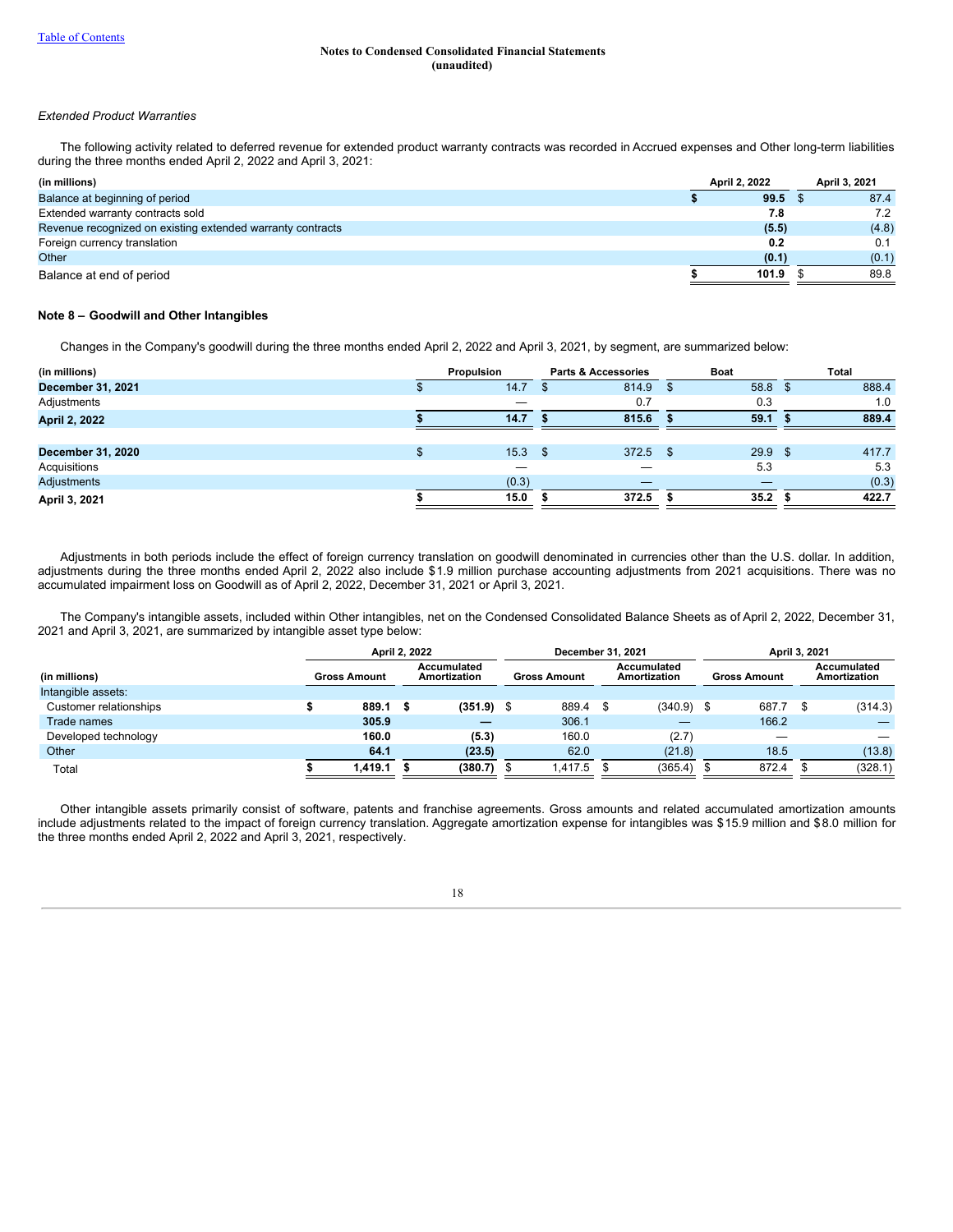The Company's intangible assets, included within Other intangibles, net on the Condensed Consolidated Balance Sheets as of April 2, 2022, December 31, 2021 and April 3, 2021, are summarized by segment below:

|                     | April 2, 2022       |                                    | December 31, 2021   |                             | April 3, 2021 |                     |      |                             |  |
|---------------------|---------------------|------------------------------------|---------------------|-----------------------------|---------------|---------------------|------|-----------------------------|--|
| (in millions)       | <b>Gross Amount</b> | Accumulated<br><b>Amortization</b> | <b>Gross Amount</b> | Accumulated<br>Amortization |               | <b>Gross Amount</b> |      | Accumulated<br>Amortization |  |
| Propulsion          | 1.0                 | (0.5)                              | 1.0                 | (0.5)                       |               | 1.0                 | - പാ | (0.5)                       |  |
| Parts & Accessories | 1,135.3             | (167.8)                            | .134.8              | (153.4)                     |               | 618.7               |      | (119.9)                     |  |
| <b>Boat</b>         | 260.3               | (211.2)                            | 260.1               | (210.5)                     |               | 252.7               |      | (207.7)                     |  |
| Corporate           | 22.5                | (1.2)                              | 21.6                | (1.0)                       |               | _                   |      |                             |  |
| Total               | 1,419.1             | (380.7)                            | 1.417.5             | (365.4)                     |               | 872.4               |      | (328.1)                     |  |

The Company tests its intangible assets for impairment during the fourth quarter of each year, or whenever a significant change in events and circumstances (triggering event) occurs that indicates the fair value of intangible assets may be below their carrying values. The Company did not record an impairment charge during the three months ended April 2, 2022 or April 3, 2021.

#### **Note 9 – Segment Data**

#### **Reportable Segments**

The Company's segments are defined by management's reporting structure and operating activities. The Company's reportable segments are the following:

*Propulsion*. The Propulsion segment manufactures and markets a full range of outboard, sterndrive, and inboard engines, as well as propulsion-related controls, rigging, and propellers. These products are principally sold directly to boat builders, including Brunswick's Boat segment, and through marine retail dealers worldwide. The Propulsion segment primarily markets under the Mercury, Mercury MerCruiser, Mariner, Mercury Racing, and Mercury Diesel brands. The segment's engine manufacturing plants are located mainly in the United States and China, along with a joint venture in Japan, with sales mainly to markets in the Americas, Europe, and Asia-Pacific.

*Parts & Accessories.* The Parts & Accessories ("P&A") segment consists of the Engine Parts and Accessories and the Advanced Systems Group operating segments, which are aggregated and presented as a single reportable segment. The P&A segment also includes Navico, which was acquired in October 2021.

The P&A segment manufactures, markets, and supplies parts and accessories for both marine and non-marine markets. These products are designed for and sold mostly to aftermarket retailers, distributors, and distribution businesses, as well as original equipment manufacturers (including Brunswick brands). Branded parts and accessories include consumables, such as engine oils and lubricants, and are sold under the Mercury, Mercury Precision Parts, Quicksilver, and Seachoice brands. The P&A segment includes distribution businesses such as Land 'N' Sea, Kellogg Marine Supply, Lankhorst Taselaar, BLA, and Payne's Marine Group, which distribute third-party and Company products. These businesses are leading distributors of marine parts and accessories throughout North America, Europe, and Asia-Pacific. The P&A segment also includes businesses operating under the Ancor, Attwood, BEP, Blue Sea Systems, CZone, Del City, Garelick, Lenco Marine, Marinco, Mastervolt, MotorGuide, ParkPower, ProMariner, RELiON, Whale, and ASG Connect brand names. Products include marine electronics and control systems, instruments, trolling motors, fuel systems, and electrical systems, as well as specialty vehicle, mobile, and transportation aftermarket products. The P&A segment also includes Navico, a global leader in marine electronics and sensors, including multi-function displays, fish finders, autopilots, sonar, radar, and cartography operating under the B&G, C-MAP, Lowrance and Simrad brand names.

The P&A segment's manufacturing and distribution facilities are primarily located in North America, Europe, Australia and New Zealand.

*Boat.* The Boat segment designs, manufactures and markets the following boat brands and products: Sea Ray sport boats and cruisers; Bayliner sport cruisers, runabouts, and Heyday wake boats; Boston Whaler fiberglass offshore boats; Lund fiberglass fishing boats; Crestliner, Cypress Cay, Harris, Lowe, Lund and Princecraft aluminum fishing, utility, pontoon boats, and deck boats; and Thunder Jet heavy-gauge aluminum boats. The Boat segment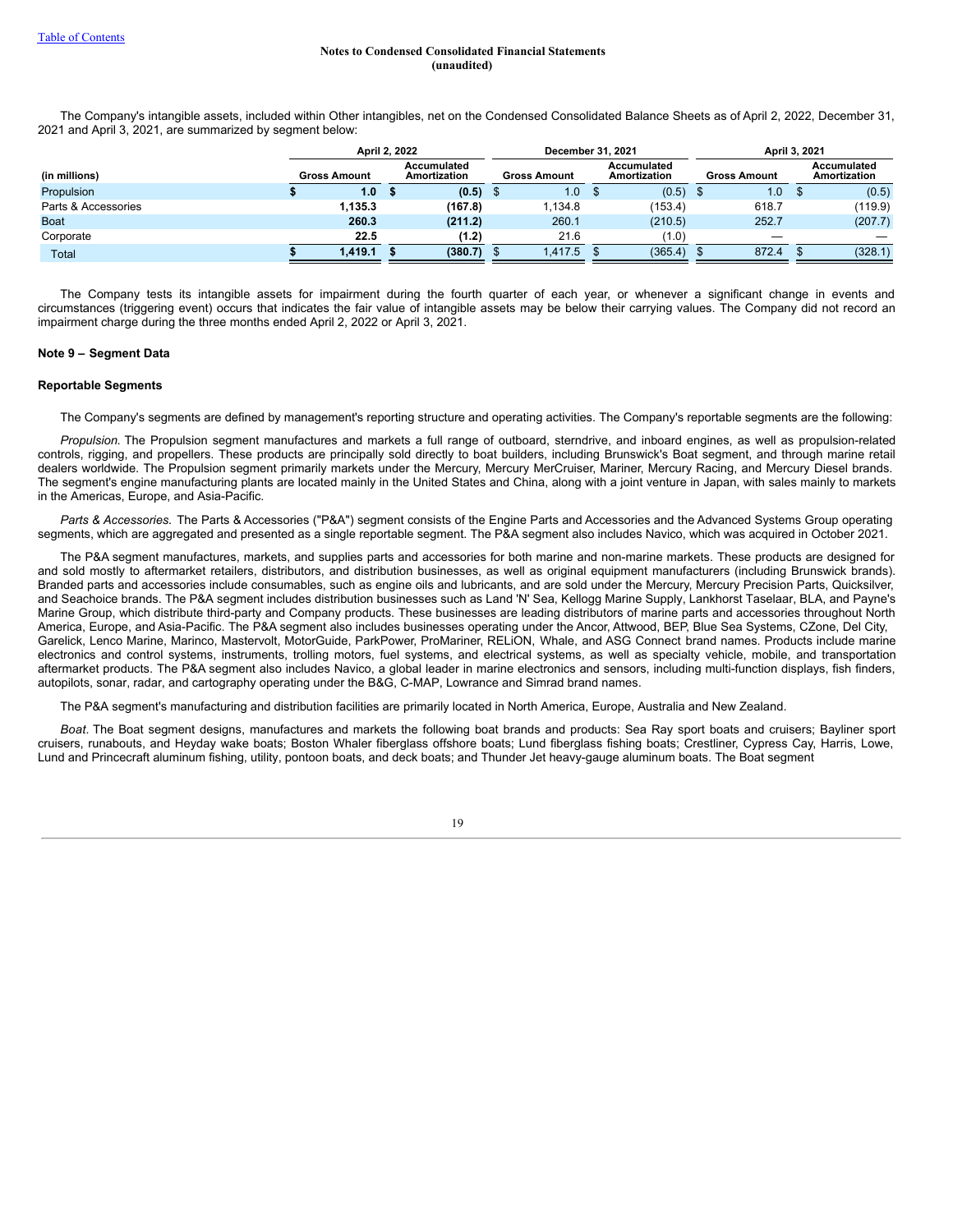procures substantially all of its outboard engines, gasoline sterndrive engines, and gasoline inboard engines from Brunswick's Propulsion segment. The Boat segment also includes Brunswick boat brands based in Europe and Asia-Pacific, which include Quicksilver, Uttern, and Rayglass (including Protector and Legend). The Boat segment's products are manufactured mainly in the United States, Europe and Mexico and sold through a global network of dealer and distributor locations, primarily in North America and Europe.

The Boat segment includes Business Acceleration which, through innovative service models, shared access solutions, including the Freedom Boat Club business acquired in 2019, dealer services and emerging technology, aims to provide exceptional experiences to attract a wide range of customers to the marine industry and shape the future of boating.

The Company evaluates performance based on segment operating earnings. Segment operating earnings do not include the expenses of corporate administration, impairments or gains on the sale of equity investments, earnings from unconsolidated affiliates, other expenses and income of a non-operating nature, transaction financing charges, interest expense, and income or provisions or benefits for income taxes.

Corporate/Other results include items such as corporate staff and administrative costs, investments in technology solutions, business development and other growth-related expenses, including IT enhancements. Corporate/Other total assets consist of mainly cash, cash equivalents and investments in short-term marketable securities, restricted cash, income tax balances and investments in unconsolidated affiliates.

Segment eliminations adjust for sales between the Company's reportable segments and primarily relate to the sale of engines and parts and accessories to various boat brands, which are consummated at established arm's length transfer prices as the intersegment pricing for these engines and parts and accessories are based upon and consistent with selling prices to third party customers.

Information about the operations of Brunswick's reportable segments is set forth below:

|                             | <b>Net Sales</b> |     |                  | <b>Operating Earnings (Loss)</b> |                  |
|-----------------------------|------------------|-----|------------------|----------------------------------|------------------|
| (in millions)               | April 2.<br>2022 |     | April 3,<br>2021 | April 2,<br>2022                 | April 3,<br>2021 |
| Propulsion                  | 705.9            | -56 | 657.8            | 125.3                            | 124.5            |
| Parts & Accessories         | 617.8            |     | 459.6            | 91.6                             | 91.9             |
| <b>Boat</b>                 | 492.8            |     | 419.5            | 45.3                             | 40.8             |
| Corporate/Other             |                  |     |                  | (22.7)                           | (25.3)           |
| <b>Segment Eliminations</b> | (120.8)          |     | (103.7)          |                                  |                  |
| Total                       | 1,695.7          |     | 1,433.2          | 239.5                            | 231.9            |

|                     |                  | <b>Total Assets</b>  |                  |         |  |
|---------------------|------------------|----------------------|------------------|---------|--|
| (in millions)       | April 2,<br>2022 | December 31,<br>2021 | April 3,<br>2021 |         |  |
| Propulsion          | 1,358.0          | 1,225.2              |                  | 1,039.2 |  |
| Parts & Accessories | 3,091.1          | 2,939.4              |                  | 1,634.9 |  |
| <b>Boat</b>         | 673.7            | 609.9                |                  | 540.2   |  |
| Corporate/Other     | 970.2            | 650.5                |                  | 728.9   |  |
| Total               | 6,093.0          | 5,425.0              |                  | 3,943.2 |  |
|                     |                  |                      |                  |         |  |

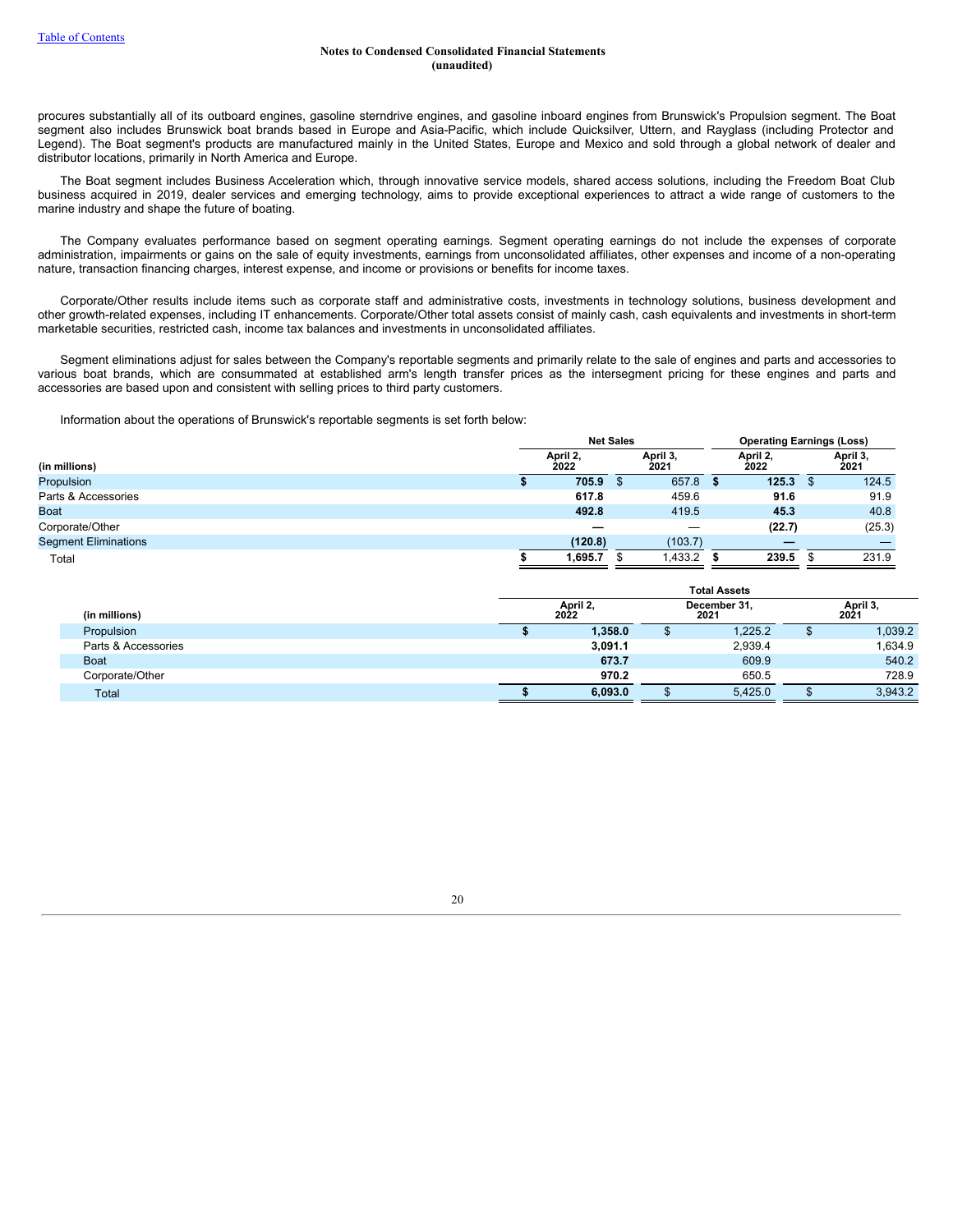## **Note 10 – Comprehensive Income**

Accumulated other comprehensive loss in the Condensed Consolidated Balance Sheets includes foreign currency cumulative translation adjustments; prior service costs and credits and net actuarial gains and losses for defined benefit plans; and unrealized derivative gains and losses, all net of tax. Changes in the components of Accumulated other comprehensive loss, all net of tax, for the three months ended April 2, 2022 and April 3, 2021 are as follows:

| (in millions)                                      | April 2 | April 3,<br>2021 |
|----------------------------------------------------|---------|------------------|
| Net earnings                                       | 174.2   | 169.3            |
| Other comprehensive income (loss):                 |         |                  |
| Foreign currency cumulative translation adjustment | 2.1     | (7.5)            |
| Net change in unamortized prior service credits    |         | (0.2)            |
| Net change in unamortized actuarial losses         | 0.2     | 0.2              |
| Net change in unrealized derivative losses         | 7.6     | 13.1             |
| Total other comprehensive income                   | 9.9     | 5.6              |
| Comprehensive income                               | 184.1   | 174.9            |

The following table presents the changes in Accumulated other comprehensive loss by component, all net of tax, for the three months ended April 2, 2022:

| (in millions)                                                                                            | Foreign<br>currency<br>translation | <b>Prior service</b><br>credits | Net actuarial<br>losses | Unrealized<br>investment gains | <b>Net derivative</b><br>losses | Total  |
|----------------------------------------------------------------------------------------------------------|------------------------------------|---------------------------------|-------------------------|--------------------------------|---------------------------------|--------|
| Beginning balance                                                                                        | $(34.5)$ \$                        | (3.7)                           | $(3.4)$ \$              | 0.2                            | 9.9                             | (31.5) |
| Other comprehensive income before reclassifications (A)                                                  |                                    |                                 |                         |                                | 10.8                            | 12.9   |
| Amounts reclassified from Accumulated other comprehensive loss<br>$(income)$ <sup><math>(B)</math></sup> |                                    |                                 | 0.2                     |                                | (3.2)                           | (3.0)  |
| Net other comprehensive income                                                                           | 2.1                                |                                 | 0.2                     |                                | 7.6                             | 9.9    |
| <b>Ending balance</b>                                                                                    | (32.4)                             | (3.7)                           | (3.2)                   | 0.2                            | 17.5                            | (21.6) |

(A) The tax effects for the three months ended April 2, 2022 were \$1.6 million for foreign currency translation and \$(3.5) million for derivatives. (B) See the table below for the tax effects for the three months ended April 2, 2022.

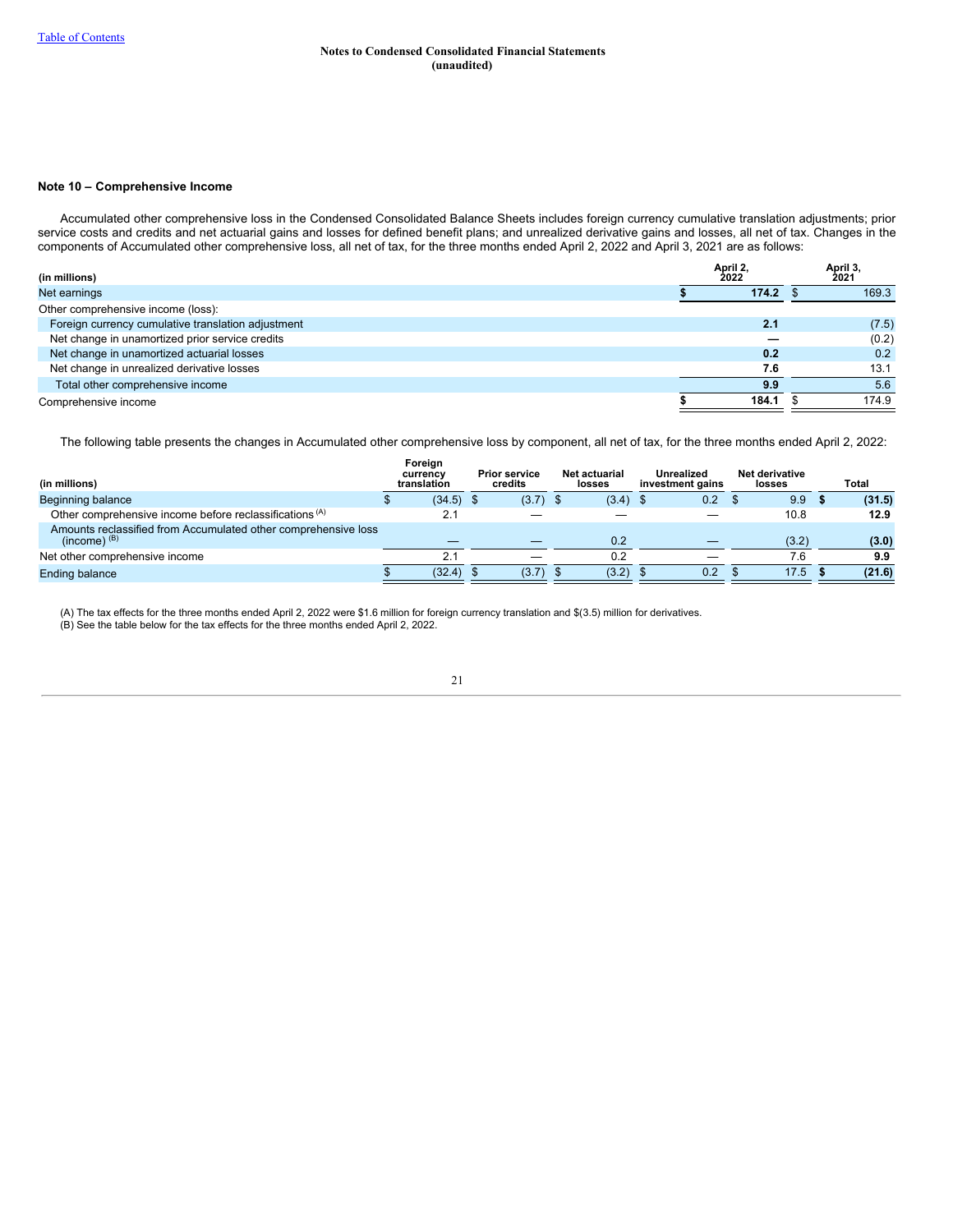The following table presents the changes in Accumulated other comprehensive loss by component, all net of tax, for the three months ended April 3, 2021:

| (in millions)                                                                 | Foreign currency<br>translation |        | <b>Prior service</b><br>credits | Net actuarial<br>losses | Net derivative<br>losses | Total  |
|-------------------------------------------------------------------------------|---------------------------------|--------|---------------------------------|-------------------------|--------------------------|--------|
| Beginning balance                                                             |                                 | (15.1) | (3.5)                           | (8.9)                   | $(15.2)$ \$              | (42.7) |
| Other comprehensive (loss) income before reclassifications (A)                |                                 | (7.5)  |                                 |                         | 11.0                     | 3.5    |
| Amounts reclassified from Accumulated other comprehensive loss <sup>(B)</sup> |                                 |        | (0.2)                           | 0.2                     | 2.1                      | 2.1    |
| Net other comprehensive (loss) income                                         |                                 | (7.5)  | (0.2)                           | 0.2                     | 13.1                     | 5.6    |
| <b>Ending balance</b>                                                         |                                 | (22.6) | (3.7)                           | (8.7)                   | (2.1)                    | (37.1) |

(A) The tax effects for the three months ended April 3, 2021 were \$0.9 million for foreign currency translation and \$(3.6) million for derivatives.

(B) See the table below for the tax effects for the three months ended April 3, 2021.

The following table presents reclassification adjustments out of Accumulated other comprehensive loss during the three months ended April 2, 2022 and April 3, 2021:

| Details about Accumulated other comprehensive income (loss)<br>components (in millions) | April 2,<br>2022               |     | April 3,<br>2021 | Affected line item in the statement where net income is presented |
|-----------------------------------------------------------------------------------------|--------------------------------|-----|------------------|-------------------------------------------------------------------|
| Amortization of defined benefit items:                                                  |                                |     |                  |                                                                   |
| Prior service credits                                                                   | \$                             | \$  | 0.2              | Other expense, net                                                |
| Net actuarial losses                                                                    | (0.2)                          |     | (0.2)            | Other expense, net                                                |
|                                                                                         | (0.2)                          |     |                  | Earnings before income taxes                                      |
|                                                                                         |                                |     |                  | Income tax provision                                              |
|                                                                                         | (0.2)                          |     |                  | Net earnings from continuing operations                           |
|                                                                                         |                                |     |                  |                                                                   |
| Amount of gain (loss) reclassified into earnings on derivative<br>contracts:            |                                |     |                  |                                                                   |
| Interest rate contracts                                                                 | \$<br>$\overline{\phantom{a}}$ | -\$ | (0.1)            | Interest expense                                                  |
| Foreign exchange contracts                                                              | 2.7                            |     | (3.1)            | Cost of sales                                                     |
| Commodity contracts                                                                     | 1.6                            |     | 0.3              | Cost of sales                                                     |
|                                                                                         | 4.3                            |     | (2.9)            | Earnings before income taxes                                      |
|                                                                                         | (1.1)                          |     | 0.8              | Income tax provision                                              |
|                                                                                         | 3.2                            |     | (2.1)            | Net earnings from continuing operations                           |

#### **Note 11 – Income Taxes**

The Company recognized an income tax provision for the three months ended April 2, 2022 and April 3, 2021 of \$ 46.4 million and \$47.4 million, respectively. The income tax provision of \$46.4 million included a net benefit of \$ 2.5 million primarily associated with the net excess tax benefits related to share-based compensation and valuation-allowance adjustments. The income tax provision of \$47.4 million included a net benefit of \$3.0 million primarily associated with the net excess tax benefits related to share-based compensation and valuation-allowance adjustments. The excess tax benefit for the three months ended April 2, 2022 and April 3, 2021 was \$2.8 million and \$1.5 million, respectively. The effective tax rate, which is calculated as the income tax provision as a percentage of earnings before income taxes, for the three months ended April 2, 2022 was 21.1 percent. The effective tax rate for the three months ended April 3, 2021 was 21.9 percent.

No deferred income taxes have been provided as of April 2, 2022, December 31, 2021 or April 3, 2021 on the applicable undistributed earnings of the non-U.S. subsidiaries where the indefinite reinvestment assertion has been

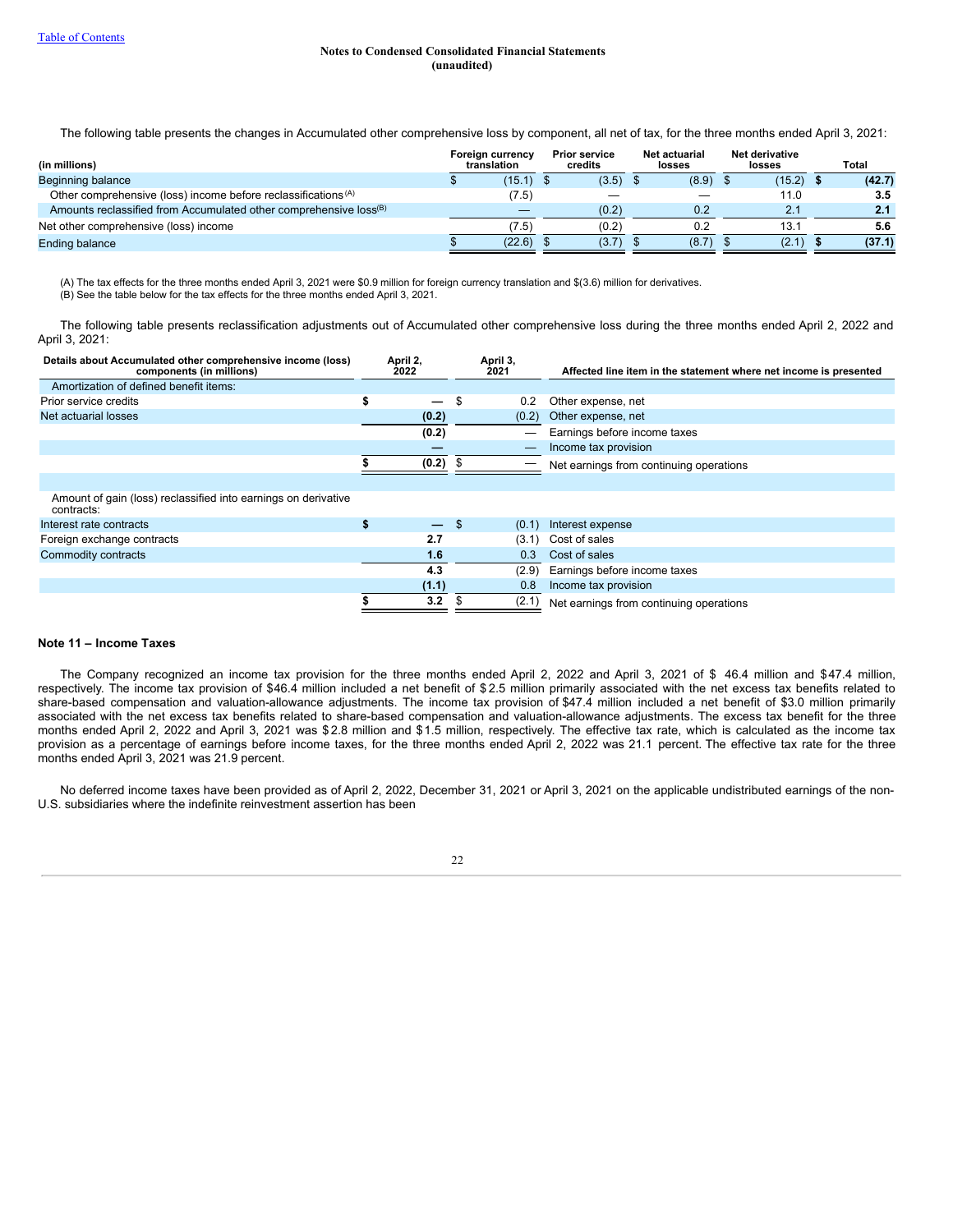applied. If at some future date these earnings cease to be indefinitely reinvested and are repatriated, the Company may be subject to additional U.S. income taxes and foreign withholding taxes on such amounts. The Company continues to provide deferred taxes, as required, on the undistributed net earnings of foreign subsidiaries and unconsolidated affiliates that are not deemed to be indefinitely reinvested in operations outside the United States.

As of April 2, 2022, December 31, 2021 and April 3, 2021, the Company had \$ 10.3 million, \$10.1 million and \$4.5 million of gross unrecognized tax benefits, including interest, respectively. The Company believes it is reasonably possible that the total amount of gross unrecognized tax benefits as of April 2, 2022 could decrease by approximately \$0.1 million in the next 12 months due to settlements with taxing authorities or lapses in the applicable statute of limitations. Due to the various jurisdictions in which the Company files tax returns and the uncertainty regarding the timing of the settlement of tax audits, it is possible that there could be significant changes in the amount of unrecognized tax benefits in 2022, but the amount cannot be estimated at this time.

The Company is regularly audited by federal, state and foreign tax authorities. The Internal Revenue Service ("IRS") has completed its field examination and has issued its Revenue Agents Report through the 2014 tax year and all open issues have been resolved. The Company is currently open to tax examinations by the IRS for the 2018 through 2020 tax years. Primarily as a result of filing amended returns, which were generated by the closing of federal income tax audits, the Company is still open to state and local tax audits in major tax jurisdictions dating back to the 2014 taxable year. The Company is no longer subject to income tax examinations by any major foreign tax jurisdiction for years prior to 2013.

#### **Note 12 – Debt**

The following table provides the changes in the Company's long-term debt for the three months ended April 2, 2022:

| (in millions)                             | <b>Current maturities of long-</b><br>term debt | Long-term debt | Total   |
|-------------------------------------------|-------------------------------------------------|----------------|---------|
| Balance as of December 31, 2021           | $37.4$ \$                                       | $1.779.0$ \$   | 1,816.4 |
| Proceeds from issuances of long-term debt |                                                 | 741.8          | 741.8   |
| Repayments of long-term debt              | (35.5)                                          | (21.5)         | (57.0)  |
| Other                                     | 0.4                                             | (1.1)          | (0.7)   |
| Balance as of April 2, 2022               | 2.3                                             | 2,498.2        | 2,500.5 |

As of April 2, 2022, Brunswick was in compliance with the financial covenants associated with its debt.

#### *2032 and 2052 Notes*

In March 2022, the Company issued aggregate principal amount of \$ 450.0 million of 4.400% Senior Notes due 2032 (the "2032 Notes") and \$ 300.0 million of 5.100% Senior Notes due 2052 (the "2052 Notes" and, together with the 2032 Notes, the "Notes") in a public offering, which resulted in aggregate net proceeds to the Company of \$741.8 million. The Company intends to use the net proceeds from the sale of the Notes for general corporate purposes.

The 2032 Notes bear interest at a rate of 4.400% per year and the 2052 Notes bear interest at a rate of 5.100% per year. Interest on the 2032 Notes is payable semiannually in arrears on March 15 and September 15 of each year, and the first interest payment date will be September 15, 2022. Interest on the 2052 Notes is payable semiannually in arrears on April 1 and October 1 of each year, and the first interest payment date will be October 1, 2022. The 2032 Notes will mature on September 15, 2032, and the 2052 Notes will mature on April 1, 2052.

The Company may redeem the Notes of each series, in whole or in part, at any time and from time to time prior to maturity. If the Company elects to redeem the Notes at any time prior to (i) with respect to the 2032 Notes, June 15, 2032 (the date that is three months prior to the maturity of the 2032 Notes) or (ii) with respect to the 2052 Notes, October 1, 2051 (the date that is six months prior to the maturity of the 2052 Notes), it will pay a "make-whole" redemption price set forth in the Fifth Supplemental Indenture dated as of March 29, 2022 ("Fifth Supplemental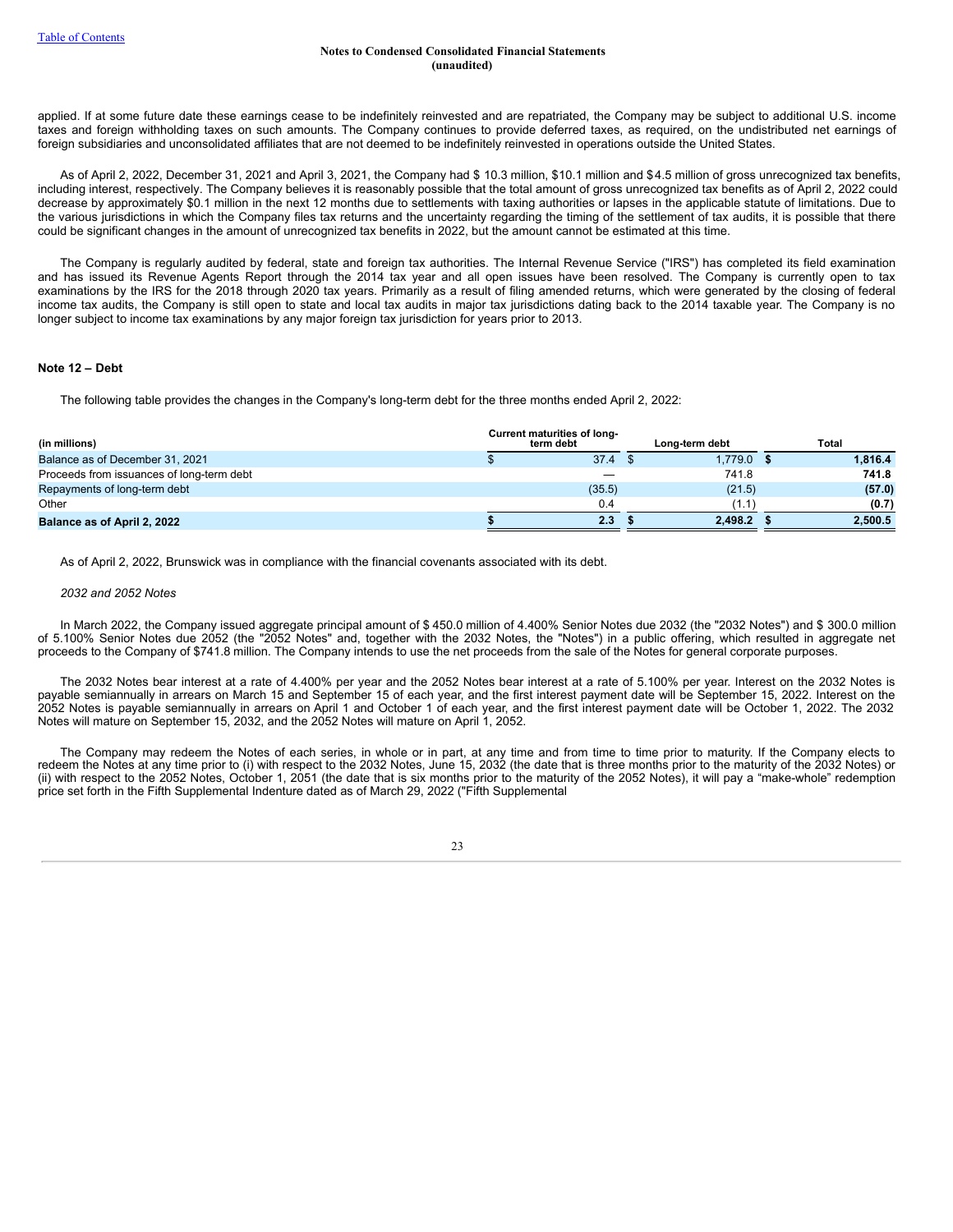Indenture"). On or after June 15, 2032, in the case of the 2032 Notes, or October 1, 2051, in the case of the 2052 Notes, the Company may, at its option, redeem the Notes of each series, in whole or in part at any time and from time to time, at a redemption price equal to 100% of the principal amount thereof. In addition to the redemption price, the Company will pay accrued and unpaid interest, if any, to, but not including, the redemption date.

If the Company experiences a change of control triggering event with respect to a series of Notes, as defined in the Fifth Supplemental Indenture, each holder of such series of Notes may require the Company to repurchase some or all of its Notes at a price equal to 101% of their principal amount, plus accrued and unpaid interest to, but not including, the repurchase date. *Term Loan*

During the first three months of 2022, the Company made the remaining principal repayments totaling \$ 56.3 million of its 2023 floating-rate term loan. The term loan was redeemed at 100 percent of the principal amount plus accrued interest, in accordance with the redemption provisions of the term loan. The Company recognized a loss on early extinguishment of debt of \$0.1 million related to the term loan redemption.

#### *Credit Facility*

The Company maintains a Revolving Credit Agreement ("Credit Facility"). In March 2022, the Company amended its Credit Facility with certain whollyowned subsidiaries of the Company as subsidiary borrowers and lenders as parties, and JPMorgan Chase Bank, N.A., as administrative agent. This amends and restates the Credit Facility, dated as of March 21, 2011, as amended and restated through July 16, 2021. The amended Credit Facility increases the revolving commitments to \$750.0 million, with the capacity to add up to \$ 100.0 million of additional revolving commitments, and amends the Credit Facility in certain respects, including, among other things:

- Extending the maturity date to March 31, 2027, with up to two one-year extensions available.
- Transitioning the reference rate for loans denominated in U.S. dollars from the London interbank offered rate ("LIBOR") to the term Secured Overnight Financing Rate ("SOFR"), with a credit spread adjustment of 10 basis points to be added to the reference rate for borrowings of U.S. dollar loans for each interest period.

During the first three months of 2022, gross borrowings under the Credit Facility totaled \$ 125.0 million. As of April 2, 2022 there were no borrowings outstanding, and available borrowing capacity totaled \$747.2 million, net of \$2.8 million of letters of credit outstanding, under the Credit Facility. The maximum amount utilized under the Credit Facility during the three months ended April 2, 2022, including letters of credit outstanding under the Credit Facility, was \$127.8 million. There were no borrowings under the Credit Facility during the three months ended April 3, 2021. Refer to Note 16 in the Notes to Consolidated Financial Statements in the 2021 Form 10-K for details regarding Brunswick's Credit Facility.

#### *Commercial Paper*

In December 2019, the Company entered into an unsecured commercial paper program ("CP Program") pursuant to which the Company may issue shortterm, unsecured commercial paper notes ("CP Notes"). Amounts available under the CP Program may be borrowed, repaid and re-borrowed from time to time, with the aggregate principal amount of CP Notes outstanding under the CP Program at any time not exceeding the lower of \$300.0 million or the available borrowing amount under the Amended Credit Facility. Refer to Note 16 in the Notes to Consolidated Financial Statements in the 2021 Form 10-K for details regarding Brunswick's CP Program. During the first three months of 2022, borrowings under the CP Program totaled \$500.0 million, all of which were repaid during the period. During the three months ended April 2, 2022, the maximum amount utilized under the CP Program was \$300.0 million. **Note 13 – Subsequent Events**

In April and early May of 2022, the Company acquired certain Freedom Boat Club franchise operations and territory rights, as well as certain marine assets in the Southeast United States. These acquisitions enable opportunities across a wide spectrum, building upon the growth Brunswick has cultivated throughout our shared

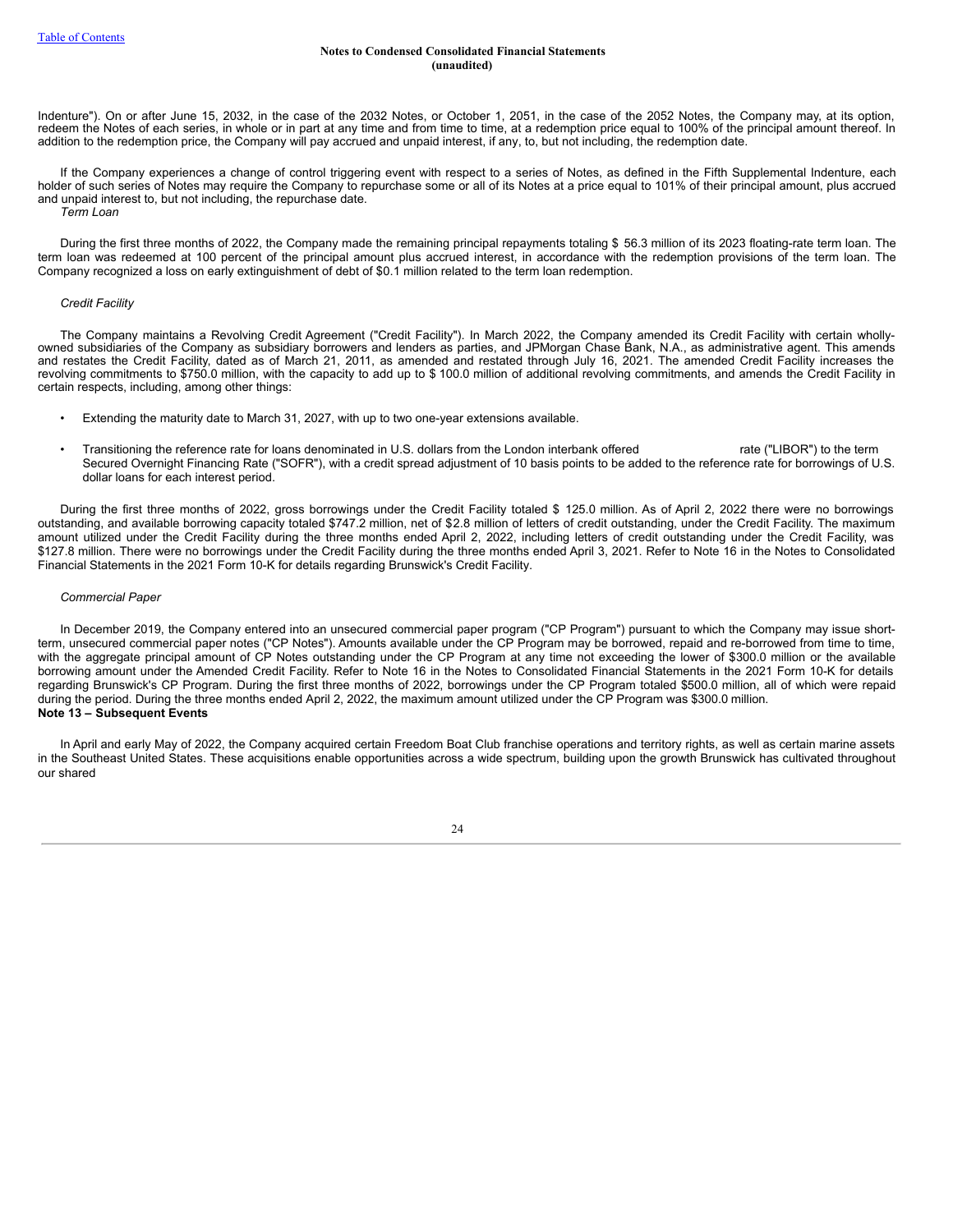access portfolio and new digital platforms. These acquisitions will be included as part of the Company's Boat segment.

<span id="page-24-0"></span>The Company paid net cash consideration of approximately \$ 100.0 million for these acquisitions. Given the recent dates of the closing, a preliminary purchase price allocation has not yet been completed as of the date these financial statements were issued. Transaction costs associated with these acquisitions of \$1.2 million were expensed as incurred within Selling, general and administrative expense during the quarter ended April 2, 2022.

| ۰.<br>۰.<br>× |
|---------------|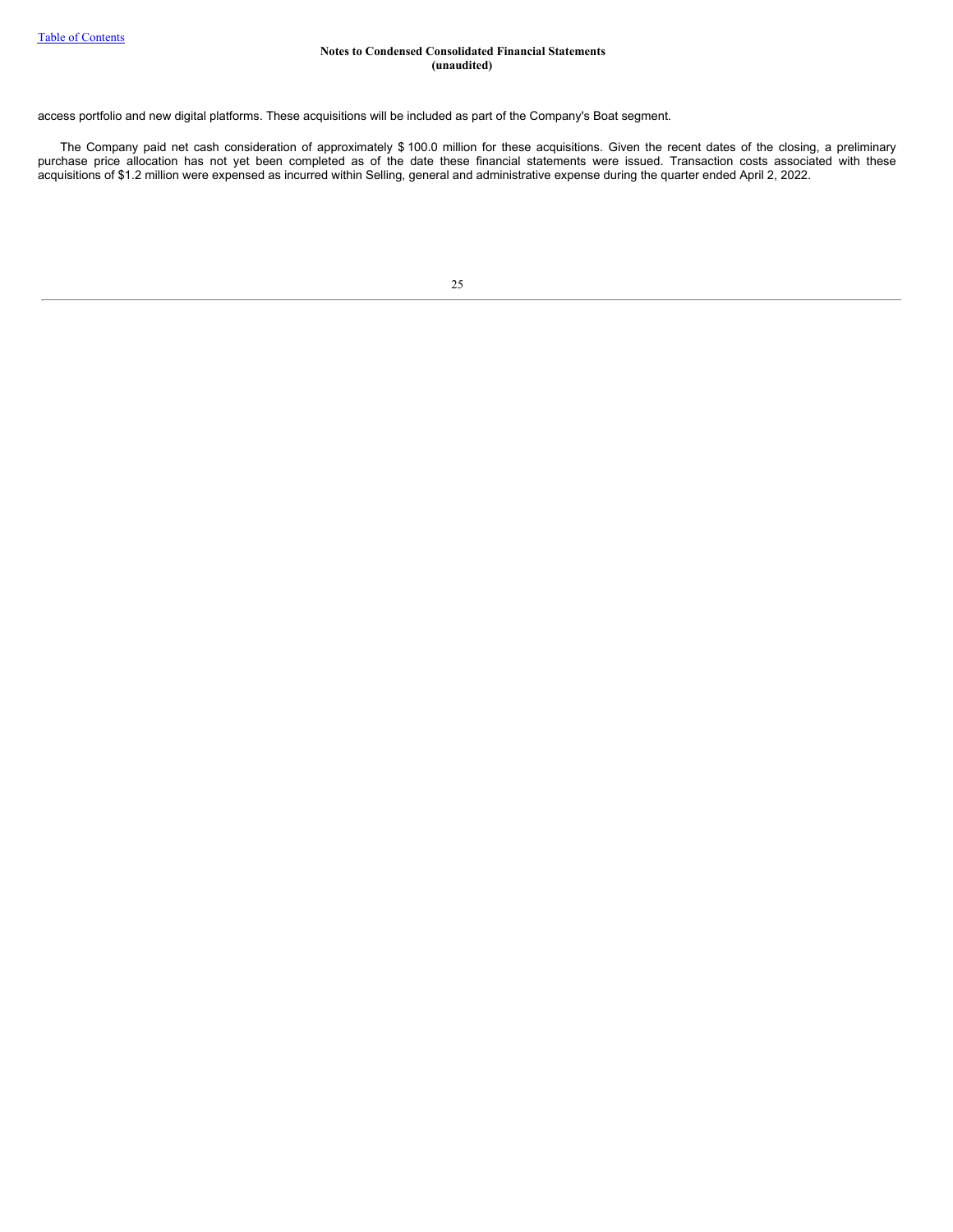#### **Item 2. Management's Discussion and Analysis of Financial Condition and Results of Operations**

Certain statements in Management's Discussion and Analysis of Financial Condition and Results of Operations of Brunswick Corporation (we, us, our) are forward-looking statements. Forward-looking statements are based on current expectations, estimates, and projections about our business and by their nature address matters that are, to different degrees, uncertain. Actual results may differ materially from expectations and projections as of the date of this filing due to various risks and uncertainties. For additional information regarding forward-looking statements, refer to *Forward-Looking Statements* below.

Certain statements in Management's Discussion and Analysis are based on non-GAAP financial measures. GAAP refers to generally accepted accounting principles in the United States. A "non-GAAP financial measure" is a numerical measure of a registrant's historical or future financial performance, financial position or cash flows that excludes amounts, or is subject to adjustments that have the effect of excluding amounts, that are included in the most directly comparable measure calculated and presented in accordance with GAAP in the consolidated statements of operations, balance sheets or statements of cash flows of the issuer; or includes amounts, or is subject to adjustments that have the effect of including amounts, that are excluded from the most directly comparable measure so calculated and presented. For example, the discussion of our cash flows includes an analysis of free cash flows and total liquidity; the discussion of our net sales includes net sales on a constant currency basis; the discussion of our net sales includes net sales excluding acquisitions; the discussion of our earnings includes a presentation of operating earnings and operating margin excluding restructuring, exit and impairment charges, purchase accounting amortization, acquisition-related costs and other applicable charges and of diluted earnings per common share, as adjusted. Non-GAAP financial measures do not include operating and statistical measures.

We include non-GAAP financial measures in Management's Discussion and Analysis as management believes these measures and the information they provide are useful to investors because they permit investors to view our performance using the same tools that management uses to evaluate our ongoing business performance. In order to better align our reported results with the internal metrics management uses to evaluate business performance as well as to provide better comparisons to prior periods and peer data, non-GAAP measures exclude the impact of purchase accounting amortization related to acquisitions, among other adjustments.

We do not provide forward-looking guidance for certain financial measures on a GAAP basis because we are unable to predict certain items contained in the GAAP measures without unreasonable efforts. These items may include restructuring, exit and impairment costs, special tax items, acquisition-related costs, and certain other unusual adjustments.

#### *Impact of COVID-19*

The full extent of the impact of COVID-19 on our business, operations, and financial results will depend on evolving factors that we cannot accurately predict. We will continue to actively monitor the impact of COVID-19 and may take further actions that alter business operations as legally required, or that we determine are in the best interests of our employees, customers, dealers, suppliers, and other stakeholders. Refer to **Part I. Item 1A. Risk Factors** in the 2021 Form 10-K for further information.

All global manufacturing and distribution facilities remain focused on rigorously applying, evolving, and automating COVID-19 mitigation procedures, while continuing to ramp-up global production to meet strong demand. Despite elevated production levels, the persistent demand environment combined with supply chain disruptions continues to drive historically low pipeline inventory levels with 6 percent fewer boats in dealer inventory at the end of the first quarter versus the same period last year.

#### *Impact of Russia-Ukraine Conflict*

We continue to monitor the conflict in Ukraine and the potential impact to our operations. Our cessation of business in Russia, Belarus, Crimea and the disputed territories has had no significant, direct, financial impact on our business.

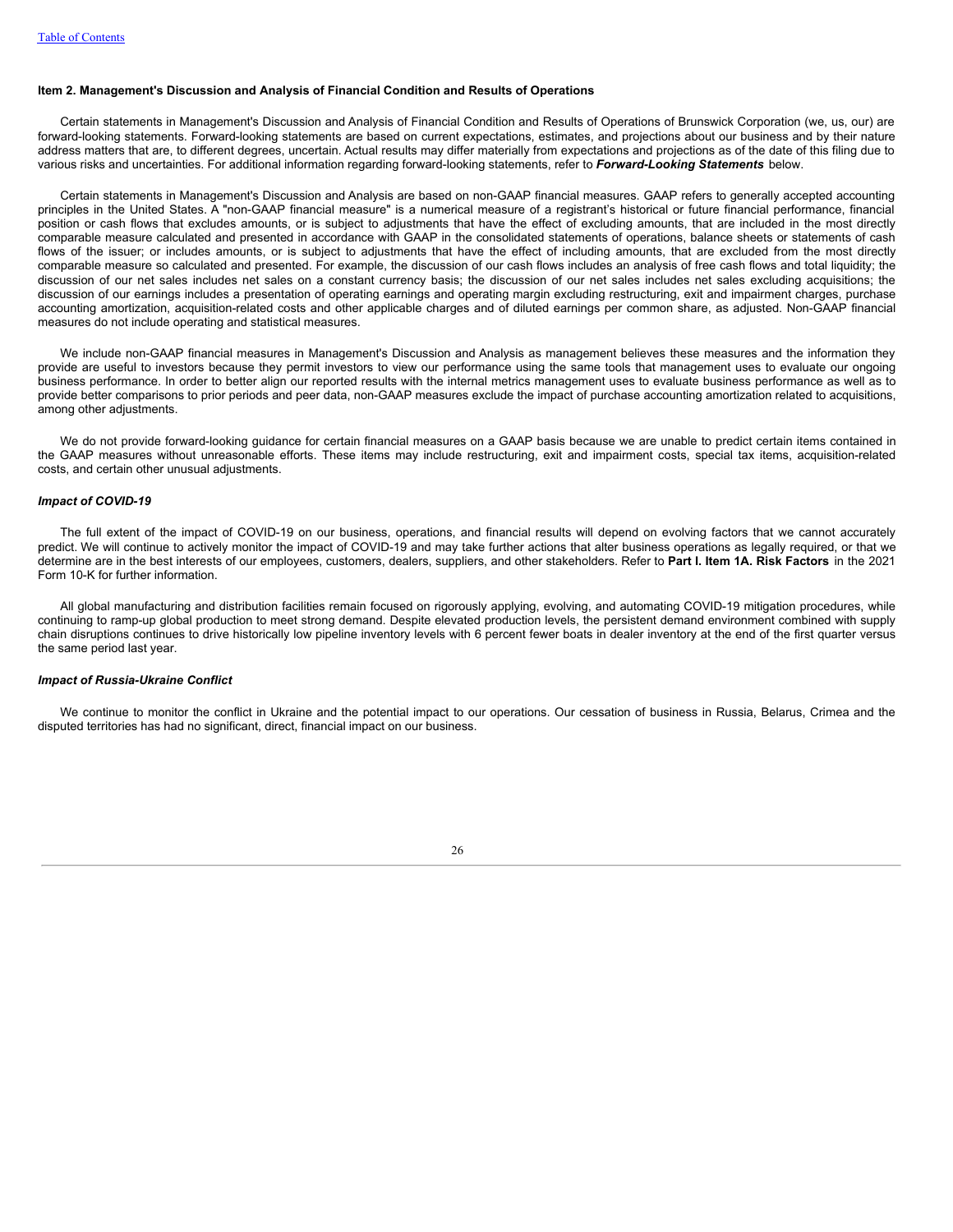#### *Acquisitions*

On October 4, 2021, we completed the acquisition of Navico for \$1.094 billion net cash consideration. Navico was a privately held global company based in Egersund, Norway, and is a global leader in marine electronics and sensors, including multi-function displays, fish finders, autopilots, sonar, radar, and cartography. We also completed the acquisitions of substantially all the net assets of RELiON Battery, LLC, SemahTronix, LLC, Fanautic Club, and certain Freedom Boat Club franchise operations and territory rights in the United States during 2021 for net cash consideration of \$66.2 million. Refer to **Note 3 – Acquisitions** in the Notes to Condensed Consolidated Financial Statements for further information.

#### **Overview**

Net sales increased 18 percent during the first quarter of 2022 when compared with the first quarter of 2021, primarily attributable to outstanding operating performance across all segments together with strong global demand for marine products. All segments reported substantial net sales increases during the quarter when compared to the first quarter of 2021. In the Propulsion segment, we continue to expand outboard propulsion retail market share, especially in higher horsepower categories where we have focused higher levels of investment in recent years. In the Parts and Accessories segment, we continue our robust performance, collectively delivering our highest ever first quarter revenue as both aftermarket and OEM channels prepare for the prime boating season. Boat segment sales also increased when compared to the first quarter of 2021, particularly in Aluminum Freshwater which had outsized revenue growth, while our Recreational Fiberglass brands also posted a strong quarter. Our international net sales increased 20 percent and 24 percent in the first quarter on a GAAP and constant currency basis, respectively, seeing growth in all regions.

Operating earnings in the first quarter of 2022 were \$239.5 million and \$267.5 million on a GAAP and As Adjusted basis, respectively. This compares to operating earnings during the first quarter of 2021 of \$231.9 million and \$243.0 million on a GAAP and an As Adjusted basis, respectively.

#### **Matters Affecting Comparability**

*Changes in Foreign Currency Rates.* Percentage changes in net sales expressed in constant currency reflect the impact that changes in currency exchange rates had on comparisons of net sales. To determine this information, net sales transacted in currencies other than the U.S. dollar have been translated to U.S. dollars using the average exchange rates that were in effect during the comparative period. The percentage change in net sales expressed on a constant currency basis better reflects the changes in the underlying business trends, excluding the impact of translation arising from foreign currency exchange-rate fluctuations. Approximately 26 percent of our annual net sales are transacted in a currency other than t he U.S. dollar. Our most material exposures include sales in Euros, Canadian dollars, Australian dollars and Brazilian real.

The table below summarizes the impact of changes in currency exchange rates and also the impact of acquisitions on our net sales:

|                             | <b>Three Months Ended</b> |                  |                         |               |                        |                            |  |  |  |  |  |  |  |  |
|-----------------------------|---------------------------|------------------|-------------------------|---------------|------------------------|----------------------------|--|--|--|--|--|--|--|--|
|                             |                           | <b>Net Sales</b> |                         | 2022 vs. 2021 |                        |                            |  |  |  |  |  |  |  |  |
| (in millions)               | April 2,<br>2022          |                  | April 3,<br><b>2021</b> | <b>GAAP</b>   | <b>Currency impact</b> | <b>Acquisition Benefit</b> |  |  |  |  |  |  |  |  |
| Propulsion                  | 705.9                     | - 35             | 657.8                   | 7.3%          | (1.3) %                | — %                        |  |  |  |  |  |  |  |  |
| Parts & Accessories         | 617.8                     |                  | 459.6                   | 34.4 %        | (1.4) %                | 32.8 %                     |  |  |  |  |  |  |  |  |
| <b>Boat</b>                 | 492.8                     |                  | 419.5                   | 17.5 %        | $(0.8)$ %              | 0.8%                       |  |  |  |  |  |  |  |  |
| <b>Segment Eliminations</b> | (120.8)                   |                  | (103.7)                 | 16.5 %        | $(0.4) \%$             | 3.1%                       |  |  |  |  |  |  |  |  |
| <b>Total</b>                | 1,695.7                   |                  | 1,433.2                 | 18.3 %        | (1.3) %                | 10.5 %                     |  |  |  |  |  |  |  |  |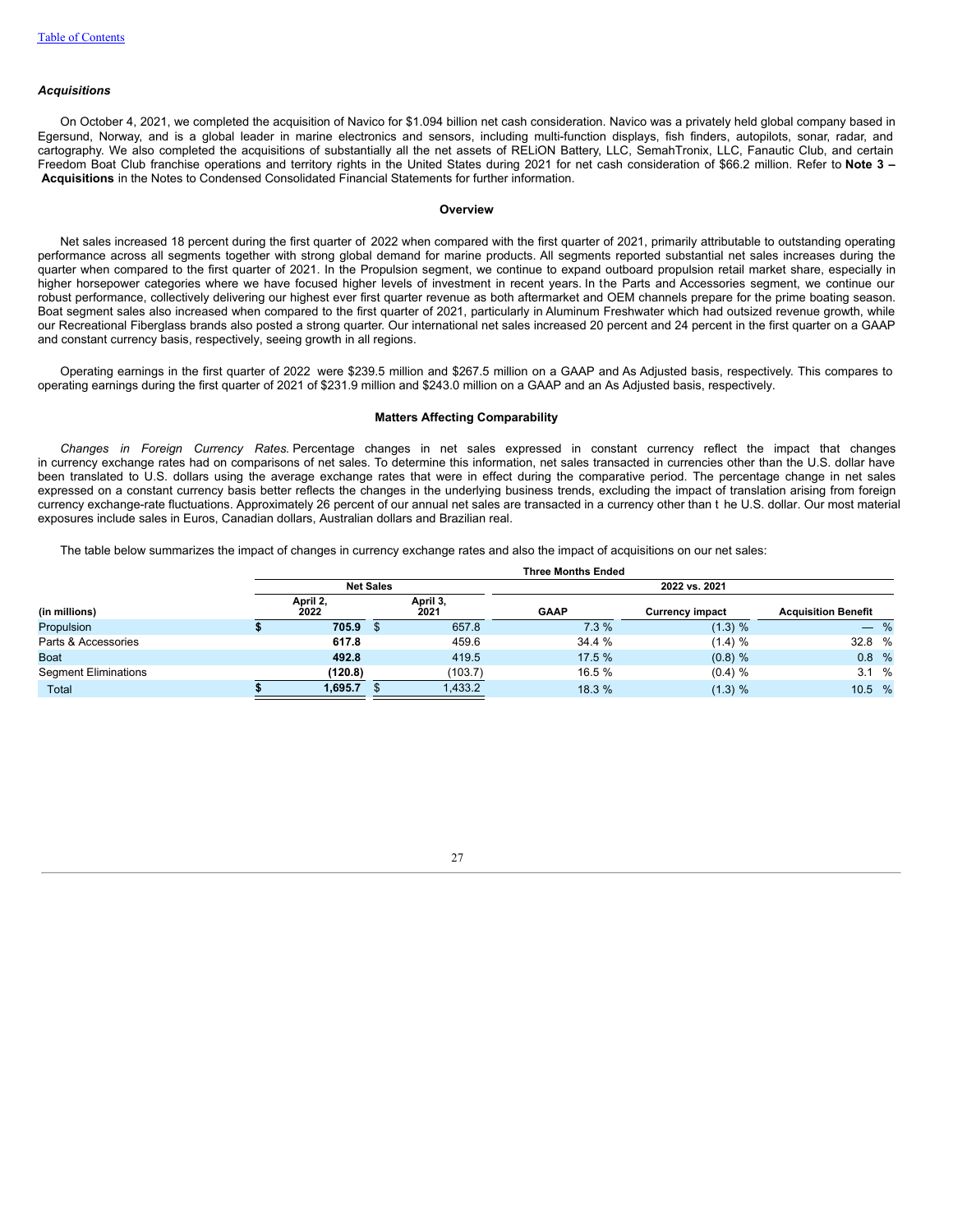### **Results of Operations**

## **Consolidated**

The following table sets forth certain amounts, ratios and relationships calculated from the Condensed Consolidated Statements of Comprehensive Income for the three months ended:

| (in millions, except per share data)                         |      | April 2,<br>2022      |     | April 3,<br>2021 |     | Change | %<br>Change |
|--------------------------------------------------------------|------|-----------------------|-----|------------------|-----|--------|-------------|
| Net sales                                                    |      | 1,695.7               | \$  | 1,433.2          | -\$ | 262.5  | 18.3%       |
| Gross margin <sup>(A)</sup>                                  |      | 483.6                 |     | 417.3            |     | 66.3   | 15.9%       |
| Restructuring, exit and impairment charges                   |      |                       |     | 0.5              |     | (0.5)  | <b>NM</b>   |
| Operating earnings                                           |      | 239.5                 |     | 231.9            |     | 7.6    | 3.3%        |
| Net earnings from continuing operations                      |      | 174.0                 |     | 169.4            |     | 4.6    | 2.7%        |
|                                                              |      |                       |     |                  |     |        |             |
| Diluted earnings per common share from continuing operations | - 55 | 2.25                  | -\$ | 2.15             | -\$ | 0.10   | 4.7%        |
|                                                              |      |                       |     |                  |     |        |             |
| Expressed as a percentage of Net sales:                      |      |                       |     |                  |     |        |             |
| Gross margin <sup>(A)</sup>                                  |      | $\frac{9}{6}$<br>28.5 |     | %<br>29.1        |     |        | $(60)$ bps  |
| Selling, general and administrative expense                  |      | $\%$<br>11.4          |     | %<br>10.5        |     |        | 90 bps      |
| Research and development expense                             |      | %<br>3.0              |     | %<br>2.4         |     |        | 60 bps      |
| Operating margin                                             |      | %<br>14.1             |     | %<br>16.2        |     |        | $(210)$ bps |

bps = basis points

NM = not meaningful

(A) Gross margin is defined as Net sales less Cost of sales as presented in the Condensed Consolidated Statements of Comprehensive Income.

The following is a summary of Adjusted operating earnings and Adjusted diluted earnings per common share from continuing operations for the three months ended April 2, 2022 when compared with the same prior year comparative period:

|                                                | <b>Operating Earnings</b> | <b>Diluted Earnings (Loss) Per Share</b> |  |                  |    |                  |
|------------------------------------------------|---------------------------|------------------------------------------|--|------------------|----|------------------|
| (in millions, except per share data)           | April 2,<br>2022          | April 3,<br>2021                         |  | April 2,<br>2022 |    | April 3,<br>2021 |
| <b>GAAP</b>                                    | 239.5                     | 231.9                                    |  | 2.25             | \$ | 2.15             |
| Restructuring, exit, and impairment charges    |                           | 0.5                                      |  |                  |    |                  |
| Purchase accounting amortization               | 23.0                      | 7.5                                      |  | 0.23             |    | 0.07             |
| Acquisition, integration, and IT related costs | 5.0                       | 1.3                                      |  | 0.05             |    | 0.01             |
| Sport Yacht & Yachts                           |                           | 2.5                                      |  |                  |    | 0.03             |
| Palm Coast reclassified from held-for-sale     |                           | 0.8                                      |  |                  |    | 0.01             |
| Gain on sale of assets                         |                           | (1.5)                                    |  |                  |    | (0.01)           |
| Special tax items                              |                           |                                          |  |                  |    | (0.02)           |
| As Adjusted                                    | 267.5                     | 243.0                                    |  | 2.53             |    | 2.24             |
|                                                |                           |                                          |  |                  |    |                  |
| <b>GAAP</b> operating margin                   | 14.1%                     | 16.2 %                                   |  |                  |    |                  |
| Adjusted operating margin                      | 15.8%                     | 17.0 %                                   |  |                  |    |                  |

Net sales increased 18 percent during the first quarter of 2022 when compared with the same prior year period. Refer to the Propulsion, Parts and Accessories, and Boat segments for further details on the drivers of net sales changes.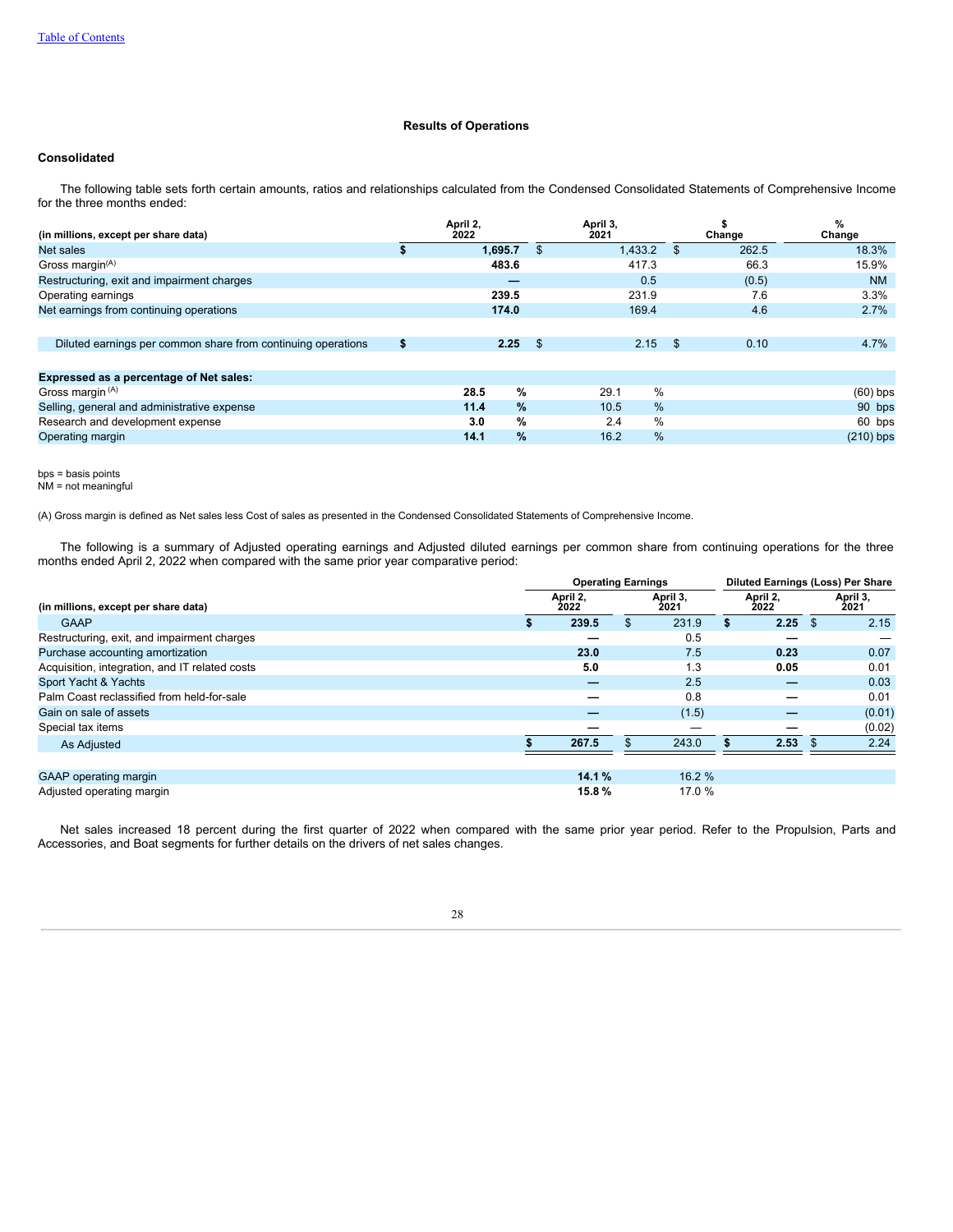Gross margin percentage decreased 60 basis points in the first quarter of 2022 when compared with the same prior year period, with inflationary pressures and supply chain inefficiencies more than offsetting increased sales across all segments.

Selling, general and administrative expense ("SG&A") increased during the first quarter of 2022 when compared with the same prior year period, primarily due to the businesses acquired during 2021. Excluding certain one-time items presented above, SG&A as a percentage of sales was higher in the first quarter of 2022 compared with the same prior year period, reflecting increased spending on sales and marketing, ACES programs, and other growth initiatives, partially offset by increased net sales. Research and development expense increased in 2022 versus 2021, reflecting continued investment in new products in all segments.

We did not record any restructuring, exit and impairment charges during the three months ended April 2, 2022 and recorded \$0.5 million during the three months ended April 3, 2021.

We recorded Equity earnings of \$0.8 million in each of the three months ended April 2, 2022 and April 3, 2021, which wer e mainly related to our marine and technology-related joint ventures.

We recognized \$(1.5) million and \$(1.3) million in Other expense, net in the three months ended April 2, 2022 and April 3, 2021, respectively. Other expense, net primarily includes remeasurement gains and losses resulting from changes in foreign currency rates and other postretirement benefit costs.

Net interest expense increased for the three months ended April 2, 2022 when compared with the same prior year period due to an increase in average daily debt outstanding, which was influenced by the timing of debt issuances. Refer to **Note 12 – Debt** in the Notes to Condensed Consolidated Financial Statements and Note 16 in the Notes to Consolidated Financial Statements in the 2021 Form 10-K.

We recognized an income tax provision for the three months ended April 2, 2022 of \$46.4 million, a decrease of \$1.0 million when compared to the tax provision for the three months ended April 3, 2021 of \$47.4 million.

The effective tax rate, which is calculated as the income tax provision as a percentage of earnings before income taxes, for the three months ended April 2, 2022 and April 3, 2021 was 21.1 percent and 21.9 percent, respectively.

Due to the factors described in the preceding paragraphs, operating earnings, net earnings from continuing operations, and diluted earnings per common share from continuing operations increased during the first quarter of 2022 when compared with the same prior year period.

#### **Propulsion Segment**

The following table sets forth Propulsion segment results for the three months ended:

| (in millions)      | April 2.<br>2022 | April 3,<br>2021 | Change | Change      |
|--------------------|------------------|------------------|--------|-------------|
| <b>Net sales</b>   | 705.9            | 657.8            | 48.    | 7.3%        |
| Operating earnings | 125.3            | 124.5            | 0.8    | 0.6%        |
| Operating margin   | 17.8%            | 18.9 %           |        | $(110)$ bps |

#### bps = basis points

Propulsion segment net sales increased \$48.1 million, or 7 percent, in the first quarter of 2022 compared to the first quarter of 2021 as strong global demand for all product categories, together with market share gains and increased pricing, drove higher sales which continue to be enabled by increased production levels.

International sales were 36 percent of the segment's net sales through the first quarter of 2022 and increased 7 percent from the prior year on a GAAP basis. On a constant currency basis, international net sales increased 9 percent, with increases across all regions except Asia-Pacific.

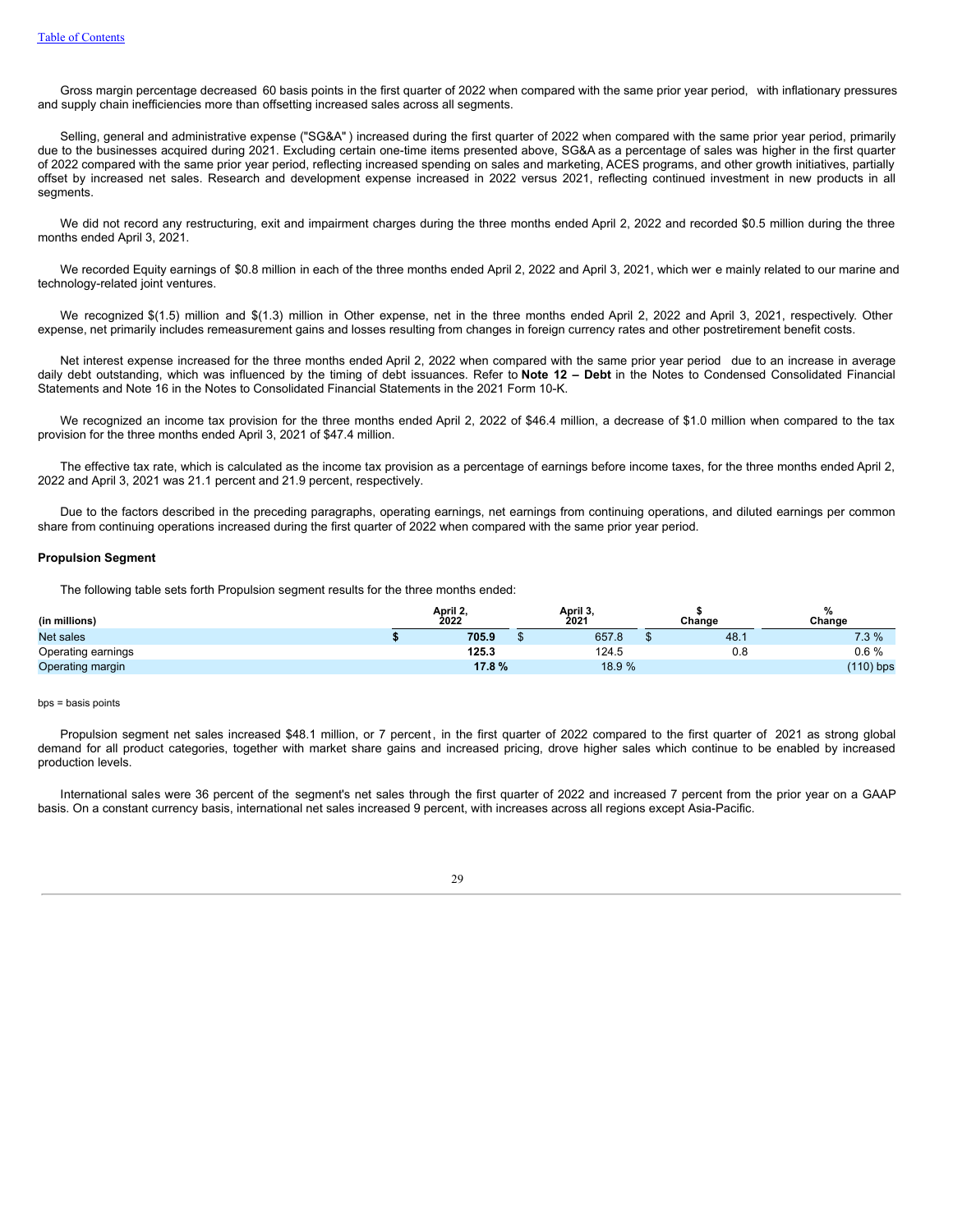Propulsion segment operating earnings in the first quarter of 2022 wer e \$125.3 million, an increase of 1 percent when compared to the first quarter of 2021, as a result of sales volumes and pricing, partially offset by higher manufacturing costs, primarily caused by inflation and continued investment in capacity and product development.

#### **Parts & Accessories Segment**

The following table sets forth Parts & Accessories ("P&A") segment results for the three months ended:

| (in millions)                                  | April 2,<br>2022 | April 3,<br>2021 |   | Change | %<br>Change |
|------------------------------------------------|------------------|------------------|---|--------|-------------|
| Net sales                                      | 617.8            | 459.6            |   | 158.2  | 34.4 %      |
| <b>GAAP</b> operating earnings                 | 91.6             | \$<br>91.9       | S | (0.3)  | $(0.3\% )$  |
| Restructuring, exit and impairment charges     |                  | 0.5              |   | (0.5)  | (100.0 %)   |
| Purchase accounting amortization               | 22.4             | 7.2              |   | 15.2   | <b>NM</b>   |
| Acquisition, integration, and IT related costs | 2.6              | _                |   | 2.6    | <b>NM</b>   |
| Gain on sale of assets                         |                  | (1.5)            |   | 1.5    | (100.0 %)   |
| Adjusted operating earnings                    | 116.6            | 98.1             |   | 18.5   | 18.9 %      |
|                                                |                  |                  |   |        |             |
| GAAP operating margin                          | 14.8%            | 20.0 %           |   |        | $(520)$ bps |
| Adjusted operating margin                      | 18.9%            | 21.3%            |   |        | $(240)$ bps |

NM = not meaningful bps = basis points

P&A segment net sales increased \$158.2 million, or 34 percent in the first quarter of 2022 versus the first quarter of 20 21 due in large part to the acquisitions of Navico, RELiON and SemahTronix. Excluding the impact from acquisitions, P&A revenues grew by 2 percent despite sales and earnings being impacted by supply chain constraints leading to increased sales backlogs, and a slower start to the 2022 boating season in northern U.S. and Canadian markets due to unfavorable weather conditions.

International sales were 34 percent of the P&A segment's net sales in the first quarter of 2022 and increased 43 percent year over year on a GAAP basis. On a constant currency basis, international net sales increased 47 percent, with increases across all regions.

P&A segment operating earnings in the first quarter of 2022 were \$91.6 million, a nominal decrease when compared to the first quarter of 2 021. Contributing to the decrease were the one-time items in the table above, as well as inflationary pressures and increased input costs, partially offsett by strong sales increases.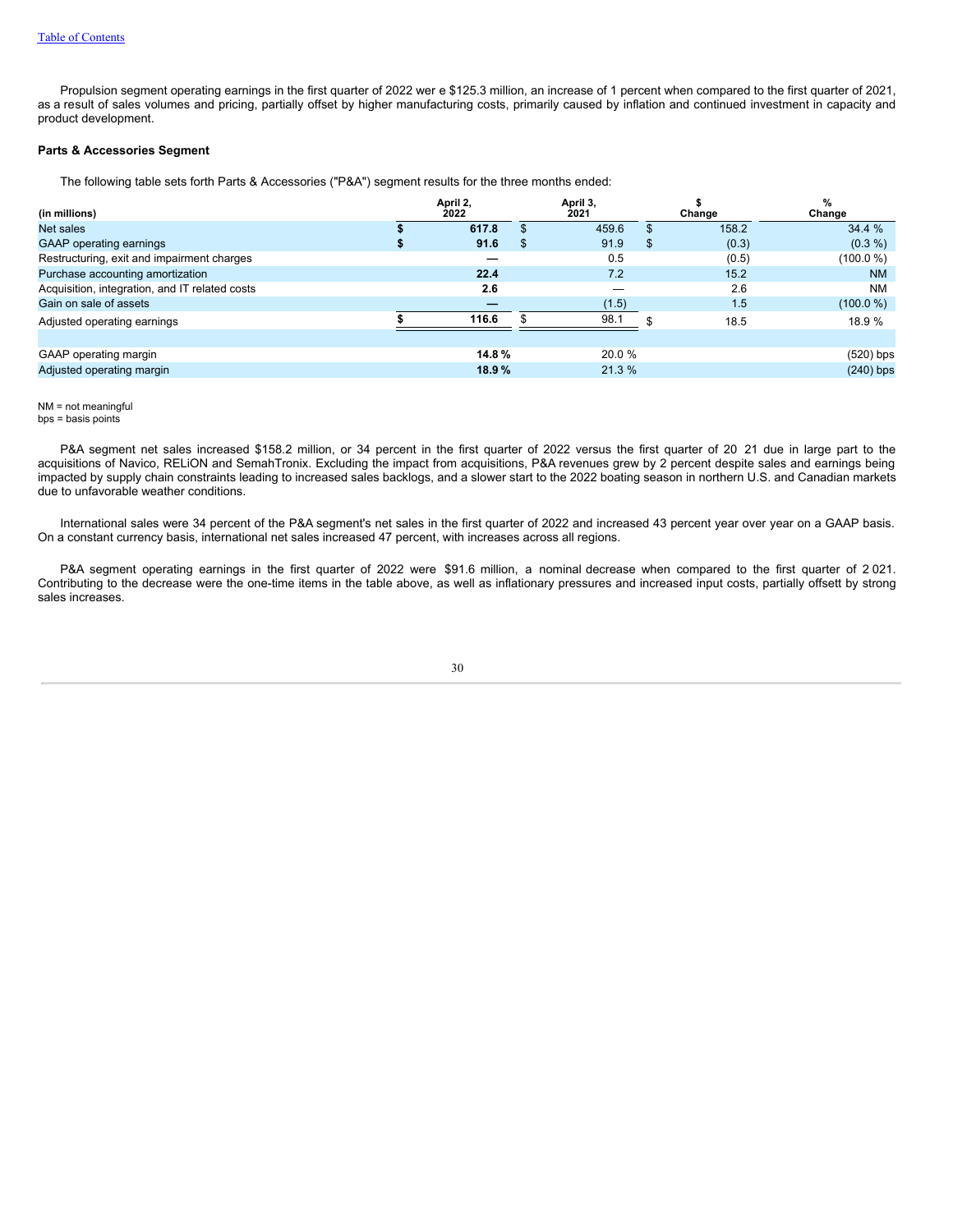#### **Boat Segment**

The following table sets forth Boat segment results for the three months ended:

| (in millions)                                  | April 2,<br>2022 |     | April 3,<br>2021 | Change    | %<br>Change |
|------------------------------------------------|------------------|-----|------------------|-----------|-------------|
| <b>Net sales</b>                               | 492.8            | \$. | 419.5            | 73.3      | 17.5%       |
|                                                |                  |     |                  |           |             |
| <b>GAAP</b> operating earnings                 | 45.3             | \$  | 40.8             | \$<br>4.5 | 11.0%       |
| Acquisition, integration, and IT related costs | 2.4              |     | 1.3              | 1.1       | 84.6 %      |
| Purchase accounting amortization               | 0.6              |     | 0.3              | 0.3       | 100.0%      |
| Sport Yacht & Yachts                           |                  |     | 2.5              | (2.5)     | (100.0 %)   |
| Palm Coast reclassified from held-for-sale     |                  |     | 0.8              | (0.8)     | (100.0 %)   |
| Adjusted operating earnings                    | 48.3             |     | 45.7             | 2.6       | 5.7%        |
|                                                |                  |     |                  |           |             |
| GAAP operating margin                          | 9.2%             |     | 9.7%             |           | $(50)$ bps  |
| Adjusted operating margin                      | 9.8%             |     | 10.9%            |           | $(110)$ bps |

NM = not meaningful

bps = basis points

Boat segment net sales increased \$73.3 million, or 18 percent, in the first quarter of 2022 versus the first quarter of 202 1 due to increased sales volume and pricing, primarily in aluminum freshwater, including our pontoon businesses, and our recreational fiberglass brands.

International sales were 25 percent of the segment's net sales in the first three months of 2022 and increased 16 percent on a GAAP basis. On a constant currency basis, international sales increased 20 percent, with increases across all regions except Rest-of-World.

Boat segment operating earnings in the first quarter of 2022 were \$45.3 million, an increase of \$4.5 million when compared to the first quarter of 2021, due to increased sales, partially offset by material inflation, higher costs due to manufacturing inefficiencies resulting from supply chain disruption, and ramp-up costs at Boston Whaler's Flagler facility.

#### **Corporate/Other**

The following table sets forth Corporate/Other results for the three months ended:

| (in millions)     | April 2.<br>2022 | Apri.<br>2021                    | ∵ิhanɑe | Change                       |
|-------------------|------------------|----------------------------------|---------|------------------------------|
| Operating<br>loss | $100 -$<br>- 777 | $\overline{\phantom{a}}$<br>د.ט∠ | $\sim$  | 0/<br>$^{\prime}10.3$<br>7ο. |

Corporate operating expenses in the first quarter of 2022 were \$22.7 million, a decrease of \$2.6 million when compared to the first quarter of 2021, primarily due to a decrease in variable compensation expense and favorable mark-to-market adjustments for deferred compensation arrangements, partially offset by an increase in investments in enterprise growth initiatives.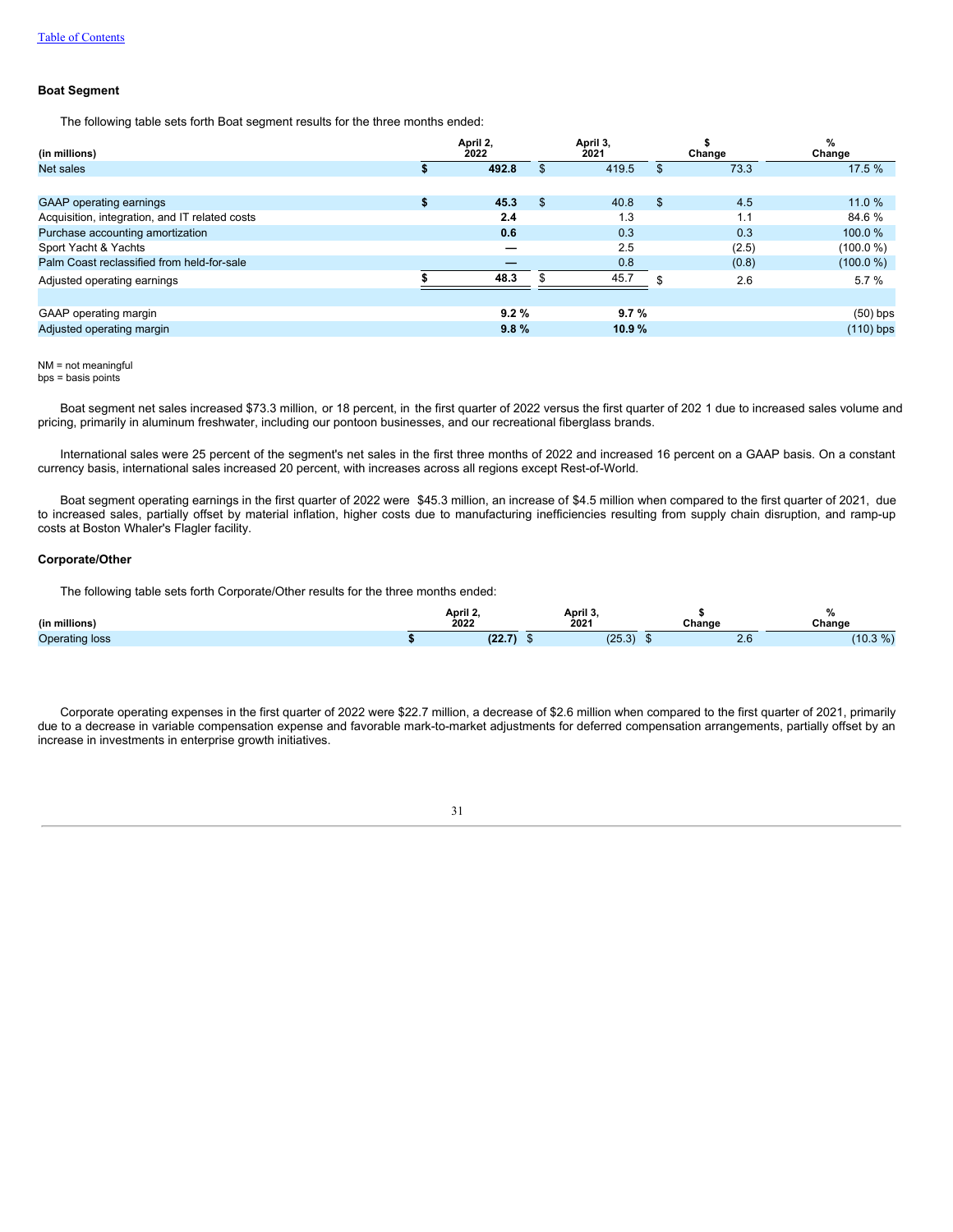#### **Cash Flow, Liquidity and Capital Resources**

The following table sets forth an analysis of free cash flow for the three months ended:

| (in millions)                                                                 | April 2.<br>2022 | April 3<br>2021 |
|-------------------------------------------------------------------------------|------------------|-----------------|
| Net cash (used for) provided by operating activities of continuing operations | (140.9)          | 17.3            |
| Net cash (used for) provided by:                                              |                  |                 |
| Plus: Capital expenditures                                                    | (100.9)          | (42.9)          |
| Plus: Proceeds from the sale of property, plant and equipment                 | 2.2              | 4.2             |
| Plus: Effect of exchange rate changes                                         | 0.6              | (2.0)           |
| Total free cash flow (A)                                                      | (239.0)          | (23.4)          |

(A) We define "Free cash flow" as cash flow from operating and investing activities of continuing operations (excluding cash provided by or used for acquisitions, investments, purchases or sales/maturities of marketable securities and other investing activities) and the effect of exchange rate changes on cash and cash equivalents. Free cash flow is not intended as an alternative measure of cash flow from operations, as determined in accordance with GAAP in the United States. We use this financial measure both in presenting our results to shareholders and the investment community and in our internal evaluation and management of our businesses. Management believes that this financial measure and the information it provides are useful to investors because it permits investors to view our performance using the same tool that management uses to gauge progress in achieving its goals. Management believes that the non-GAAP financial measure "Free cash flow" is also useful to investors because it is an indication of cash flow that may be available to fund investments in future growth initiatives.

Our major sources of funds for capital investments, acquisitions, share repurchase programs and dividend payments are cash generated from operating activities, available cash and marketable securities balances, divestitures and borrowings. We evaluate potential acquisitions, divestitures and joint ventures in the ordinary course of business.

#### *2022 Cash Flow*

Net cash used for operating activities of continuing operations in the first three months of 2022 totaled \$140.9 million versus \$17.3 million provided by operating activities in the comparable period of 2021. The decrease is primarily due to unfavorable working capital trends, partially offset by higher net earnings during the quarter.

The primary drivers of net cash used for operating activities of continuing operations in 2022 were increases in working capital, offset by net earnings, net of non-cash items. Working capital is defined as Accounts and notes receivable, Inventories and Prepaid expenses and other, net of Accounts payable and Accrued expenses as presented in the Condensed Consolidated Balance Sheets, excluding the impact of acquisitions and non-cash adjustments. Accounts and notes receivable increased \$179.8 million primarily due to increased sales across all segments. Inventory increased \$138.5 million, driven by increases to support higher production volumes in advance of the marine selling season. Accrued expenses decreased \$62.3 million, primarily driven by payment of prior year variable compensation which had been accrued as of December 31, 2021.

Net cash used for investing activities of continuing operations was \$92.2 million, which included \$100.9 million of capital expenditures and \$6.0 million of purchases of marketable securities, partially offset by \$16.7 million of cross-currency swap settlements. Our capital spending was focused on investments in new products and technologies.

Net cash provided by financing activities was \$559.1 million and primarily related to proceeds of issuances of long-term debt, partially offset by common stock repurchases, payments of long-term debt including current maturities, and cash dividends paid to common shareholders. Refer to **Note 12 – Debt** in the Notes to Condensed Consolidated Financial Statements for further details on our debt activity during the quarter.

#### *2021 Cash Flow*

Net cash provided by operating activities of continuing operations in the first three months of 2021 totaled \$17.3 million versus \$83.9 million used for operating activities in the comparable period of 2020. The increase is primarily due to higher net earnings during the quarter.

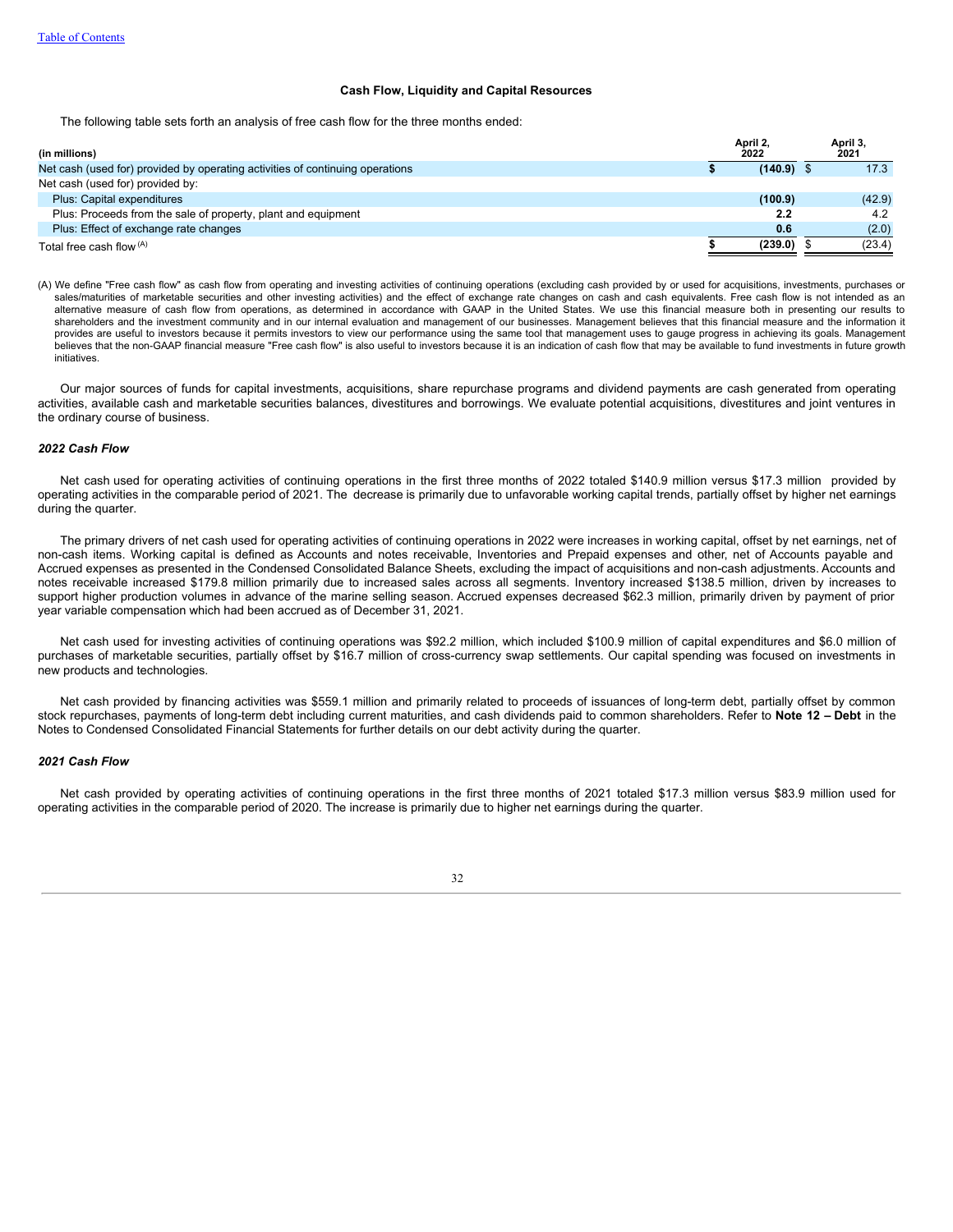The primary drivers of net cash provided by operating activities of continuing operations in 2021 were net earnings, net of non-cash items, partially offset by an increase in working capital. Accounts and notes receivable increased \$202.0 million primarily due to increased sales across all segments. Inventory increased \$57.9 million, driven by increases to support higher production volumes in advance of the marine selling season. Accounts payable increased \$78.6 million primarily due to timing of payments and higher inventory levels across all reportable segments. Accrued expenses decreased \$47.0 million, primarily driven by payment of prior year variable compensation, which had been accrued as of December 31, 2020.

Net cash provided by investing activities of continuing operations was \$1.5 million, which primarily included sales of marketable securities of \$49.4 million offset by capital expenditures of \$42.9 million. Our capital spending was focused on investments in new products and technologies.

Net cash used for financing activities was \$56.5 million and primarily related to cash dividends paid to common shareholders, common stock repurchases, and payments of long-term debt including current maturities. Refer to **Note 12 – Debt** in the Notes to Condensed Consolidated Financial Statements for further details on our debt activity during the quarter.

#### *Liquidity and Capital Resources*

We view our highly liquid assets as of April 2, 2022, December 31, 2021 and April 3, 2021 as:

| (in millions)                                          | April 2.<br>2022 | December 31.<br>2021 | April 3,<br>2021 |
|--------------------------------------------------------|------------------|----------------------|------------------|
| Cash and cash equivalents                              | 680.1            | 354.5                | 471.9            |
| Short-term investments in marketable securities        | 6.8              | 0.8                  | 72               |
| Total cash, cash equivalents and marketable securities | 686.9            | 355.3                | 479.2            |

The following table sets forth an analysis of total liquidity as of April 2, 2022, December 31, 2021 and April 3, 2021:

| (in millions)                                           | April 2,<br>2022 | December 31,<br>2021 | April 3.<br>2021 |
|---------------------------------------------------------|------------------|----------------------|------------------|
| Cash, cash equivalents and marketable securities        | 686.9            | 355.3                | 479.2            |
| Amounts available under lending facility <sup>(A)</sup> | 747.2            | 497.2                | 397.2            |
| Total liquidity <sup>(B)</sup>                          | 1.434.1          | 852.5                | 876.4            |

(A) See **Note 12 – Debt**in the Notes to Condensed Consolidated Financial Statements for further details on our lending facility.

(B) We define Total liquidity as Cash and cash equivalents and Short-term investments in marketable securities as presented in the Condensed Consolidated Balance Sheets, plus amounts available for borrowing under its lending facilities. Total liquidity is not intended as an alternative measure to Cash and cash equivalents and Short-term investments in marketable securities as determined in accordance with GAAP in the United States. We use this financial measure both in presenting our results to shareholders and the investment community and in our internal evaluation and management of our businesses. Management believes that this financial measure and the information it provides are useful to investors because it permits investors to view our performance using the same metric that management uses to gauge progress in achieving our goals. Management believes that the non-GAAP financial measure "Total liquidity" is also useful to investors because it is an indication of our available highly liquid assets and immediate sources of financing.

Cash, cash equivalents and mark etable securities totaled \$686.9 million as of April 2, 2022, an increase of \$331.6 m illion from \$355.3 million as of December 31, 2021, and an increase of \$207.7 million from \$479.2 million as of April 3, 2021. Total debt as of April 2, 2022, December 31, 2021 and April 3, 2021 was \$2,500.5 million, \$1,816.4 million and \$944.7 million, respectively. Our debt-to-capitalization ratio was 56 percent as of April 2, 2022, an increase from 49 percent as of December 31, 2021 and from 37 percent as of April 3, 2021.

We borrowed \$125.0 million under the Credit Facility during the first three months of 2022, all of which was repaid and thus we did not have any borrowings outstanding as of April 2, 2022. Av ailable borrowing capacity tota led \$747.2 million, net of \$2.8 million of letters of credit outstanding under the Credit Facility. During the first three months of 2022, the maxim um amount utilized under the CP Program was \$300.0 million. Refer to **Note 12 – Debt** in the Notes to Condensed Consolidated Financial Statements and **Note 16 - Debt** in the Notes to Consolidated Financial Statements in the 2021 Form 10-K, for further details.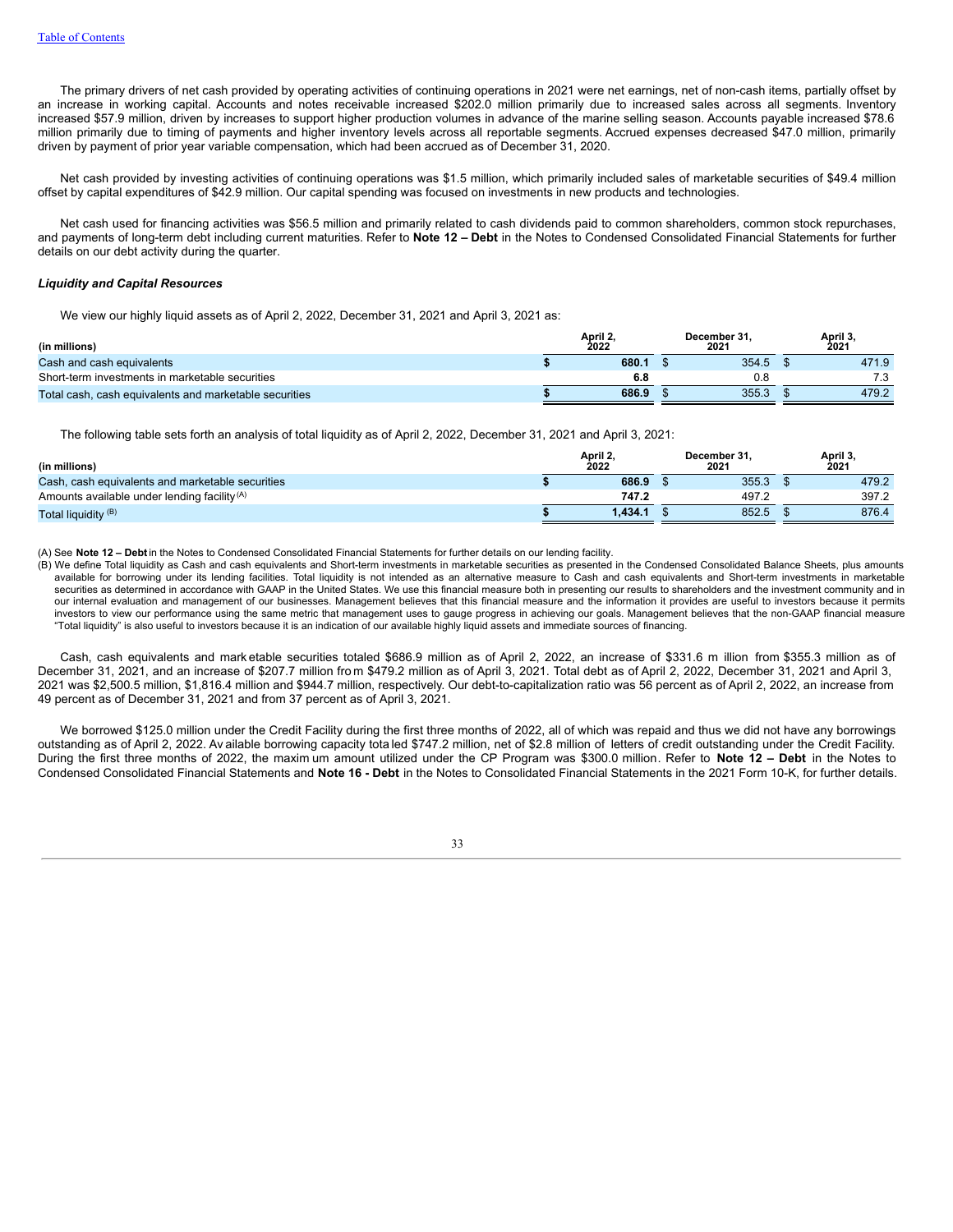The level of borrowing capacity under our Amended Credit Facility and CP Program is limited by both a leverage and interest coverage test. These covenants also pertain to termination provisions included in our wholesale financing joint venture arrangements with Wells Fargo Distribution Finance. Based on our anticipated earnings generation throughout the year, we expect to maintain sufficient cushion against the existing debt covenants.

#### *2022 Capital Strategy*

We continue to plan for capital expenditures in the range of \$375 million - \$425 million to support growth initiatives throughout our organization. The issuance of additional long-term debt in the first quarter, coupled with a pullback in long-term debt retirement to \$57 million, has increased our estimate of full year interest expense to approximately \$95 million. Our decision to accelerate share repurchases given the current market dislocation will result in total targeted share repurchases for 2022 of approximately \$300 million, lowering our average diluted shares outstanding for the year to between 76 million and 76.5 million shares. Additionally, we anticipate higher build in working capital for the year, primarily related to our businesses holding higher levels of inventory to ensure consistent production levels.

#### *Financing Joint Venture*

On March 10, 2021, through our Brunswick Financial Services Corporation subsidiary, we entered into an amended and restated joint venture agreement with Wells Fargo Commercial Distribution Finance to extend the term of our financial services joint venture. Brunswick Acceptance Company, LLC ("BAC"), through December 31, 2025. The amendment did not otherwise materially change the terms of the agreement. BAC is detailed further in the 2021 Form 10-K.

#### *Off-Balance Sheet Arrangements and Contractual Obligations*

Our off-balance sheet arrangements and contractual obligations as of December 31, 2021 are detailed in the 2021 Form 10-K. There have been no material changes in these arrangements and obligations outside the ordinary course of business since December 31, 2021.

#### *Environmental Regulation*

There were no material changes in our environmental regulatory requirements since the filing of our 2021 Form 10-K.

#### *Critical Accounting Policies*

There were no further material changes in our critical accounting policies since the filing of our 2021 Form 10-K.

As discussed in the 2021 Form 10-K, the preparation of the consolidated financial statements in conformity with GAAP requires management to make certain estimates and assumptions that affect the amount of reported assets and liabilities and disclosure of contingent assets and liabilities at the date of the consolidated financial statements and revenues and expenses during the periods reported. Actual results may differ from those estimates.

#### *Recent Accounting Pronouncements*

Recent accounting pronouncements that have been adopted during the three months ended April 2, 2022, or will be adopted in future periods, are included in **Note 1 – Significant Accounting Policies** in the Notes to Condensed Consolidated Financial Statements.

#### *Forward-Looking Statements*

Certain statements in this Quarterly Report on Form 10-Q are forward-looking statements as defined in the Private Securities Litigation Reform Act of 1995. Forward-looking statements are based on current expectations, estimates, and projections about Brunswick's business and by their nature address matters that are, to different degrees, uncertain. Words such as "may," "could," "should," "expect," "anticipate," "project," "position," "intend," "target," "plan," "seek," "estimate," "believe," "predict," "outlook," and similar expressions are intended to identify forward-looking statements. Forward-looking statements are not guarantees of future performance and involve

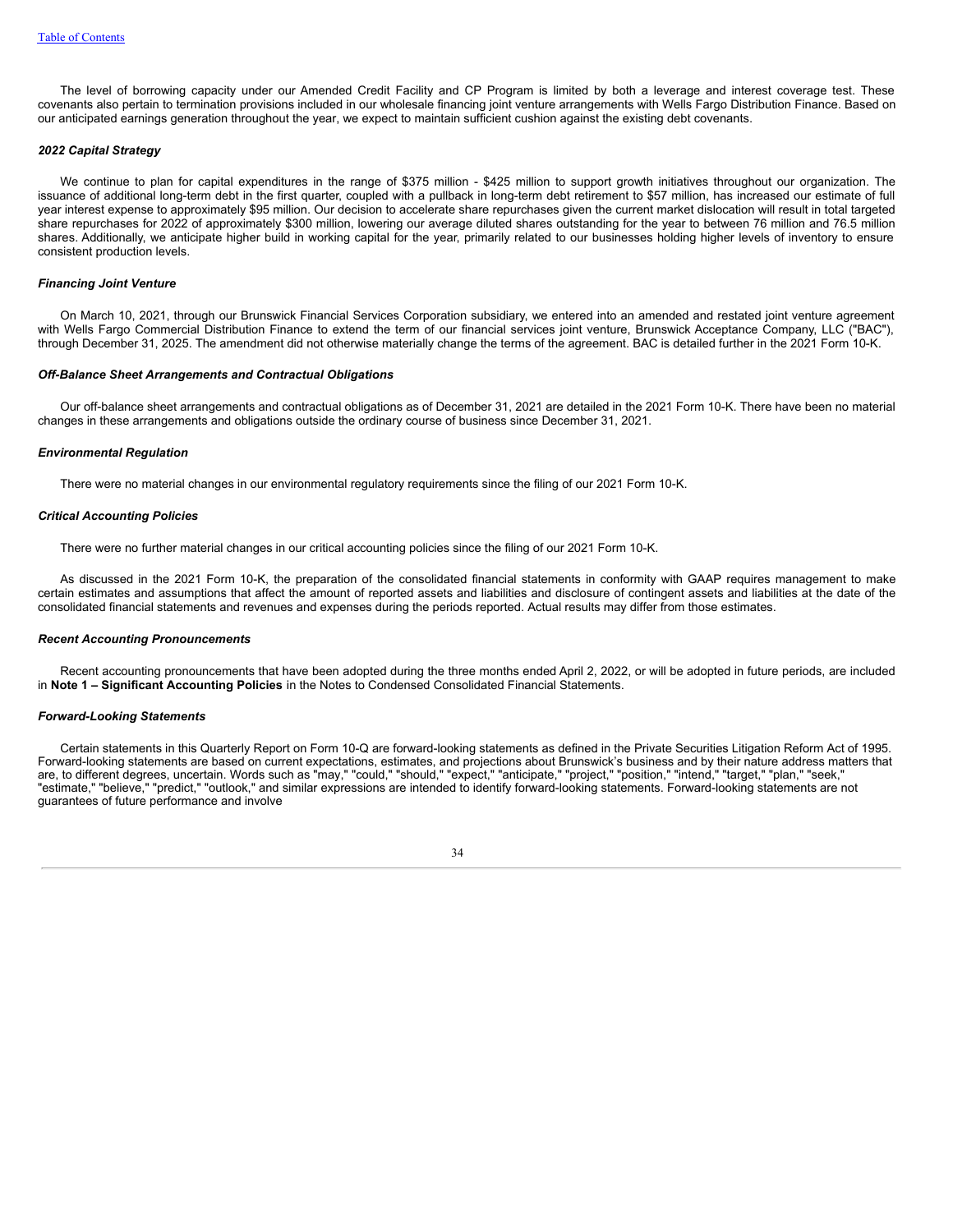certain risks and uncertainties that may cause actual results to differ materially from expectations as of the date of this quarterly report. These risks include, but are not limited to: the effect of adverse general economic conditions, including the amount of disposable income consumers have available for discretionary spending; fiscal and monetary policy concerns; adverse capital market conditions; changes in currency exchange rates; higher energy and fuel costs; competitive pricing pressures; interest-rate risk related to our debt; the coronavirus (COVID-19) pandemic and the emergence of variant strains; actual or anticipated increases in costs, disruptions of supply, or defects in raw materials, parts, or components we purchase from third parties, including as a result of pressures due to the pandemic; supplier manufacturing constraints, increased demand for shipping carriers, and transportation disruptions; managing our manufacturing footprint; adverse weather conditions, climate change events and other catastrophic event risks; international business risks, geopolitical tensions or conflicts, sanctions, embargoes, or other regulations; our ability to develop new and innovative products and services at a competitive price; our ability to meet demand in a rapidly changing environment; loss of key customers; absorbing fixed costs in production; risks associated with joint ventures that do not operate solely for our benefit; our ability to integrate acquisitions, including Navico, and the risk for associated disruption to our business; the risk that unexpected costs will be incurred in connection with the Navico transaction or the possibility that the expected synergies and value creation from the transaction will not be realized or will not be realized within the expected time period; our ability to successfully implement our strategic plan and growth initiatives; attracting and retaining skilled labor, implementing succession plans for key leadership, and executing organizational and leadership changes; our ability to identify, complete, and integrate targeted acquisitions; the risk that strategic divestitures will not provide business benefits; maintaining effective distribution; risks related to dealers and customers being able to access adequate financing; requirements for us to repurchase inventory; inventory reductions by dealers, retailers, or independent boat builders; risks related to the Freedom Boat Club franchise business model; outages, breaches, or other cybersecurity events regarding our technology systems, which could affect manufacturing and business operations and could result in lost or stolen information and associated remediation costs; our ability to protect our brands and intellectual property; changes to U.S. trade policy and tariffs; any impairment to the value of goodwill and other assets; product liability, warranty, and other claims risks; legal, environmental, and other regulatory compliance, including increased costs, fines, and reputational risks; changes in income tax legislation or enforcement; managing our share repurchases; and risks associated with certain divisive shareholder activist actions.

Additional risk factors are included in the 2021 Form 10-K. Forward-looking statements speak only as of the date on which they are made, and Brunswick does not undertake any obligation to update them to reflect events or circumstances after the date of this Quarterly Report on Form 10-Q.

#### <span id="page-34-0"></span>**Item 3. Quantitative and Qualitative Disclosures About Market Risk**

We are exposed to market risk from changes in foreign currency exchange rates, interest rates and commodity prices. We enter into various hedging transactions to mitigate these risks in accordance with guidelines established by our management. We do not use financial instruments for trading or speculative purposes. Our risk management objectives are described in **Note 4 – Financial Instruments** in the Notes to Condensed Consolidated Financial Statements and Note 14 in the Notes to Consolidated Financial Statements in the 2021 Form 10-K.

There have been no significant changes to our market risk since December 31, 2021. For a discussion of exposure to market risk, refer to Part II, Item 7A – Quantitative and Qualitative Disclosures about Market Risk, set forth in the 2021 Form 10-K.

#### <span id="page-34-1"></span>**Item 4. Controls and Procedures**

Under the supervision and with the participation of our management, including the Chief Executive Officer and the Chief Financial Officer (our principal executive officer and principal financial officer, respectively), we have evaluated our disclosure controls and procedures (as defined in Securities Exchange Act Rules 13a-15(e) and 15d-15(e)) as of the end of the period covered by this Quarterly Report. Based upon that evaluation, the Chief Executive Officer and Chief Financial Officer have concluded that our disclosure controls and procedures are effective. Except for the Navico acquisition, there were no changes in our internal control over financial reporting during the fiscal quarter covered by this report that have materially affected, or are reasonably likely to materially affect, our internal control over financial reporting.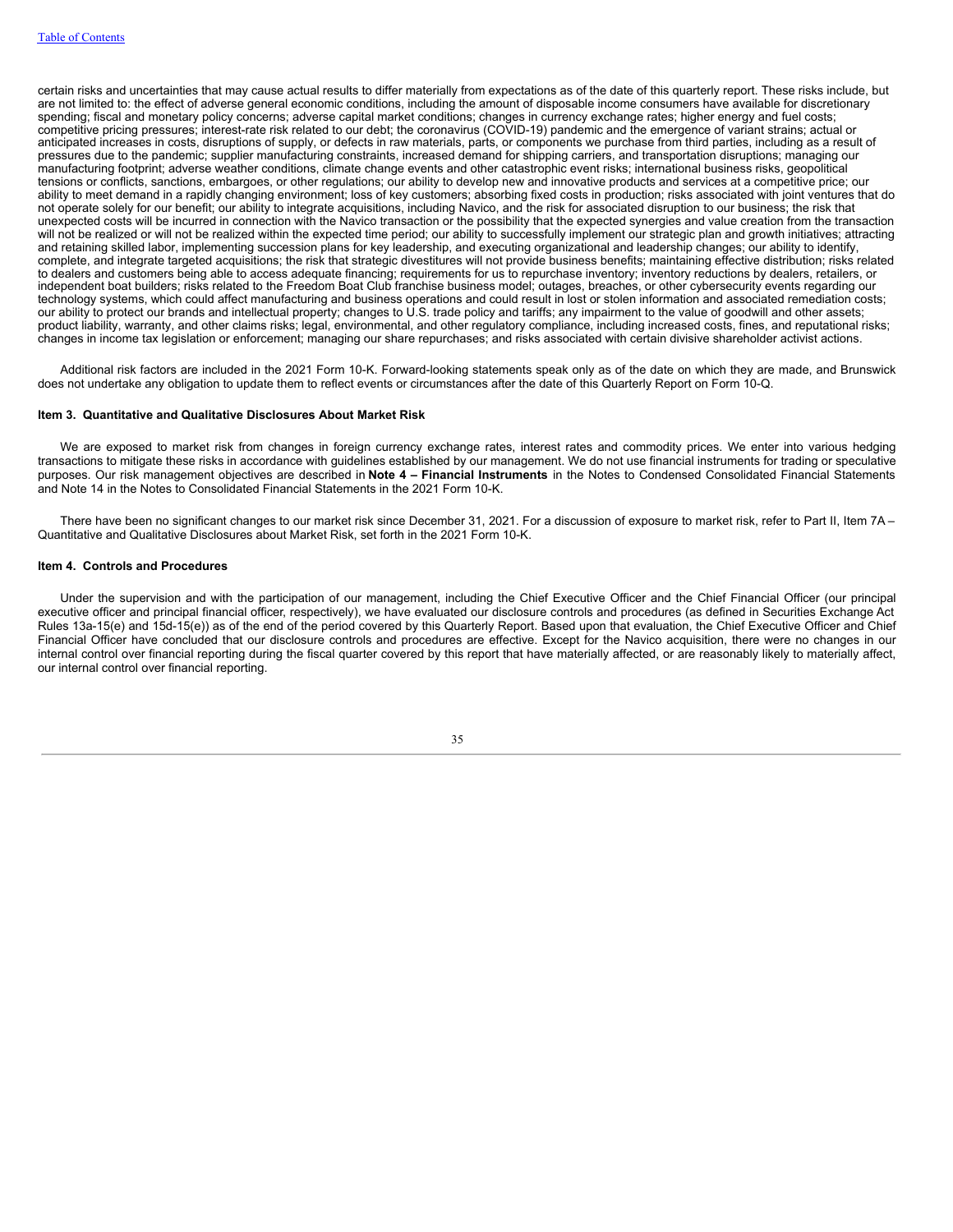### **PART II – OTHER INFORMATION**

## <span id="page-35-0"></span>**Item 1A. Risk Factors**

There have been no material changes from the risk factors previously disclosed in Part I, "Item 1A. Risk Factors" in our Annual Report on Form 10-K for the year ended December 31, 2021.

#### <span id="page-35-1"></span>**Item 2. Unregistered Sales of Equity Securities and Use of Proceeds**

During the first quarter of 2022, we repurchased approximately \$79.8 million of stock, and as of April 2, 2022, the remaining authorization was \$266.6 million.

We repurchased the following shares of common stock during the three months ended April 2, 2022:

<span id="page-35-2"></span>

| Period                    | <b>Total Number of Shares</b><br>Purchased | <b>Weighted Average</b><br><b>Price Paid per Share</b> | <b>Total Number of Shares</b><br><b>Purchased as Part of Publicly</b><br><b>Announced Program</b> | <b>Maximum Amount of Dollars that May</b><br>Yet Be Used to Purchase Shares Under<br>the Program |
|---------------------------|--------------------------------------------|--------------------------------------------------------|---------------------------------------------------------------------------------------------------|--------------------------------------------------------------------------------------------------|
| January 1 to January 29   | 338,610                                    | 88.07                                                  | 338.610                                                                                           |                                                                                                  |
| January 30 to February 26 | 248.356                                    | 91.86                                                  | 248.356                                                                                           |                                                                                                  |
| February 27 to April 2    | 312.375                                    | 87.03                                                  | 312.375                                                                                           |                                                                                                  |
| Total                     | 899.341                                    | 88.76                                                  | 899.341                                                                                           | 266.641.007                                                                                      |

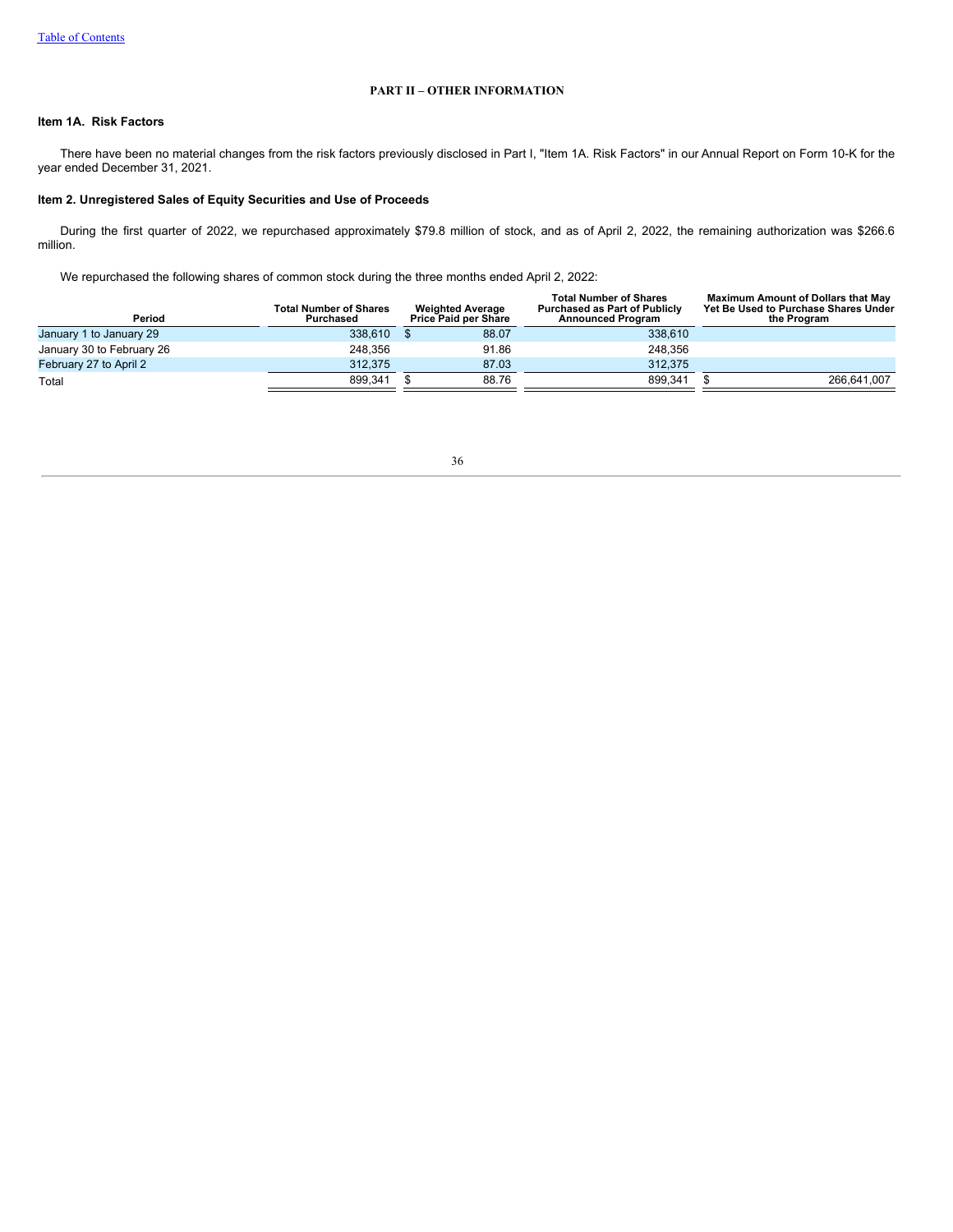### **Item 5. Other Information**

At the May 4, 2022 Annual Meeting of Shareholders of the Company ("Annual Meeting"), Nancy E. Cooper, David C. Everitt, Reginald Fils-Aime, Lauren P. Flaherty, David M. Foulkes, Joseph W. McClanathan, David V. Singer, J. Steven Whisler, Roger J. Wood, and MaryAnn Wright were elected as directors of the Company for terms expiring at the 2023 Annual Meeting of Shareholders of the Company. The number of shares voted with respect to these directors were:

| Nominee               | For        | Against   | Abstain | <b>Broker Non-votes</b> |
|-----------------------|------------|-----------|---------|-------------------------|
| Nancy E. Cooper       | 67,644,924 | 710,400   | 33,087  | 2,969,186               |
| David C. Everitt      | 65.402.080 | 2,953,341 | 32,990  | 2,969,186               |
| Reginald Fils-Aime    | 68,232,258 | 120.420   | 35,733  | 2,969,186               |
| Lauren P. Flaherty    | 67.649.259 | 706.006   | 33.146  | 2,969,186               |
| David M. Foulkes      | 68.250.780 | 103,826   | 33,805  | 2,969,186               |
| Joseph W. McClanathan | 68.258.640 | 96.311    | 33,460  | 2,969,186               |
| David V. Singer       | 68.219.051 | 127.796   | 41.564  | 2,969,186               |
| J. Steven Whisler     | 65.946.125 | 2,394,694 | 47,592  | 2,969,186               |
| Roger J. Wood         | 67,343,627 | 1,011,232 | 33,552  | 2,969,186               |
| MarvAnn Wright        | 68.282.128 | 72.782    | 33.501  | 2.969.186               |

At the Annual Meeting, shareholders voted for a non-binding resolution approving the compensation of the Company's named executive officers pursuant to the following vote:

|                         | <b>Number of Shares</b> |
|-------------------------|-------------------------|
| For                     | 63.426.137              |
| Against                 | 4.885.209               |
| Abstain                 | 77,065                  |
| <b>Broker Non-votes</b> | 2,969,186               |

At the Annual Meeting, shareholders ratified the Audit Committee's appointment of Deloitte & Touche LLP as the independent registered public accounting firm for the Company and its subsidiaries for the fiscal year ending December 31, 2022 pursuant to the following vote:

<span id="page-36-0"></span>

|                         | <b>Number of Shares</b>  |
|-------------------------|--------------------------|
| For                     | 70,991,446               |
| Against                 | 334,099                  |
| Abstain                 | 32.052                   |
| <b>Broker Non-votes</b> | $\overline{\phantom{a}}$ |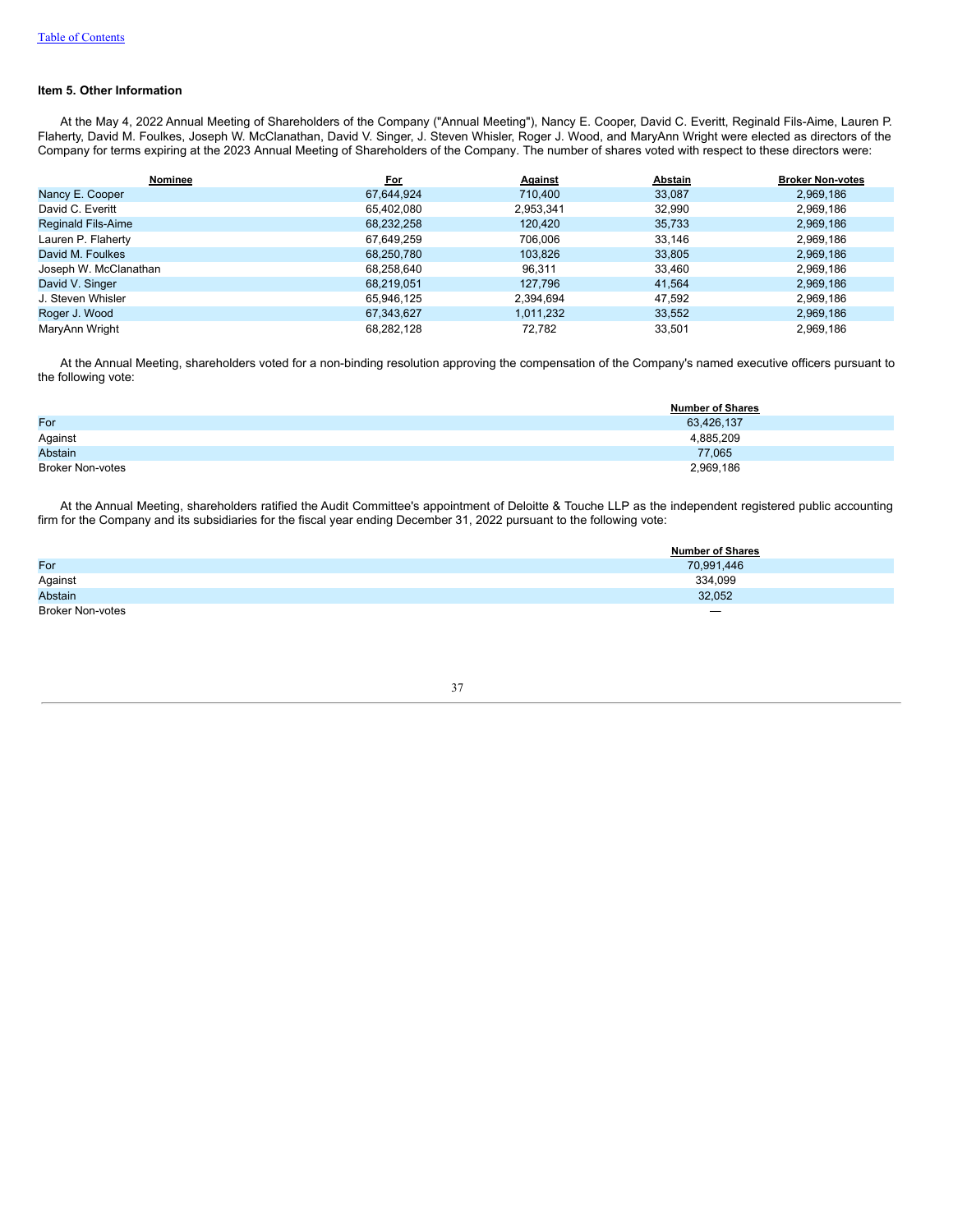| Item 6. | <b>Exhibits</b> |                                                                                                                                                                                                                                                                                                                                                                                                                                                                                                                                                                                                                                                                                                                                                                                        |
|---------|-----------------|----------------------------------------------------------------------------------------------------------------------------------------------------------------------------------------------------------------------------------------------------------------------------------------------------------------------------------------------------------------------------------------------------------------------------------------------------------------------------------------------------------------------------------------------------------------------------------------------------------------------------------------------------------------------------------------------------------------------------------------------------------------------------------------|
| 4.1     |                 | Base Indenture, dated as of October 3, 2018, between the Company and U.S. Bank National Association, as trustee, filed as Exhibit 4.1<br>to the Company's Current Report on Form 8-K filed October 3, 2018, and hereby incorporated by reference                                                                                                                                                                                                                                                                                                                                                                                                                                                                                                                                       |
| 4.2     |                 | Fifth Supplemental Indenture, dated as of March 29, 2022, between the Company and U.S. Bank Trust Company, National Association,<br>as successor in interest to U.S. Bank National Association, as trustee, filed as Exhibit 4.2 to the Company's Current Report on Form 8-K<br>as filed with the Securities and Exchange Commission on March 29, 2022, and hereby incorporated by reference                                                                                                                                                                                                                                                                                                                                                                                           |
| $10.1*$ |                 | 2022 Brunswick Performance Plan Summary Terms and Conditions                                                                                                                                                                                                                                                                                                                                                                                                                                                                                                                                                                                                                                                                                                                           |
| $10.2*$ |                 | 2022 Stock-Settled Restricted Stock Unit Grant Terms and Conditions Pursuant to the Brunswick Corporation 2014 Stock Incentive Plan                                                                                                                                                                                                                                                                                                                                                                                                                                                                                                                                                                                                                                                    |
| $10.3*$ |                 | 2022 Performance share Grant Terms and Conditions Pursuant to the Brunswick Corporation 2014 Stock Incentive Plan--TSR<br><b>Participants</b>                                                                                                                                                                                                                                                                                                                                                                                                                                                                                                                                                                                                                                          |
| 10.4    |                 | Amended and Restated Credit Agreement, dated as of March 21, 2011, as amended and restated as of June 26, 2014, as further<br>amended and restated as of June 30, 2016, as further amended as of July 13, 2018, as further amended and restated as of September<br>26, 2018, as further amended as of November 12, 2019, as further amended and restated as of July 16, 2021, and as further amended<br>and restated as of March 31, 2022, among Brunswick Corporation, the subsidiary borrowers party thereto, the lenders party thereto and<br>JPMorgan Chase Bank, N.A., as administrative agent, filed as Exhibit 10.1 to the Company's Current Report on Form 8-K as filed with<br>the Securities and Exchange Commission on March 31, 2022, and hereby incorporated by reference |
| 31.1    |                 | Certification of CEO Pursuant to 15 U.S.C. Section 7241, as adopted pursuant to Section 302 of the Sarbanes-Oxley Act of 2002                                                                                                                                                                                                                                                                                                                                                                                                                                                                                                                                                                                                                                                          |
| 31.2    |                 | Certification of CFO Pursuant to 15 U.S.C. Section 7241, as adopted pursuant to Section 302 of the Sarbanes-Oxley Act of 2002                                                                                                                                                                                                                                                                                                                                                                                                                                                                                                                                                                                                                                                          |
| 32.1    |                 | Certification of CEO Pursuant to 18 U.S.C. Section 1350, as adopted pursuant to Section 906 of the Sarbanes-Oxley Act of 2002                                                                                                                                                                                                                                                                                                                                                                                                                                                                                                                                                                                                                                                          |
| 32.2    |                 | Certification of CFO Pursuant to 18 U.S.C. Section 1350, as adopted pursuant to Section 906 of the Sarbanes-Oxley Act of 2002                                                                                                                                                                                                                                                                                                                                                                                                                                                                                                                                                                                                                                                          |
| 101.INS |                 | <b>XBRL Instance Document</b>                                                                                                                                                                                                                                                                                                                                                                                                                                                                                                                                                                                                                                                                                                                                                          |
| 101.SCH |                 | <b>XBRL Taxonomy Extension Schema Document</b>                                                                                                                                                                                                                                                                                                                                                                                                                                                                                                                                                                                                                                                                                                                                         |
| 101.CAL |                 | <b>XBRL Taxonomy Extension Calculation Linkbase Document</b>                                                                                                                                                                                                                                                                                                                                                                                                                                                                                                                                                                                                                                                                                                                           |
| 101.DEF |                 | XBRL Taxonomy Extension Definition Linkbase Document                                                                                                                                                                                                                                                                                                                                                                                                                                                                                                                                                                                                                                                                                                                                   |
| 101.LAB |                 | XBRL Taxonomy Extension Label Linkbase Document                                                                                                                                                                                                                                                                                                                                                                                                                                                                                                                                                                                                                                                                                                                                        |
| 101.PRE |                 | XBRL Taxonomy Extension Presentation Linkbase Document                                                                                                                                                                                                                                                                                                                                                                                                                                                                                                                                                                                                                                                                                                                                 |
| 104     |                 | Cover Page Interactive Data File (formatted as Inline XBRL and contained in Exhibit 101)                                                                                                                                                                                                                                                                                                                                                                                                                                                                                                                                                                                                                                                                                               |
|         |                 |                                                                                                                                                                                                                                                                                                                                                                                                                                                                                                                                                                                                                                                                                                                                                                                        |

\* Management contract or compensatory plan or arrangement.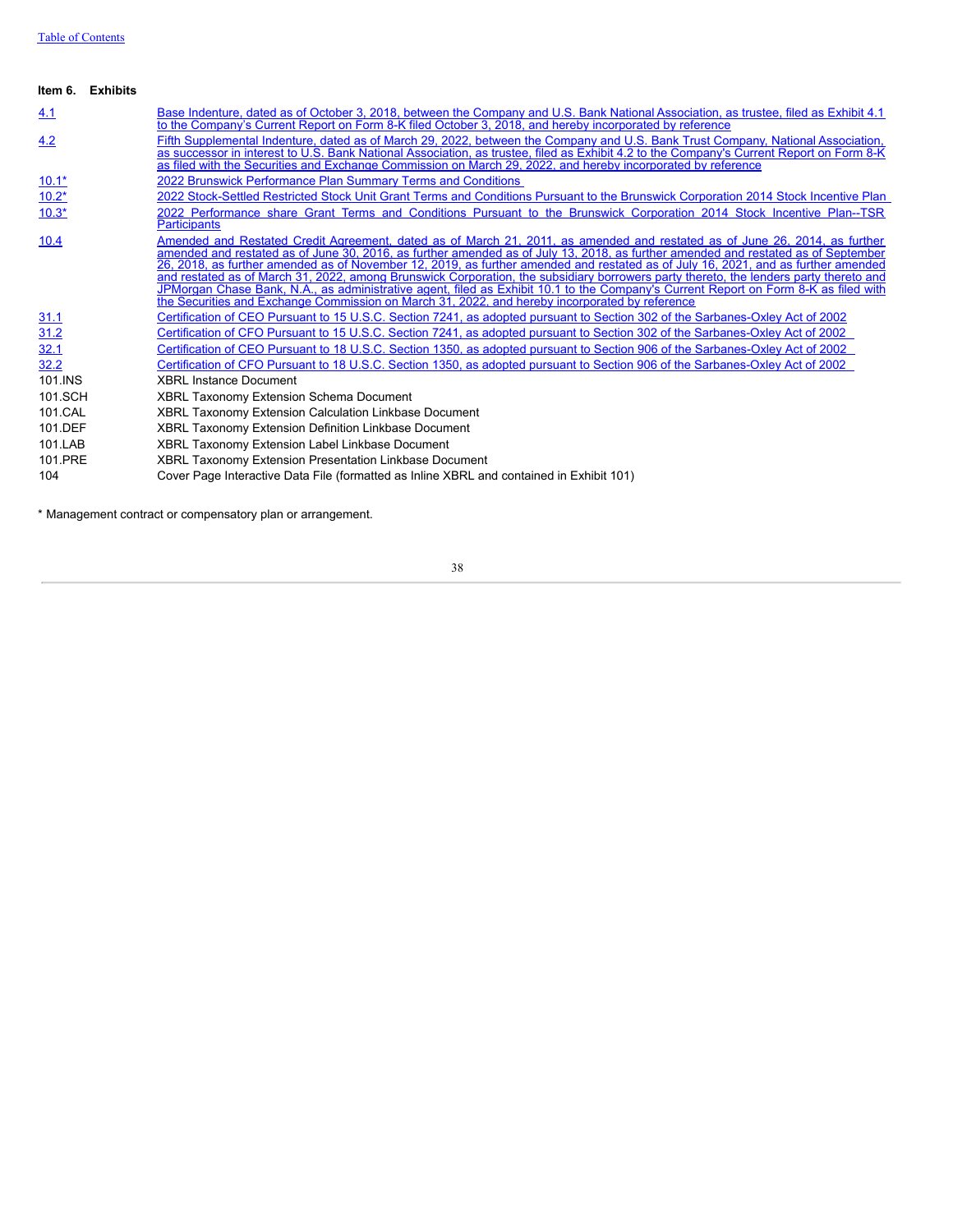#### **SIGNATURES**

Pursuant to the requirements of the Securities Exchange Act of 1934, the registrant has duly caused this report to be signed on its behalf by the undersigned thereunto duly authorized.

## **BRUNSWICK CORPORATION**

May 10, 2022 **By:** /s/ RANDALL S. ALTMAN Randall S. Altman Vice President and Controller\*

\*Mr. Altman is signing this report both as a duly authorized officer and as the principal accounting officer.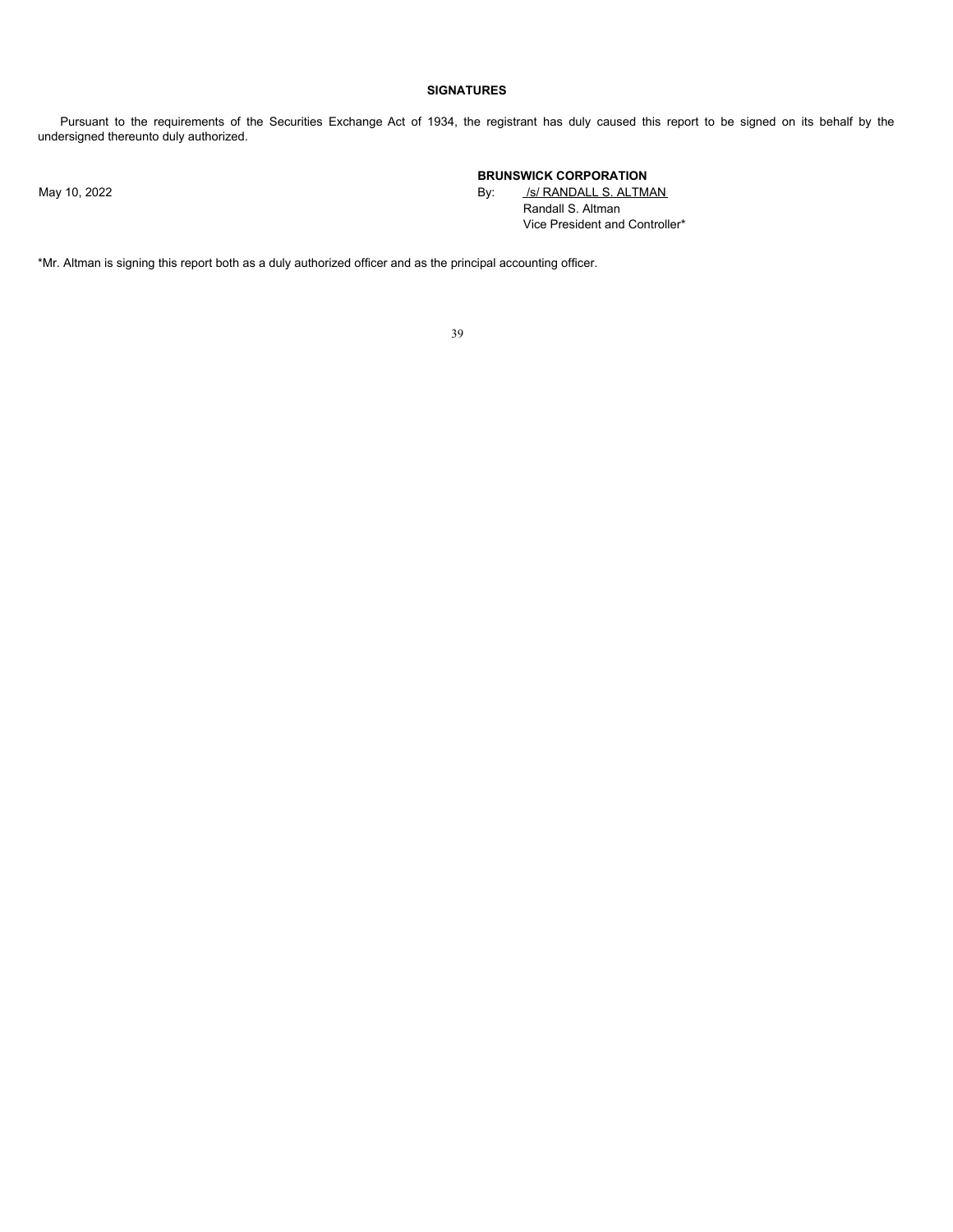

### **Exhibit 10.1**

### **2022 Brunswick Performance Plan (BPP) Summary Terms and Conditions**

| Purpose<br>Reward achievement of annual goals |                                                                                                                                                                                                                                                                                                                                                                                                                                                                                                                                                                                                                                                                                                                                                                                                                                                                                                                                                                                                                                     |  |  |  |
|-----------------------------------------------|-------------------------------------------------------------------------------------------------------------------------------------------------------------------------------------------------------------------------------------------------------------------------------------------------------------------------------------------------------------------------------------------------------------------------------------------------------------------------------------------------------------------------------------------------------------------------------------------------------------------------------------------------------------------------------------------------------------------------------------------------------------------------------------------------------------------------------------------------------------------------------------------------------------------------------------------------------------------------------------------------------------------------------------|--|--|--|
| Eligibility                                   | Officers of the Company as approved by the Board of Directors                                                                                                                                                                                                                                                                                                                                                                                                                                                                                                                                                                                                                                                                                                                                                                                                                                                                                                                                                                       |  |  |  |
| Performance Period                            | 2022 fiscal year.                                                                                                                                                                                                                                                                                                                                                                                                                                                                                                                                                                                                                                                                                                                                                                                                                                                                                                                                                                                                                   |  |  |  |
| Performance Measures                          | Bonuses based 100% on achievement against the following financial measures as of the end of the performance period.<br>For Enterprise-level and Business Acceleration Officers,<br>75% based on Earnings Per Share ("EPS" (ex. items)), and<br>$\circ$<br>25% based on overall Brunswick Free Cash Flow ("FCF"),<br>$\circ$<br>For Presidents of Mercury, Advanced Systems Group ("ASG") and Boat Group,<br>$\bullet$<br>50% based on EPS (ex. items),<br>$^\circ$<br>25% based on overall Brunswick FCF, and for the following:<br>$\circ$<br>President, Mercury Marine<br>• 25% Mercury Earnings Before Interest and Taxes ("EBIT")                                                                                                                                                                                                                                                                                                                                                                                               |  |  |  |
|                                               | President, ASG<br>٠<br>25% ASG EBIT<br>$\bullet$<br>President, Boat Group<br>25% Boat Group EBIT<br>FCF is consistent with external reporting definition.                                                                                                                                                                                                                                                                                                                                                                                                                                                                                                                                                                                                                                                                                                                                                                                                                                                                           |  |  |  |
|                                               | FCF, EPS (ex. items) and EBIT (ex. items) from continuing operations results for the year will be adjusted for:<br>Restructuring, exit, integration, and impairment costs (including debt issuance and extinguishment costs) and associated savings<br>variance from budget;<br>Acquisition/sale of "strategic" assets (e.g., transformational or material acquisitions) not contemplated in the budget;<br>$\bullet$<br>Impact of any "unusual in nature" or "infrequently occurring" charges or impacts related to changes in accounting principles;<br>$\bullet$<br>Impact of unplanned financing arrangements (including debt issuance, off-balance sheet leasing and factoring);<br>Cash taxes – variance from budget;<br>$\bullet$<br>Impact of change in tax law or statutory rates – variance from budget; and<br>$\bullet$<br>Unusual tax items (i.e., FIN 48, Discrete Tax Items, Valuation Allowance Reversals, etc.).<br>Performance results may be adjusted, as appropriate, for extraordinary or unanticipated items. |  |  |  |
|                                               | The Committee will determine the applicable performance goals and the bonuses payable upon attainment of such goals, which<br>determinations shall be conclusive and binding on all interested parties.<br>Notwithstanding the above, no award shall be payable unless the blended performance metrics above are attained at a level that is at least<br>25% of the Enterprise-wide target payout level, as certified by the Committee.                                                                                                                                                                                                                                                                                                                                                                                                                                                                                                                                                                                             |  |  |  |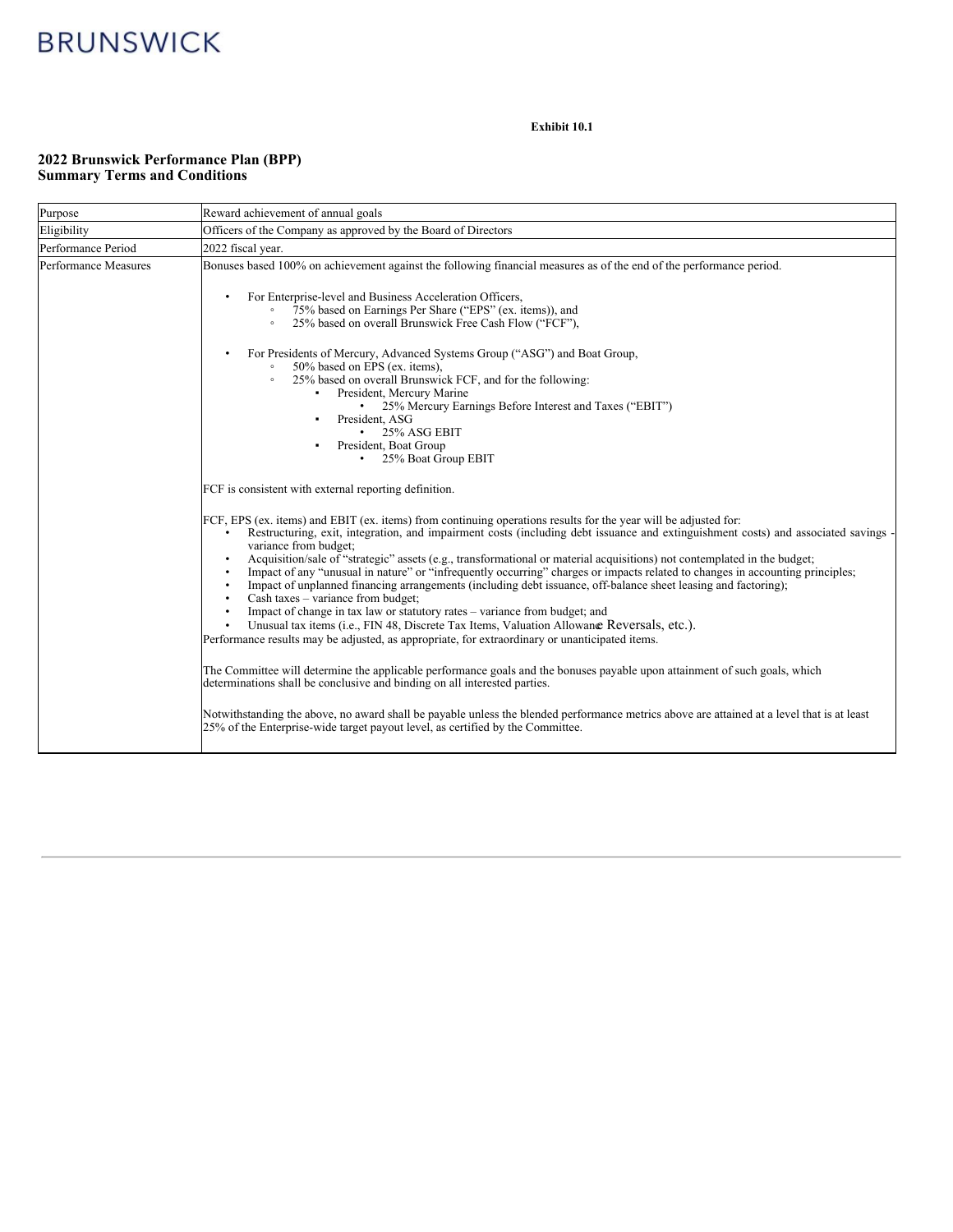<span id="page-40-0"></span>

| Funding Review and Approval          | The following steps will be taken to review and approve funding:                                                                                                                                                                                                                                                                                                                                                                                                                                                                                                                                                                                                                                                                                                                                                                                                                                                                                                                                                                                                                                                                                                                                                                                                                                                                                                                                                                                                                                                                                                                  |
|--------------------------------------|-----------------------------------------------------------------------------------------------------------------------------------------------------------------------------------------------------------------------------------------------------------------------------------------------------------------------------------------------------------------------------------------------------------------------------------------------------------------------------------------------------------------------------------------------------------------------------------------------------------------------------------------------------------------------------------------------------------------------------------------------------------------------------------------------------------------------------------------------------------------------------------------------------------------------------------------------------------------------------------------------------------------------------------------------------------------------------------------------------------------------------------------------------------------------------------------------------------------------------------------------------------------------------------------------------------------------------------------------------------------------------------------------------------------------------------------------------------------------------------------------------------------------------------------------------------------------------------|
|                                      | CFO will review performance to evaluate required accruals;<br>CEO will review performance at end of performance period and recommend bonuses to the Committee as appropriate; and<br>The Committee will review and approve bonuses as deemed appropriate.                                                                                                                                                                                                                                                                                                                                                                                                                                                                                                                                                                                                                                                                                                                                                                                                                                                                                                                                                                                                                                                                                                                                                                                                                                                                                                                         |
| <b>Individual Awards</b>             | Individual awards will be determined on a discretionary basis using overall approved funding, evaluation of individual performance for the<br>performance period, target incentives as a percentage of salary and covered salary (actual paid for year). In no case shall an award exceed<br>200% of an individual's target incentive opportunity.                                                                                                                                                                                                                                                                                                                                                                                                                                                                                                                                                                                                                                                                                                                                                                                                                                                                                                                                                                                                                                                                                                                                                                                                                                |
|                                      | Individuals must be employed at the end of the performance period to be eligible for an award, with ultimate payout at the discretion of the<br>Committee. Those employees whose employment terminates due to death, permanent and total disability, or as a result of restructuring<br>activities or plant shutdown will be eligible to receive individual awards solely at the discretion of the CEO and Executive Vice President<br>and Chief Human Resources Officer. In addition, if an employee retires later than June 30th of the performance period and after either the<br>sum of the employee's age and years of continuous service from his or her latest hire date equals 70 or more or the employee's age is 62 or<br>more, provided that for purposes of age 62, participant must have at least 3 years of continuous service from their latest hire date, then,<br>subject to prior approval by the Executive Vice President and Chief Human Resources Officer or, in the case of the Corporation's executive<br>officers, the Committee, in its sole discretion, such employee may be eligible for a prorated payout, based on the number of days of<br>employment in the performance period completed prior to the date of retirement. Any awards payable in the event of termination due to<br>death, permanent disability, as a result of restructuring activities or plant shutdown, or retirement shall be subject to the achievement of the<br>applicable performance conditions and shall be paid as specified under "Timing and Form of Award Payments." |
| Timing and Form of Award<br>Payments | In 2023, after financial results are confirmed and appropriate approvals are obtained; provided, however, that any such award shall be paid<br>to U.S.-based employees (including any U.S.-based former employees who are eligible for payment following their termination of<br>employment as described under "Individual Awards" above) by no later than March 15, 2023. Payment may be made in cash, shares of<br>Brunswick common stock granted under the Brunswick Corporation 2014 Stock Incentive Plan, a combination of cash or stock, or an<br>alternate form of equity, as determined by the Committee. All amounts payable under the BPP shall be subject to all applicable taxes and<br>withholdings.                                                                                                                                                                                                                                                                                                                                                                                                                                                                                                                                                                                                                                                                                                                                                                                                                                                                 |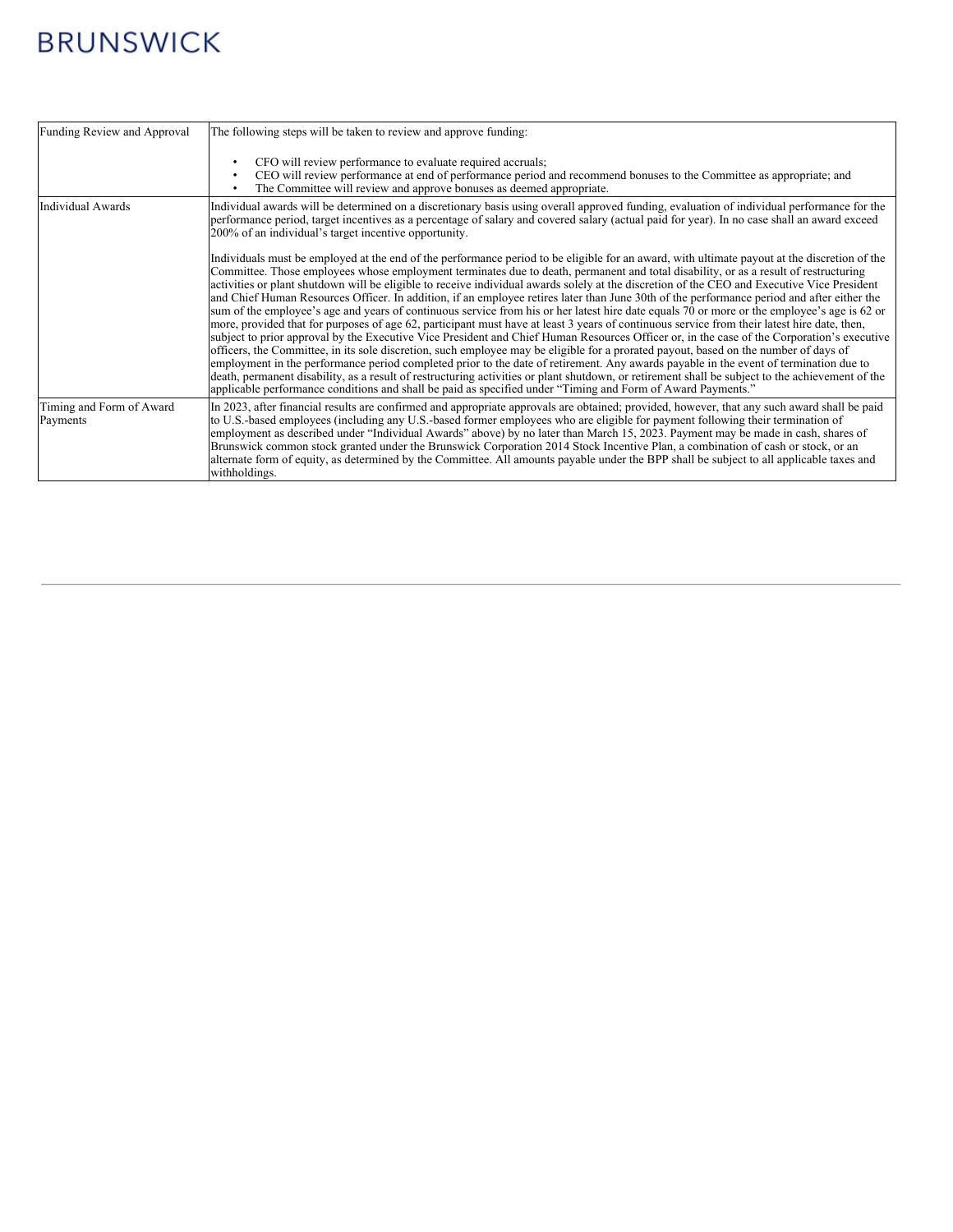| Claw Back                     | The Committee will evaluate the facts and circumstances of any restatement of earnings due to fraud or intentional misconduct that results<br>in material noncompliance with any financial reporting requirement and, in its sole discretion, may require the repayment of all or a portion<br>of bonus awards from individual(s) responsible for the restatement and others assigned to salary grade 21 and above, including senior<br>executives, as deemed appropriate by the Committee. In addition, bonus awards shall be subject to forfeiture, recovery by Brunswick or<br>other action pursuant to any other clawback or recoupment policy which Brunswick may adopt from time to time, including without<br>llimitation any such policy which Brunswick may be required to adopt under the Dodd-Frank Wall Street Reform and Consumer Protection<br>Act and implementing rules and regulations thereunder, or as otherwise required by law. |
|-------------------------------|------------------------------------------------------------------------------------------------------------------------------------------------------------------------------------------------------------------------------------------------------------------------------------------------------------------------------------------------------------------------------------------------------------------------------------------------------------------------------------------------------------------------------------------------------------------------------------------------------------------------------------------------------------------------------------------------------------------------------------------------------------------------------------------------------------------------------------------------------------------------------------------------------------------------------------------------------|
| Additional Terms & Conditions | Payment of any bonus is in the sole discretion of the Committee. The Committee of the Board administers this plan. The Committee may<br>interpret this plan, and adopt, amend and rescind administrative guidelines and other rules with respect to this plan as deemed appropriate.<br>The Committee may modify, revise, discontinue, cancel or terminate this plan or any payments associated with this plan at any time,<br>without notice. The BPP will be governed by the laws of the State of Illinois, without regard to the conflict of law provisions of any<br>jurisdiction.                                                                                                                                                                                                                                                                                                                                                               |
|                               | To the extent permitted by applicable law, Brunswick shall have the right to offset from any amount distributable hereunder any amount<br>that the employee owes to Brunswick or any affiliate thereof without the consent of the employee (or his or her beneficiary, in the event of<br>the employee's death).<br>The opportunity to receive a bonus hereunder does not guarantee any person the right to or expectation of any future bonus opportunities<br>under the BPP or any future incentive plan adopted by Brunswick.                                                                                                                                                                                                                                                                                                                                                                                                                     |

Nothing contained in these materials constitutes or is intended to create a promise of an individual incentive award or a contract of continued employment. Employment is atwill and may be terminated by either the employee or Brunswick for any reason at any time.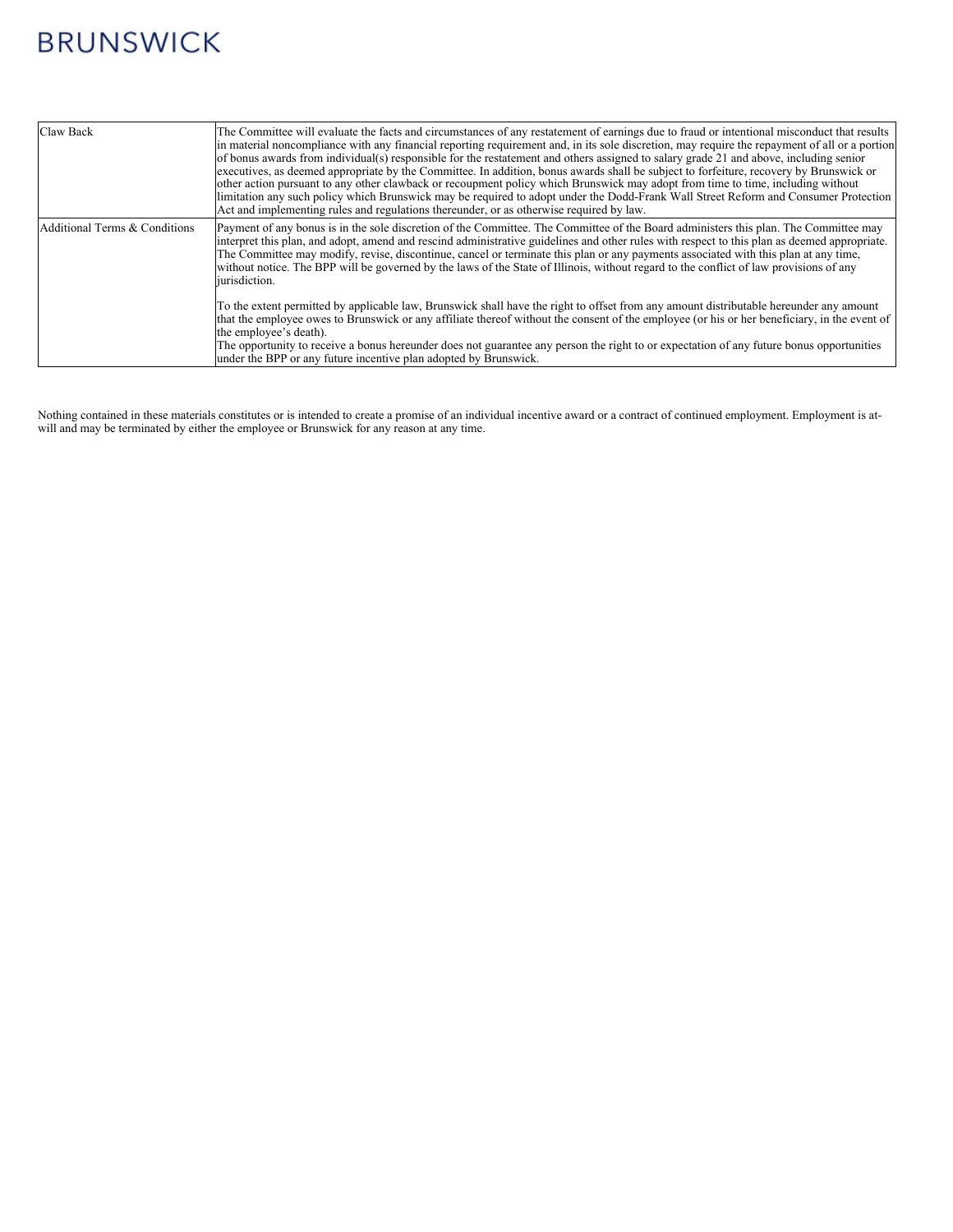#### **Exhibit 10.2**

### **2022 Stock-Settled Restricted Stock Unit Grant Terms and Conditions Pursuant to the Brunswick Corporation 2014 Stock Incentive Plan (the "Plan")**

| Purpose                                                                  | To encourage retention of key managers so as to support the execution of business strategies in order to encourage and reward the creation of<br>sustainable, long-term shareholder value and achieve future goals. Any capitalized terms used but not defined herein shall have the meaning<br>given to such terms in the Plan.                                                                                                                                                                                                                                                                                                                                                                                                                                                                                                                                                                                                                                                                                                                                                                                                                                                                                                                                    |
|--------------------------------------------------------------------------|---------------------------------------------------------------------------------------------------------------------------------------------------------------------------------------------------------------------------------------------------------------------------------------------------------------------------------------------------------------------------------------------------------------------------------------------------------------------------------------------------------------------------------------------------------------------------------------------------------------------------------------------------------------------------------------------------------------------------------------------------------------------------------------------------------------------------------------------------------------------------------------------------------------------------------------------------------------------------------------------------------------------------------------------------------------------------------------------------------------------------------------------------------------------------------------------------------------------------------------------------------------------|
| <b>Restricted Stock Units</b>                                            | Restricted Stock Units valued on the same basis as Brunswick Corporation ("Brunswick") common stock ("Stock") where one unit equals<br>one share. Dividend equivalents will be reinvested in additional Restricted Stock Units, which will be subject to the same vesting conditions<br>applicable to (and settled at the same time as) the underlying Restricted Stock Units. There are no voting rights or any other rights as a<br>stockholder attached to Restricted Stock Units.                                                                                                                                                                                                                                                                                                                                                                                                                                                                                                                                                                                                                                                                                                                                                                               |
| <b>Grant Date</b>                                                        | 2022                                                                                                                                                                                                                                                                                                                                                                                                                                                                                                                                                                                                                                                                                                                                                                                                                                                                                                                                                                                                                                                                                                                                                                                                                                                                |
| Award                                                                    | <b>Restricted Stock Units.</b>                                                                                                                                                                                                                                                                                                                                                                                                                                                                                                                                                                                                                                                                                                                                                                                                                                                                                                                                                                                                                                                                                                                                                                                                                                      |
| Normal Vesting                                                           | Restricted Stock Units will vest and be distributed three years after the Grant Date, subject to the Grantee's continued employment through<br>such date.                                                                                                                                                                                                                                                                                                                                                                                                                                                                                                                                                                                                                                                                                                                                                                                                                                                                                                                                                                                                                                                                                                           |
| Vesting Upon Retirement (as<br>defined below)                            | Upon a termination of employment due to Retirement (as defined below) on or after the first anniversary of the Grant Date, and<br>٠<br>prior to a Change in Control (as defined in the Plan), all of the award will become fully vested as of the date of Retirement and be<br>distributed as of the third anniversary of the Grant Date.<br>Upon a termination of employment due to Retirement prior to the first anniversary of the Grant Date, and prior to a Change in<br>Control, a pro-rata portion of the award will be vested as of the date of Retirement and be distributed as of the third anniversary of<br>the Grant Date. For purposes of the foregoing sentence, a "pro-rata portion" will mean the product of (i) the number of restricted<br>stock units awarded that would have vested on the normal vesting date and (ii) a fraction, the numerator of which is the number of<br>days that have elapsed since January 1 of the year of grant through the date of termination of the Grantee's employment, provided<br>such number does not exceed 365, and the denominator of which is 365<br>The award shall be forfeited in its entirety upon a termination for Cause, even if the Grantee would otherwise be eligible for<br>٠<br>Retirement. |
| Prorated Vesting Upon<br><b>Involuntary Termination Without</b><br>Cause | If the Grantee's employment is terminated by Brunswick for a reason other than Cause or Permanent Disability, and the Grantee is not<br>eligible for Retirement, a pro-rata portion of the award will be vested as of the date of such termination of employment and be distributed as<br>of the third anniversary of the Grant Date. For purposes of the foregoing sentence, a "pro-rata portion" will mean the product of (i) the<br>number of Restricted Stock Units awarded that would have vested on the normal vesting date and (ii) a fraction, the numerator of which is<br>the number of days that have elapsed since the Grant through the date of termination of the Grantee's employment, and the denominator of<br>which is 1,095.                                                                                                                                                                                                                                                                                                                                                                                                                                                                                                                     |
| Disability                                                               | Vesting Upon Death or Permanent In the case of a termination of employment due to death or a Permanent Disability, the award will become fully vested and distributed as of<br>the date of such death or Permanent Disability.                                                                                                                                                                                                                                                                                                                                                                                                                                                                                                                                                                                                                                                                                                                                                                                                                                                                                                                                                                                                                                      |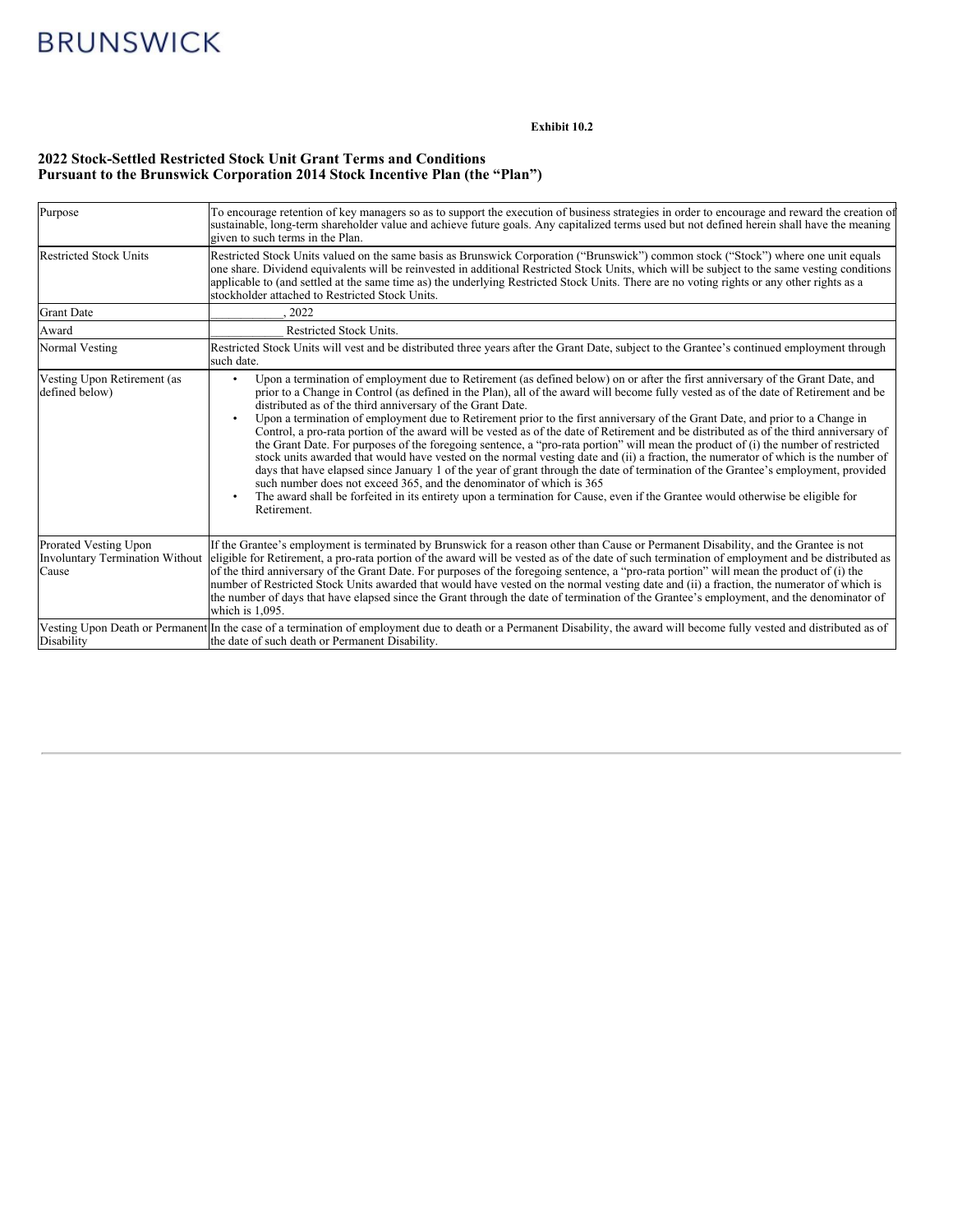| Vesting Upon Termination After<br>Change in Control | If the award is effectively assumed or continued by the surviving or acquiring corporation in a Change in Control and (i) the<br>$\bullet$<br>Grantee's employment terminates due to Retirement (and not for Cause or due to Permanent Disability), (ii) Brunswick terminates<br>the Grantee's employment without Cause or (iii) the Grantee resigns for Good Reason (as defined below), then in each case all of<br>the award will be vested and distributed as of the date of such termination of employment; provided, however, that if the award is<br>considered "nonqualified deferred compensation" within the meaning of Internal Revenue Code Section 409A with respect to the<br>Grantee and (A) the Change in Control was not a "change in control event" within the meaning of Internal Revenue Code Section<br>409A or (B) the termination of employment occurred more than two years following the occurrence of the "change in control"<br>event," then the vested award shall be distributed three years after the Grant Date |
|-----------------------------------------------------|-----------------------------------------------------------------------------------------------------------------------------------------------------------------------------------------------------------------------------------------------------------------------------------------------------------------------------------------------------------------------------------------------------------------------------------------------------------------------------------------------------------------------------------------------------------------------------------------------------------------------------------------------------------------------------------------------------------------------------------------------------------------------------------------------------------------------------------------------------------------------------------------------------------------------------------------------------------------------------------------------------------------------------------------------|
|                                                     | If the award is not effectively assumed or continued by the surviving or acquiring corporation in a Change in Control, the award<br>$\bullet$<br>shall vest in full and be distributed as of the date of the Change in Control; provided, however, that if the award is considered<br>"nonqualified deferred compensation" within the meaning of Internal Revenue Code Section 409A with respect to the Grantee and<br>the Change in Control was not a "change in control event" within the meaning of Internal Revenue Code Section 409A or to the<br>extent distribution would be impermissible under Internal Revenue Code Section 409A, then the vested award shall be distributed<br>three years after the Grant Date.                                                                                                                                                                                                                                                                                                                   |
|                                                     | Determinations as to whether the award has been effectively assumed or continued by the surviving or acquiring corporation shall<br>be made by the Human Resources and Compensation Committee, as constituted prior to the Change in Control.                                                                                                                                                                                                                                                                                                                                                                                                                                                                                                                                                                                                                                                                                                                                                                                                 |
| Forfeiture Upon Termination                         | Except as otherwise provided herein, Restricted Stock Units will be forfeited upon a termination of employment prior to vesting.                                                                                                                                                                                                                                                                                                                                                                                                                                                                                                                                                                                                                                                                                                                                                                                                                                                                                                              |
| Timing and Form of Distribution                     | Upon distribution, shares will be deposited to Grantee's brokerage account on record with Shareholder Services.                                                                                                                                                                                                                                                                                                                                                                                                                                                                                                                                                                                                                                                                                                                                                                                                                                                                                                                               |
|                                                     | Distributions will occur as soon as practicable, but no later than 30 days after the distribution date provided above, except that if the Grantee<br>is a "specified employee" (as such term is defined under Internal Revenue Code Section 409A) as of the date of his or her "separation from<br>service" (as such term is defined under Internal Revenue Code Section 409A), then to the extent any amount to be distributed in connection<br>with the settlement of the award is payable upon the Grantee's "separation from service" and constitutes the payment of nonqualified<br>deferred compensation, within the meaning of Internal Revenue Code Section 409A, the distribution will not be made before 6 months after<br>separation from service (or, if earlier, death).                                                                                                                                                                                                                                                         |
| Tax Withholding                                     | For those becoming eligible for Retirement or whose employment is terminated by Brunswick for a reason other than Cause or Permanent<br>Disability prior to the year of a scheduled distribution, tax withholding liability to meet required FICA must be paid via payroll or<br>participant check by i) the end of the year of becoming eligible for Retirement or terminating employment, as the case may be, or ii) at the<br>Company's discretion, collected during the first calendar quarter of the next year. Subsequent Federal, state and local income tax<br>with holding must be paid via share reduction upon distribution.                                                                                                                                                                                                                                                                                                                                                                                                       |
|                                                     | For all others, tax withholding liability (to meet required FICA, Federal, state, and local withholding) must be paid via share reduction upon<br>distribution.                                                                                                                                                                                                                                                                                                                                                                                                                                                                                                                                                                                                                                                                                                                                                                                                                                                                               |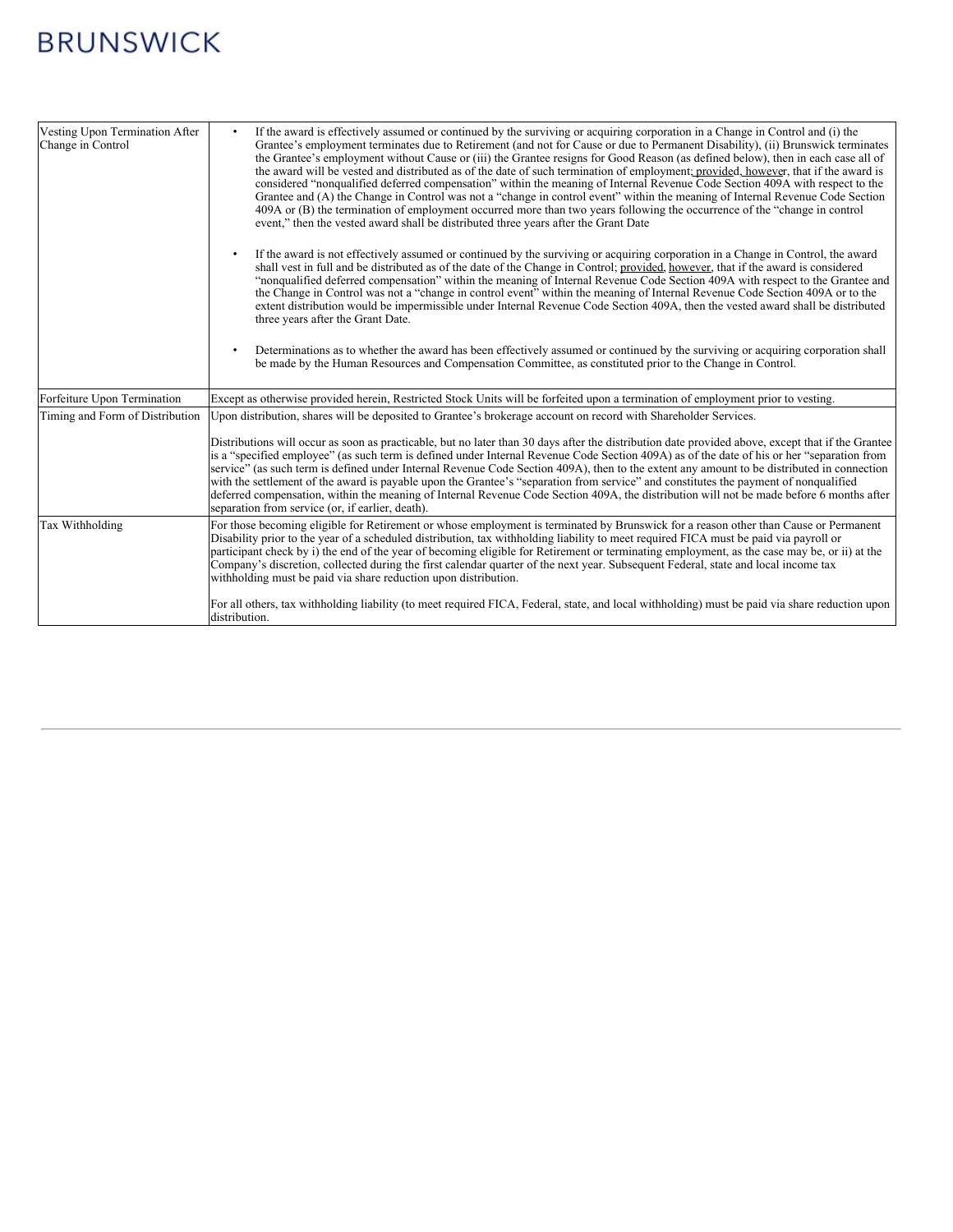<span id="page-44-0"></span>

| Definitions | 'Cause" shall mean the Grantee's:<br>Conviction of a crime, including by a plea of guilty or nolo contendere, involving theft, fraud, perjury, or moral turpitude;<br>a.<br>Intentional or grossly negligent disclosure of confidential or trade secret information of the Company or a Related Company to<br>b.<br>anyone not entitled to such information;<br>Willful omission or dereliction of any statutory or common law duty of loyalty to the Company or a Related Company;<br>A willful and material violation of the Company's Code of Conduct or any other written Company policy; or<br>d.<br>Repeated failure to carry out the material components of the Grantee's duties despite specific written notice to do so by the Chief<br>е.<br>Executive Officer, other than any such failure as a result of incapacity due to physical or mental illness.                                                                                                                                                                                                                                                                                                                                                                                                                                                                                                                                                                                                                                                                                                                                                                                                                                                                                                                                                                                                   |
|-------------|----------------------------------------------------------------------------------------------------------------------------------------------------------------------------------------------------------------------------------------------------------------------------------------------------------------------------------------------------------------------------------------------------------------------------------------------------------------------------------------------------------------------------------------------------------------------------------------------------------------------------------------------------------------------------------------------------------------------------------------------------------------------------------------------------------------------------------------------------------------------------------------------------------------------------------------------------------------------------------------------------------------------------------------------------------------------------------------------------------------------------------------------------------------------------------------------------------------------------------------------------------------------------------------------------------------------------------------------------------------------------------------------------------------------------------------------------------------------------------------------------------------------------------------------------------------------------------------------------------------------------------------------------------------------------------------------------------------------------------------------------------------------------------------------------------------------------------------------------------------------|
|             | Good Reason" shall have the meaning set forth in the employment agreement, if any, between the Grantee and Brunswick as in effect on<br>the Grant Date, provided that if the Grantee is not a party to an employment agreement that contains such definition, then Good Reason<br>means the occurrence of any of the following events without the Grantee's express written consent: (a) a material breach by Brunswick of<br>any provision of this Agreement; (b) Brunswick's failure to pay any portion of Grantee's compensation when due or to include Grantee in<br>any bonus or incentive plan that applies to similarly situated employees of Brunswick; (c) Brunswick's failure to provide, or continue to<br>provide, Grantee with either the perquisites or employee health and welfare benefits (including, without limitation, life insurance, medical,<br>dental, vision, long-term disability and similar benefits), generally provided to similarly situated employees of Brunswick; (d) a Reduction<br>in Authority or Responsibility of the Grantee (as defined below); (e) a Reduction in Compensation (as defined below); and (f) a Business<br>Relocation Beyond a Reasonable Commuting Distance (as defined below); provided, however, that the occurrence of any such condition<br>shall not constitute Good Reason unless (x) the Grantee provides written notice to Brunswick of the existence of such condition not later<br>than 60 days after the Grantee knows or reasonably should know of the existence of such condition, (y) Brunswick fails to remedy such<br>condition within 30 days after after receipt of such notice and (z) Grantee resigns due to the existence of such condition within 60 days after<br>the expiration of the remedial period described in clause (y) hereof. For purposes of this definition: [Continued] |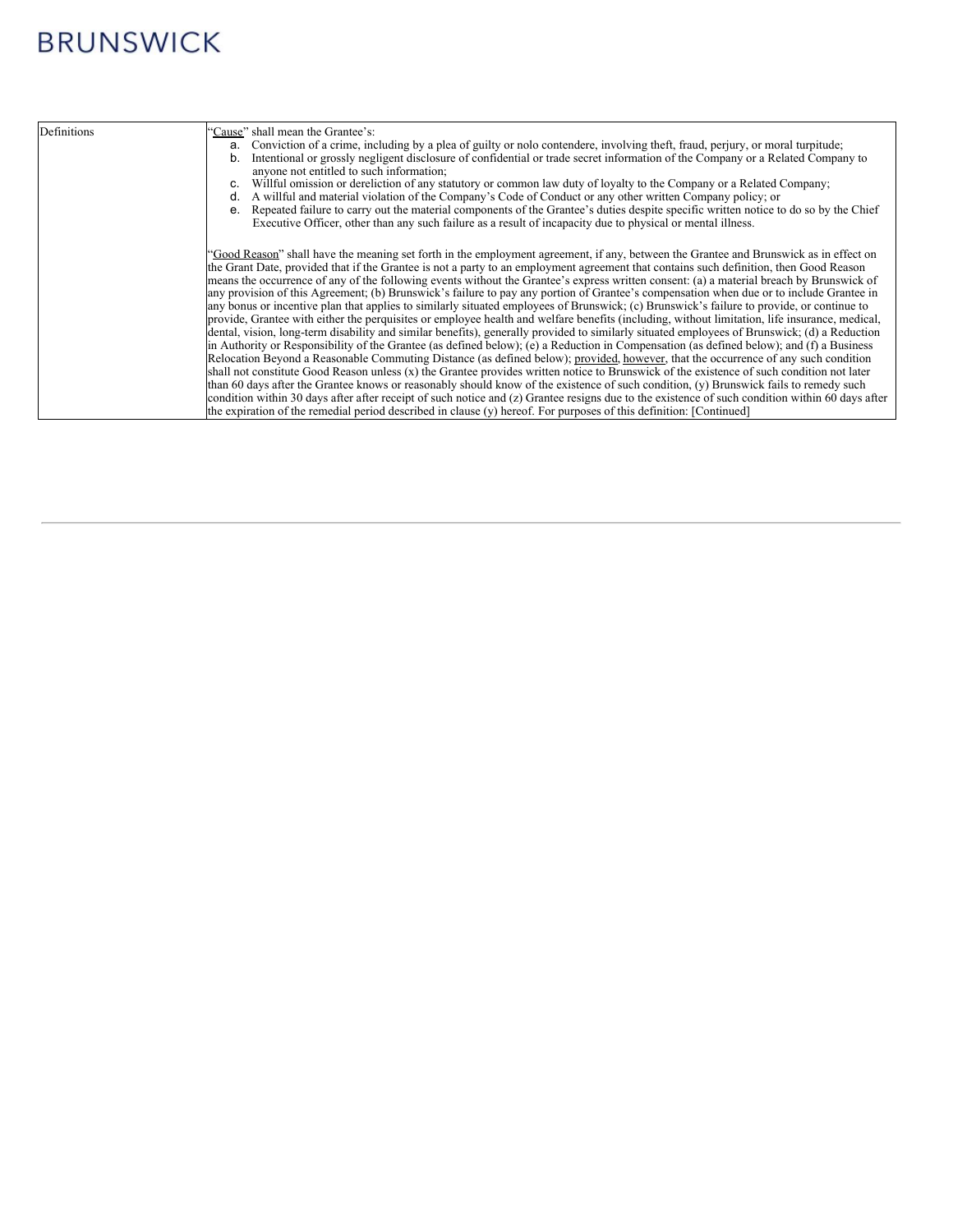| Definitions, Continued | Whether a Reduction in Authority or Responsibility of the Grantee has occurred shall be determined in accordance with the criteria<br>set forth below in the definition of Reduction in Authority or Responsibility; provided, however, that (A) a change in the Grantee's<br>reporting relationship to another employee who is within the same reporting level (as that term is used in Brunswick's Delegation of<br>Authority Policy or any successor policy); or (B) a reduction in the Grantee's business unit's budget or a reduction in the Grantee's<br>business unit's head count or number of direct reports, by themselves, shall not constitute Good Reason.                                                                                                                                                                                           |
|------------------------|-------------------------------------------------------------------------------------------------------------------------------------------------------------------------------------------------------------------------------------------------------------------------------------------------------------------------------------------------------------------------------------------------------------------------------------------------------------------------------------------------------------------------------------------------------------------------------------------------------------------------------------------------------------------------------------------------------------------------------------------------------------------------------------------------------------------------------------------------------------------|
|                        | "Reduction in Authority or Responsibility" shall mean the assignment to the Grantee of any duties that are materially inconsistent in<br>any respect with the Grantee's position (which may include status, offices, titles, and reporting requirements), authority, duties, or<br>responsibilities as in effect immediately prior to such assignment. It is intended by this definition that a Change in Control by itself,<br>absent a Reduction in Authority or Responsibility as described above, will not constitute Good Reason.                                                                                                                                                                                                                                                                                                                            |
|                        | "Reduction in Compensation" shall mean (i) a reduction in the Grantee's total annual compensation (defined as the sum of the<br>Grantee's base salary and target annual bonus) for any calendar or fiscal year, as applicable, to an amount that is less than the<br>Grantee's total annual compensation in effect immediately prior to such reduction, (ii) the elimination of any Brunswick incentive<br>compensation plan in which Grantee is a participant without the adoption of a substantially comparable replacement plan, or (iii)<br>the failure to provide Grantee with equity compensation opportunities or long-term cash incentive compensation opportunities that<br>have a value that is substantially comparable to the value of the equity compensation opportunities provided to the Grantee<br>immediately prior to the Change in Control.   |
|                        | "Business Relocation Beyond a Reasonable Commuting Distance" shall mean that, as a result of either a relocation of Brunswick or<br>a reassignment of the Grantee, a change occurs in the Grantee's principal work location to a location that (i) is more than fifty (50)<br>highway miles from the Grantee's principal work location immediately prior to the relocation, and (ii) increases the Grantee's<br>commuting distance in highway mileage.                                                                                                                                                                                                                                                                                                                                                                                                            |
|                        | Permanent Disability" means the Grantee is unable to engage in any substantial gainful activity by reason of any medically determinable<br>physical or mental impairment that can be expected to result in death or can be expected to last for a continuous period of not less than 12<br>months.                                                                                                                                                                                                                                                                                                                                                                                                                                                                                                                                                                |
|                        | 'Retirement'' shall mean that the Grantee's employment terminates for a reason other than Cause on or after the date on which either (i) the<br>Grantee has either attained age 62, provided that for purposes of age 62, participant must have at least 3 years of continuous service from<br>their latest hire date or (ii) the sum of the Grantee's age plus years of continuous service from his or her latest hire date equals 70 or more.<br>Notwithstanding anything to the contrary in these terms and conditions, for purposes of applying the favorable Retirement vesting terms set<br>forth herein to grants made to residents of the European Union, the Grantee shall be deemed to be eligible for Retirement if, and only if, the<br>Grantee has attained the retirement date specified in the retirement plan in which such Grantee participates. |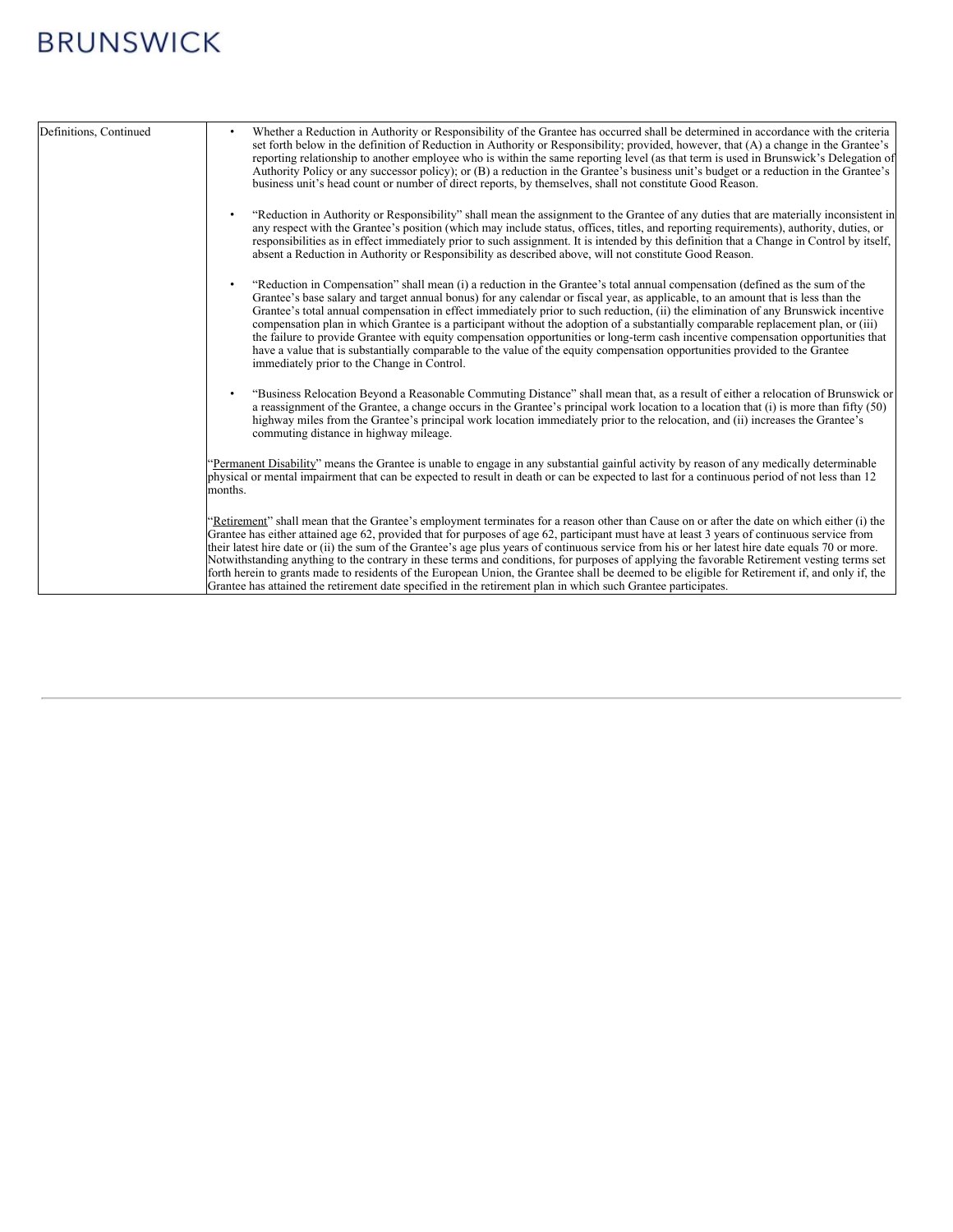| Additional Terms and Conditions | This award is subject to the terms of the Plan. The Plan and these Terms and Conditions together constitute the entire agreement of the<br>parties with respect to the subject matter specifically addressed herein. To the extent any provision herein conflicts with the Plan, the Plan<br>shall govern. The Human Resources and Compensation Committee of the Board administers the Plan. The Committee may interpret the Plan<br>and adopt, amend and rescind administrative guidelines and other rules as deemed appropriate. Committee determinations are conclusive<br>and binding on all interested parties. |
|---------------------------------|----------------------------------------------------------------------------------------------------------------------------------------------------------------------------------------------------------------------------------------------------------------------------------------------------------------------------------------------------------------------------------------------------------------------------------------------------------------------------------------------------------------------------------------------------------------------------------------------------------------------|
|                                 | This award and any shares delivered pursuant to this award are subject to forfeiture, recovery by Brunswick or other action pursuant to any<br>clawback or recoupment policy which Brunswick may adopt from time to time, including without limitation any such policy which<br>Brunswick may be required to adopt under the Dodd-Frank Wall Street Reform and Consumer Protection Act and implementing rules and<br>regulations thereunder, or as otherwise required by law.                                                                                                                                        |
|                                 | To the extent permitted by applicable law, Brunswick shall have the right to offset from any amount distributable hereunder any amount that<br>the Grantee owes to Brunswick or any affiliate thereof without the consent of the Grantee (or his or her beneficiary, in the event of the<br>Grantee's death).                                                                                                                                                                                                                                                                                                        |
|                                 | The grant of this award does not guarantee the Grantee the right to or expectation of any future awards under the Plan or any future incentive<br>plan adopted by Brunswick, and the value of the Restricted Stock Units is not part of his or her normal or expected compensation for<br>purposes of calculating any severance, retirement, welfare, insurance or other similar employee benefit.                                                                                                                                                                                                                   |
|                                 | The Plan may be amended, suspended or terminated at any time. The Plan, these Terms and Conditions, and the Restricted Stock Units will<br>be governed by the laws of the State of Illinois, without regard to the conflict of law provisions of any jurisdiction.                                                                                                                                                                                                                                                                                                                                                   |

#### \* \* \* \* \*

Nothing contained in these Terms and Conditions or the Plan constitutes or is intended to create a contract of continued employment. Employment is at-will and may be terminated by either the employee or Brunswick (including affiliates) for any reason at any time.

For questions and or a copy of the Prospectus, please contact: *Ed Dabrowski, Brunswick Corporation 26125 N. Riverwoods Blvd. Suite 500 Mettawa, Illinois 60045 847-735-4082 ed.dabrowski@brunswick.com*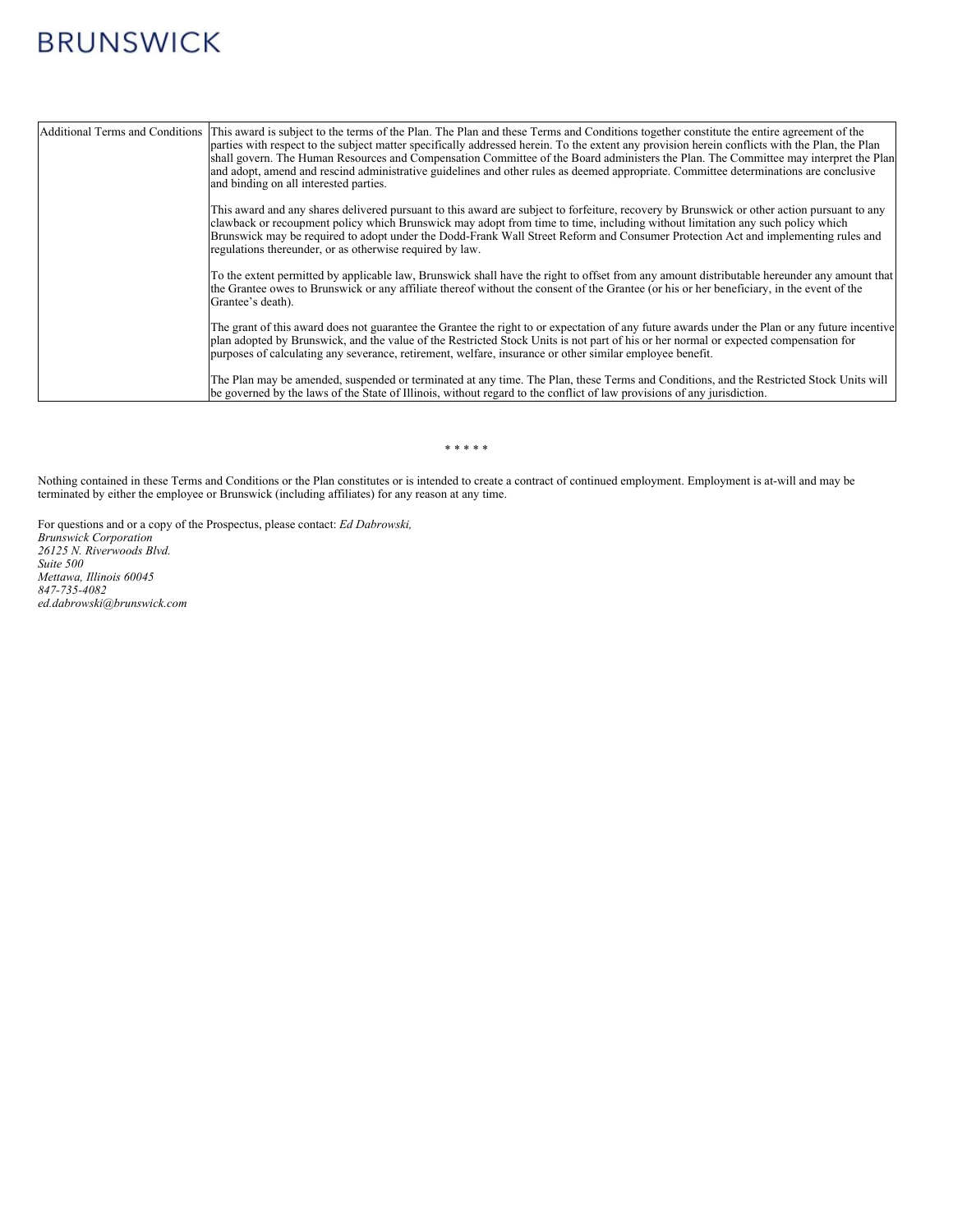#### **Exhibit 10.3**

## **2022 Performance Share Grant Terms and Conditions Pursuant to the Brunswick Corporation 2014 Stock Incentive Plan (the "Plan")**

| Purpose            | To provide incentives to (i) support the execution of Brunswick Corporation's business strategies and (ii) more closely align the interests<br>of the award recipient with those of Brunswick Corporation's stockholders. Any capitalized terms used but not defined herein shall have<br>the meaning given to such terms in the Plan. |
|--------------------|----------------------------------------------------------------------------------------------------------------------------------------------------------------------------------------------------------------------------------------------------------------------------------------------------------------------------------------|
| <b>Grant Date</b>  | 2022                                                                                                                                                                                                                                                                                                                                   |
| Performance Shares | Shares of Brunswick Corporation ("Brunswick") common stock ("Common Stock") where the number of shares of Common Stock<br>delivered is based on attainment of Performance Criteria set forth herein. Shares of Common Stock subject to this Grant shall be referred<br>to herein as "Performance Shares."                              |
| Target Award       | is the target number of Performance Shares with respect to which the Performance Criteria set forth below shall apply.                                                                                                                                                                                                                 |
| Performance Period | For purposes of these Terms and Conditions, "Performance Period" shall mean the three-year performance period commencing January 1,<br>2022 and ending December 31, 2024.                                                                                                                                                              |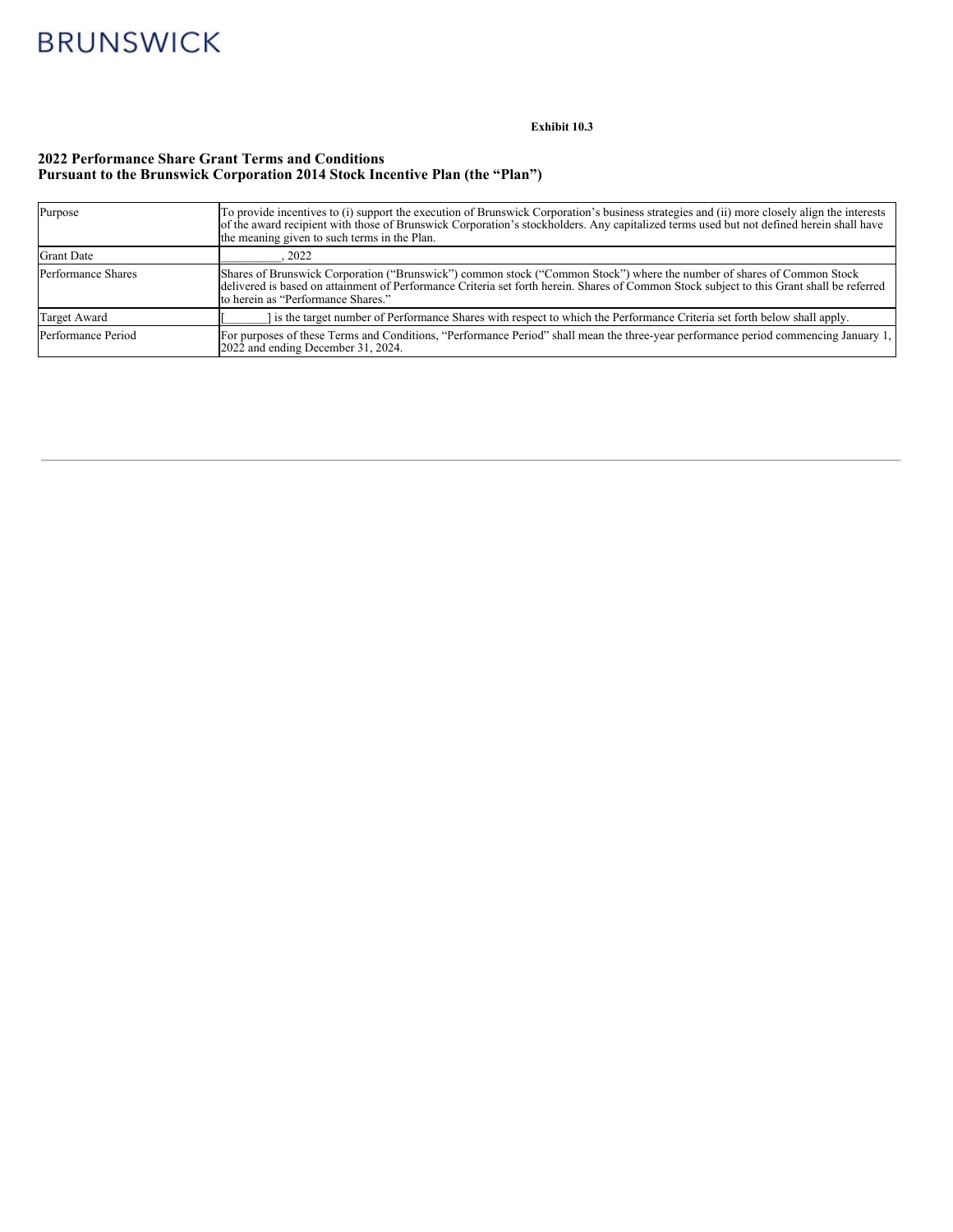| Performance Criteria                                                            | CFROI: 75% of the Performance Shares shall be earned, if at all, based on the three-year average of Brunswick's annual CFROI, as<br>a.<br>defined in Appendix A attached hereto, with payout between 0% and 200% of such percentage of the target number of<br>Performance Shares, based solely on CFROI performance over the Performance Period, as set forth in Appendix A attached hereto.<br>b. Operating Margin: 25% of the Performance Shares shall be earned, if at all, based on the three-year average of Brunswick's annual<br>Operating Margin, as defined in Appendix A attached hereto, with payout between 0% and 200% of such percentage of the target<br>number of Performance Shares, based solely on Operating Margin performance over the Performance Period, as set forth in<br>Appendix A attached hereto<br>TSR Modifier: Performance Shares calculated based on CFROI and Operating Margin performance (the "CFROI/OM Earned<br>$c_{\cdot}$<br>Award") shall be subject to a $+/-20\%$ modifier for Brunswick's TSR Performance against TSR Comparator Group.<br>If Brunswick's TSR Performance is equal to or below the 25th percentile of the TSR Performance of the TSR Comparator<br>i.<br>Group over the Performance Period, then the CFROI/OM Earned Award shall be reduced by 20%.<br>ii.<br>If Brunswick's TSR Performance is equal to or greater than the 75th percentile of the TSR Performance of the TSR<br>Comparator Group over the Performance Period, then the CFROI/OM Earned Award shall be increased by 20%; provided<br>that in no event shall the number of Performance Shares that become payable exceed 200% of the target number of<br>Performance Shares.<br>iii.<br>The CFROI/OM Earned Award shall not be modified for Brunswick's TSR Performance between the 25th and 75th<br>percentile of the TSR Performance of the TSR Comparator Group over the Performance Period.<br>See Appendix A attached hereto for the definitions of "TSR Performance" and "TSR Comparator Group."<br>iv.<br>Notwithstanding the level of performance achieved, the number of shares of Common Stock delivered pursuant to the "Timing of<br>d.<br>Distribution" discussed below shall not exceed the number of shares having a Fair Market Value, as of the date of distribution,<br>equal to 400% of the target dollar value of the award as of the Grant Date, as set forth in the award notice given to the Grantee in<br>connection with the award. |
|---------------------------------------------------------------------------------|-------------------------------------------------------------------------------------------------------------------------------------------------------------------------------------------------------------------------------------------------------------------------------------------------------------------------------------------------------------------------------------------------------------------------------------------------------------------------------------------------------------------------------------------------------------------------------------------------------------------------------------------------------------------------------------------------------------------------------------------------------------------------------------------------------------------------------------------------------------------------------------------------------------------------------------------------------------------------------------------------------------------------------------------------------------------------------------------------------------------------------------------------------------------------------------------------------------------------------------------------------------------------------------------------------------------------------------------------------------------------------------------------------------------------------------------------------------------------------------------------------------------------------------------------------------------------------------------------------------------------------------------------------------------------------------------------------------------------------------------------------------------------------------------------------------------------------------------------------------------------------------------------------------------------------------------------------------------------------------------------------------------------------------------------------------------------------------------------------------------------------------------------------------------------------------------------------------------------------------------------------------------------------------------------------------------------------------------------------------------------------------------------------------------------------------------------------------------------------------------|
| Vesting Upon Death, Permanent<br>Disability or Retirement (as<br>defined below) | In the case of a termination of employment (other than for Cause (as defined below)) on or after the first anniversary of the<br>beginning of the Performance Period and prior to a Change in Control due to (i) death, (ii) Permanent Disability (as defined below)<br>or (iii) Retirement (as defined below), the Grantee or his or her estate or personal representative shall receive the award, calculated<br>as if the Grantee had remained employed throughout the entire Performance Period and based on actual CFROI, Operating Margin<br>and TSR Performance. The Performance Shares shall be distributed to the Grantee in accordance with the terms of this award under<br>"Timing of Distribution.<br>In the case of a termination of employment (other than for Cause) prior to the first anniversary of the beginning of the Performance<br>Period and prior to a Change in Control due to (i) death, (ii) Permanent Disability or (iii) Retirement, a pro-rata portion of the<br>award will be distributed to the Grantee or his or her estate or personal representative in accordance with the terms of this award<br>under "Timing of Distribution." For purposes of the foregoing sentence, a "pro-rata portion" will mean the product of $(x)$ the<br>number of Performance Shares that would otherwise be paid out at the end of the Performance Period based on actual CFROI,<br>Operating Margin and TSR Performance and (y) a fraction, the numerator of which is the number of days that have elapsed since<br>the beginning of the Performance Period through the date of termination of the Grantee's employment, and the denominator of<br>which is 365. All remaining Performance Shares shall be forfeited.<br>The Performance Shares shall be forfeited in their entirety upon any termination for Cause, even if the Grantee would otherwise be<br>eligible for Retirement.                                                                                                                                                                                                                                                                                                                                                                                                                                                                                                                                                                              |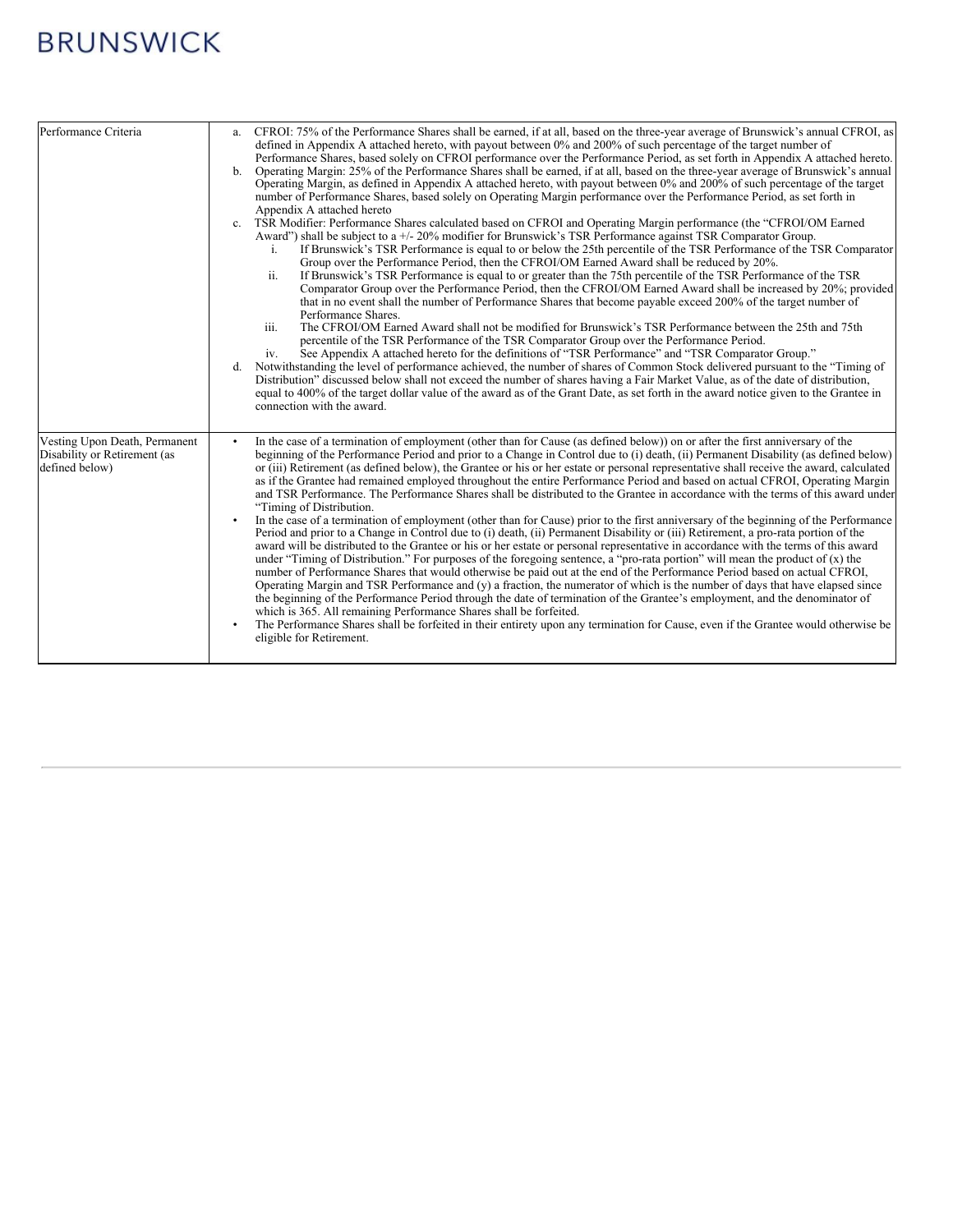| Prorated Vesting Upon Involuntary<br>Termination Without Cause | If the Grantee's employment is terminated by Brunswick for a reason other than Cause or Permanent Disability, and the Grantee<br>is not eligible for Retirement, a pro-rata portion of the award will be vested as of the date of such termination of employment and<br>be distributed following the end of the Performance Period, subject to certification in writing of Brunswick's attainment of the<br>Performance Criteria, as described under "Timing of Distribution". For purposes of the foregoing sentence, a "pro-rata portion"<br>will mean the product of $(x)$ the number of Performance Shares that would otherwise be paid out at the end of the Performance<br>Period based on actual CFROI, Operating Margin and TSR Performance and (y) a fraction, the numerator of which is the number<br>of days that have elapsed since the beginning of the Performance Period through the date of termination of the Grantee's<br>employment, and the denominator of which is 1,095. All remaining Performance Shares shall be forfeited. |
|----------------------------------------------------------------|-----------------------------------------------------------------------------------------------------------------------------------------------------------------------------------------------------------------------------------------------------------------------------------------------------------------------------------------------------------------------------------------------------------------------------------------------------------------------------------------------------------------------------------------------------------------------------------------------------------------------------------------------------------------------------------------------------------------------------------------------------------------------------------------------------------------------------------------------------------------------------------------------------------------------------------------------------------------------------------------------------------------------------------------------------|
| Other Terminations of Employment                               | The Performance Shares shall be forfeited in their entirety in the event the Grantee's employment terminates prior to the end of<br>the Performance Period and prior to a Change in Control for a reason other than death, Permanent Disability (as defined below),<br>Retirement or a termination by Brunswick for a reason other than Cause.                                                                                                                                                                                                                                                                                                                                                                                                                                                                                                                                                                                                                                                                                                      |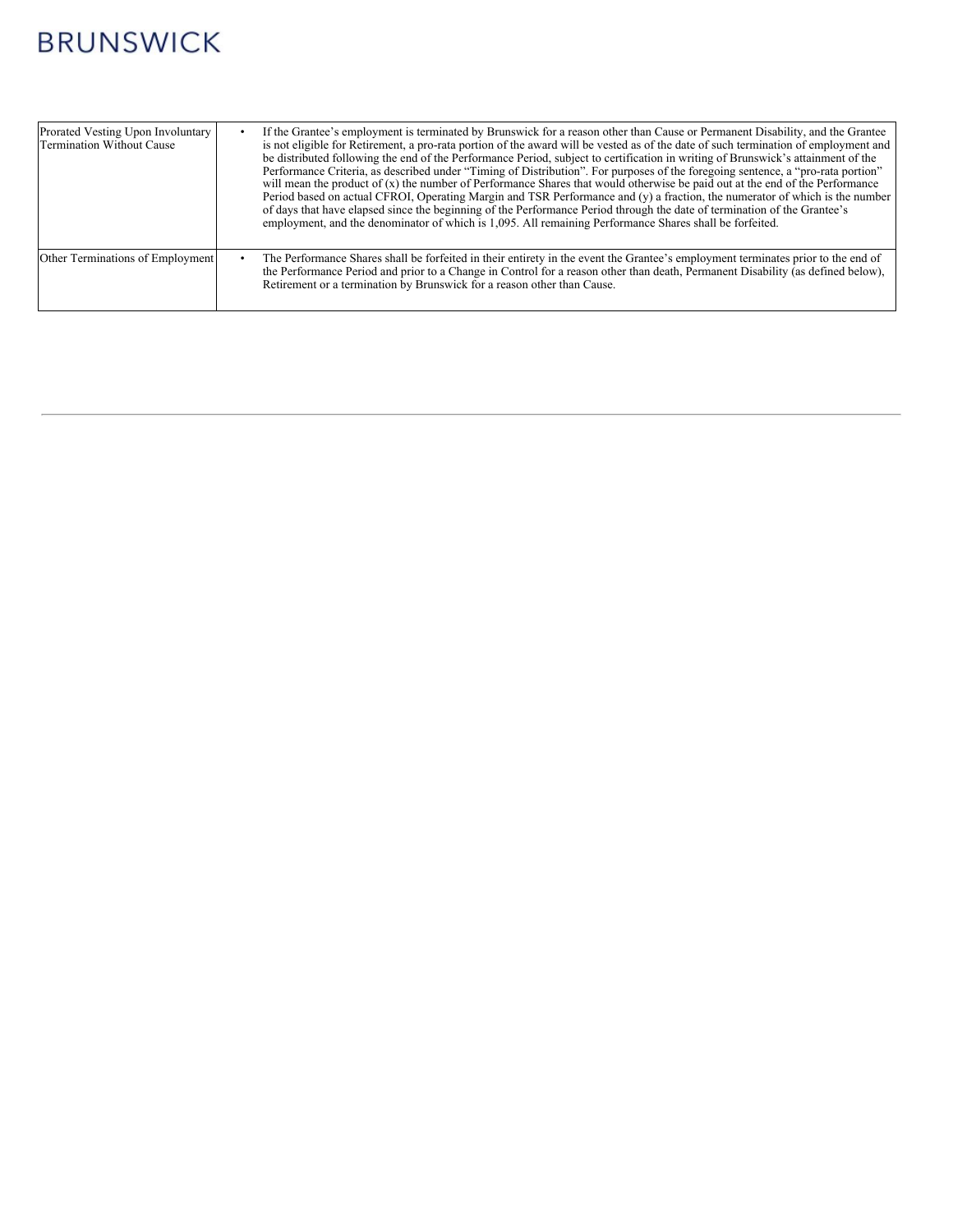| Change in Control      | a. In the event of a Change in Control prior to the end of the Performance Period, the Performance Criteria shall be deemed to be<br>achieved at target (and the remainder of the award shall be forfeited) and:<br>If the award is effectively assumed or continued by the surviving or acquiring corporation and the Grantee remains<br>i.<br>continuously employed through the last day of the Performance Period, then the Performance Shares shall be distributed to<br>Grantee in accordance with the terms of the award under "Timing of Distribution," provided that:<br>1. In the event of Grantee's termination of employment (other than for Cause) (i) due to death or Permanent<br>Disability, (ii) Retirement, or (iii) by Brunswick without Cause or by the Grantee for Good Reason (as defined<br>below), the vested portion of the award shall be distributed to the Grantee or his or her estate or personal<br>representative within thirty (30) days following Grantee's death or termination of employment (or, in the case of<br>termination due to death, Permanent Disability or Retirement that had occurred prior to the Change in Control,<br>within 30 days following the Change in Control to the extent permitted by Internal Revenue Code Section 409A);<br>provided, however, that if the award is considered "nonqualified deferred compensation" and (x) the Change in<br>Control was not a "change in control event" within the meaning of Internal Revenue Code Section 409A or (y) the<br>termination of employment occurred more than two years following the occurrence of such "change in control"<br>event," then the vested portion of the award shall be distributed to Grantee in accordance with the terms of this<br>award under "Timing of Distribution"<br>ii.<br>If the award is not effectively assumed or continued by the surviving or acquiring corporation, then the vested portion of the<br>award shall be distributed within thirty (30) days of such Change in Control; provided, however, if the award is considered<br>"nonqualified deferred compensation" within the meaning of Internal Revenue Code Section 409A with respect to the<br>Grantee and the Change in Control was not a "change in control event" within the meaning of Internal Revenue Code<br>Section 409A or to the extent distribution would be impermissible under Internal Revenue Code Section 409A, then the<br>vested portion of the award shall be distributed to Grantee in accordance with the terms of this award under "Timing of<br>Distribution.<br>Determinations as to whether the award has been effectively assumed or continued by the surviving or acquiring corporation shall be<br>made by the Human Resources and Compensation Committee, as constituted prior to the Change in Control.<br>The Performance Shares shall be forfeited in their entirety upon any termination for Cause, even if the Grantee would otherwise be<br>$\bullet$<br>eligible for Retirement. |
|------------------------|-------------------------------------------------------------------------------------------------------------------------------------------------------------------------------------------------------------------------------------------------------------------------------------------------------------------------------------------------------------------------------------------------------------------------------------------------------------------------------------------------------------------------------------------------------------------------------------------------------------------------------------------------------------------------------------------------------------------------------------------------------------------------------------------------------------------------------------------------------------------------------------------------------------------------------------------------------------------------------------------------------------------------------------------------------------------------------------------------------------------------------------------------------------------------------------------------------------------------------------------------------------------------------------------------------------------------------------------------------------------------------------------------------------------------------------------------------------------------------------------------------------------------------------------------------------------------------------------------------------------------------------------------------------------------------------------------------------------------------------------------------------------------------------------------------------------------------------------------------------------------------------------------------------------------------------------------------------------------------------------------------------------------------------------------------------------------------------------------------------------------------------------------------------------------------------------------------------------------------------------------------------------------------------------------------------------------------------------------------------------------------------------------------------------------------------------------------------------------------------------------------------------------------------------------------------------------------------------------------------------------------------------------------------------------------------------------------------------------------------------------------------------------------------------------------------------------------------------------------------------------------------------------------------------------------------------------------------------------------------------------------------------------------|
| Timing of Distribution | Except as otherwise provided for herein, shares of Common Stock shall be delivered to the Grantee in settlement of the award within 60 days<br>after the end of the Performance Period, subject to certification in writing of Brunswick's attainment of the Performance Criteria.<br>If you are a "specified employee" (as such term is defined under Internal Revenue Code Section 409A) as of the date of your "separation from<br>service" (as such term is defined under Internal Revenue Code Section 409A), then to the extent any amount to be distributed in connection<br>with the settlement of the award is payable upon the Grantee's "separation from service" and constitutes the payment of nonqualified deferred<br>compensation, within the meaning of Internal Revenue Code Section 409A, the distribution will not be made before 6 months after separation<br>from service (or, if earlier, death).                                                                                                                                                                                                                                                                                                                                                                                                                                                                                                                                                                                                                                                                                                                                                                                                                                                                                                                                                                                                                                                                                                                                                                                                                                                                                                                                                                                                                                                                                                                                                                                                                                                                                                                                                                                                                                                                                                                                                                                                                                                                                                      |
|                        | In all cases, fractional shares shall be rounded down to the nearest whole share.                                                                                                                                                                                                                                                                                                                                                                                                                                                                                                                                                                                                                                                                                                                                                                                                                                                                                                                                                                                                                                                                                                                                                                                                                                                                                                                                                                                                                                                                                                                                                                                                                                                                                                                                                                                                                                                                                                                                                                                                                                                                                                                                                                                                                                                                                                                                                                                                                                                                                                                                                                                                                                                                                                                                                                                                                                                                                                                                             |
|                        |                                                                                                                                                                                                                                                                                                                                                                                                                                                                                                                                                                                                                                                                                                                                                                                                                                                                                                                                                                                                                                                                                                                                                                                                                                                                                                                                                                                                                                                                                                                                                                                                                                                                                                                                                                                                                                                                                                                                                                                                                                                                                                                                                                                                                                                                                                                                                                                                                                                                                                                                                                                                                                                                                                                                                                                                                                                                                                                                                                                                                               |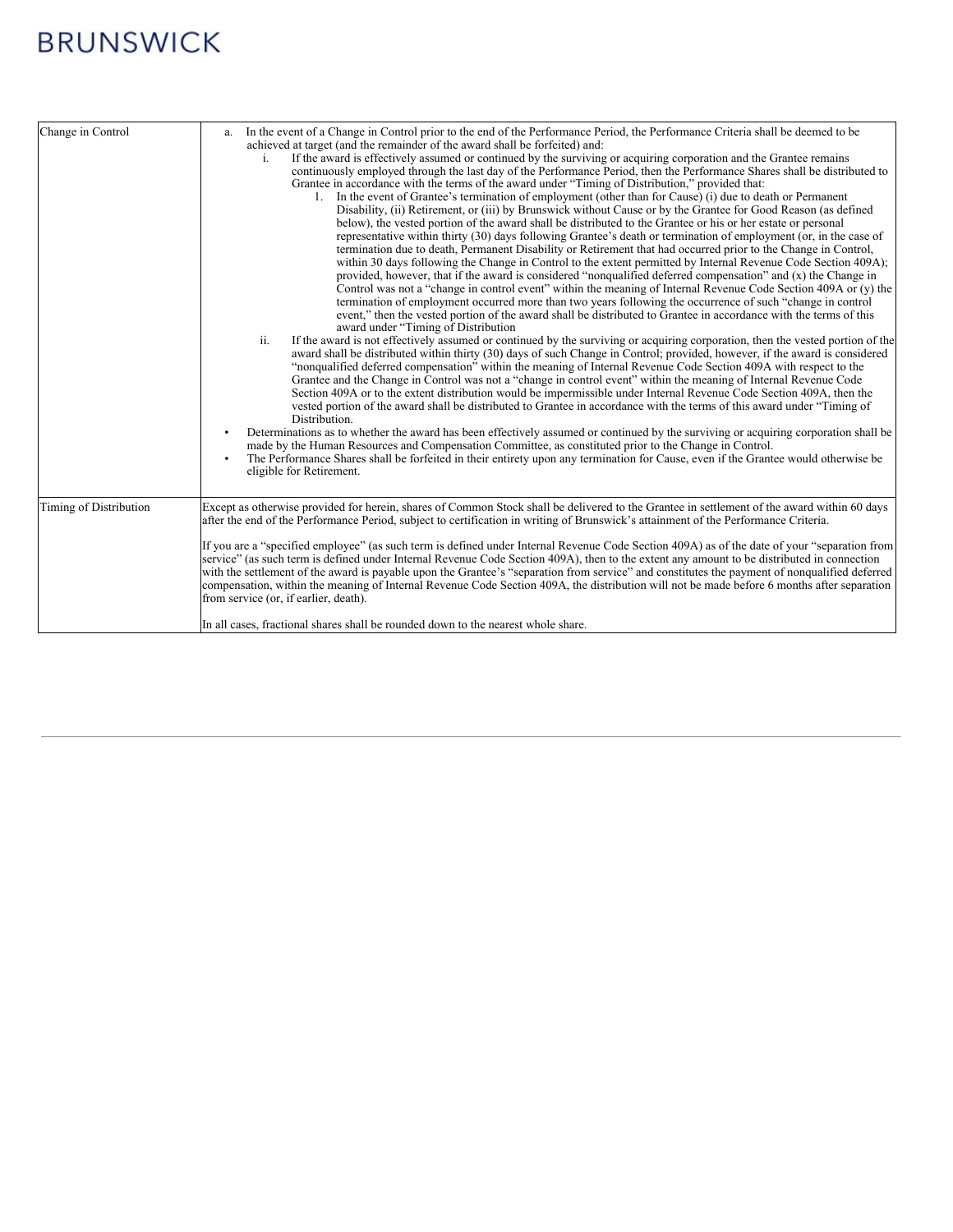<span id="page-51-0"></span>

| Tax Withholding      | Tax withholding liability (to meet required FICA, Federal, state, and local withholding) must be paid via share reduction upon distribution.                                                                                                                                                                                                                                                                                                                                                                                                                                                                                                                                                                                                                                                                                                                                                                                                                                                                                                                                                                                                                                                                                                                                                                                                                                                                                                                                                                                                                                                                                                                                                                                                                                                                                                                                                                                                                                                                                                                                                                                                                                                                                                                                                                                                                                                                                                                                                                                                                                                                                                                                           |  |  |  |
|----------------------|----------------------------------------------------------------------------------------------------------------------------------------------------------------------------------------------------------------------------------------------------------------------------------------------------------------------------------------------------------------------------------------------------------------------------------------------------------------------------------------------------------------------------------------------------------------------------------------------------------------------------------------------------------------------------------------------------------------------------------------------------------------------------------------------------------------------------------------------------------------------------------------------------------------------------------------------------------------------------------------------------------------------------------------------------------------------------------------------------------------------------------------------------------------------------------------------------------------------------------------------------------------------------------------------------------------------------------------------------------------------------------------------------------------------------------------------------------------------------------------------------------------------------------------------------------------------------------------------------------------------------------------------------------------------------------------------------------------------------------------------------------------------------------------------------------------------------------------------------------------------------------------------------------------------------------------------------------------------------------------------------------------------------------------------------------------------------------------------------------------------------------------------------------------------------------------------------------------------------------------------------------------------------------------------------------------------------------------------------------------------------------------------------------------------------------------------------------------------------------------------------------------------------------------------------------------------------------------------------------------------------------------------------------------------------------------|--|--|--|
| Form of Distribution | Shares will be deposited to your brokerage account on record with Brunswick's stock plan administrator.                                                                                                                                                                                                                                                                                                                                                                                                                                                                                                                                                                                                                                                                                                                                                                                                                                                                                                                                                                                                                                                                                                                                                                                                                                                                                                                                                                                                                                                                                                                                                                                                                                                                                                                                                                                                                                                                                                                                                                                                                                                                                                                                                                                                                                                                                                                                                                                                                                                                                                                                                                                |  |  |  |
| Definitions          | 'Cause'' shall mean the Grantee's:<br>a. Conviction of a crime, including by a plea of guilty or nolo contendere, involving theft, fraud, perjury, or moral turpitude;<br>Intentional or grossly negligent disclosure of confidential or trade secret information of the Company or a Related Company to<br>b.<br>anyone not entitled to such information;<br>Willful omission or dereliction of any statutory or common law duty of loyalty to the Company or a Related Company;<br>A willful and material violation of the Company's Code of Conduct or any other written Company policy; or<br>d.<br>Repeated failure to carry out the material components of the Grantee's duties despite specific written notice to do so by the Chief<br>е.<br>Executive Officer, other than any such failure as a result of incapacity due to physical or mental illness.<br>"Good Reason" shall have the meaning set forth in the employment agreement, if any, between the Grantee and Brunswick as in effect on<br>the Grant Date, provided that if the Grantee is not a party to an employment agreement that contains such definition, then Good Reason<br>means the occurrence of any of the following events without the Grantee's express written consent: (a) a material breach by Brunswick of<br>any provision of this agreement; (b) Brunswick's failure to pay any portion of Grantee's compensation when due or to include Grantee in<br>any bonus or incentive plan that applies to similarly situated employees of Brunswick; (c) Brunswick's failure to provide, or continue to<br>provide, Grantee with either the perquisites or employee health and welfare benefits (including, without limitation, life insurance,<br>medical, dental, vision, long-term disability and similar benefits), generally provided to similarly situated employees of Brunswick; (d) a<br>Reduction in Authority or Responsibility of the Grantee (as defined below); (e) a Reduction in Compensation (as defined below); or (f) a<br>Business Relocation Beyond a Reasonable Commuting Distance (as defined below; provided, however, that the occurrence of any such<br>condition shall not constitute Good Reason unless $(x)$ the Grantee provides written notice to Brunswick of the existence of such condition<br>not later than 60 days after the Grantee knows or reasonably should know of the existence of such condition, (y) Brunswick fails to<br>remedy such condition within 30 days after receipt of such notice and (z) Grantee resigns due to the existence of such condition within 60<br>days after the expiration of the remedial period described in clause (y) hereof. |  |  |  |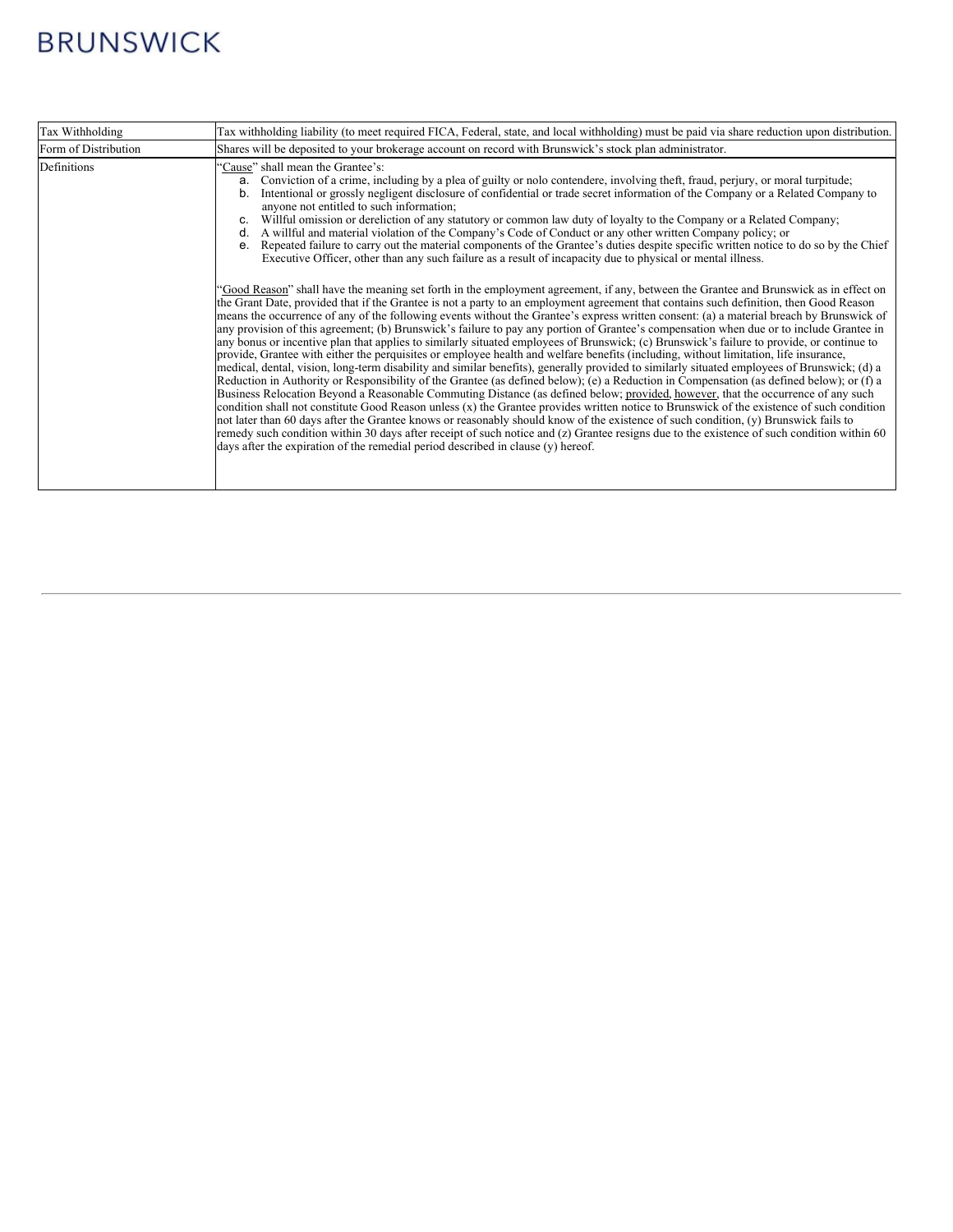| Definitions, Continued | Whether a Reduction in Authority or Responsibility of the Grantee has occurred shall be determined in accordance with the criteria<br>set forth below in the definition of Reduction in Authority or Responsibility; provided, however, that (A) a change in the Grantee's<br>reporting relationship to another employee who is within the same reporting level (as that term is used in Brunswick's Delegation<br>of Authority Policy or any successor policy); or (B) a reduction in the Grantee's business unit's budget or a reduction in the<br>Grantee's business unit's head count or number of direct reports, by themselves, shall not constitute Good Reason.                                                                                                                                                                                             |
|------------------------|---------------------------------------------------------------------------------------------------------------------------------------------------------------------------------------------------------------------------------------------------------------------------------------------------------------------------------------------------------------------------------------------------------------------------------------------------------------------------------------------------------------------------------------------------------------------------------------------------------------------------------------------------------------------------------------------------------------------------------------------------------------------------------------------------------------------------------------------------------------------|
|                        | "Reduction in Authority or Responsibility" shall mean the assignment to the Grantee of any duties that are materially inconsistent<br>in any respect with the Grantee's position (which may include status, offices, titles, and reporting requirements), authority, duties,<br>or responsibilities as in effect immediately prior to such assignment. It is intended by this definition that a Change in Control by<br>itself, absent a Reduction in Authority or Responsibility as described above, will not constitute Good Reason.                                                                                                                                                                                                                                                                                                                              |
|                        | "Reduction in Compensation" shall mean (i) a reduction in the Grantee's total annual compensation (defined as the sum of the<br>Grantee's base salary and target annual bonus) for any calendar or fiscal year, as applicable, to an amount that is less than the<br>Grantee's total annual compensation in effect immediately prior to such reduction, (ii) the elimination of any Brunswick incentive<br>compensation plan in which Grantee is a participant without the adoption of a substantially comparable replacement plan, or (iii)<br>the failure to provide the Grantee with equity compensation opportunities or long-term cash incentive compensation opportunities<br>that have a value that is substantially comparable to the value of the equity compensation opportunities provided to the Grantee<br>immediately prior to the Change in Control. |
|                        | "Business Relocation Beyond a Reasonable Commuting Distance" shall mean that, as a result of either a relocation of Brunswick<br>or a reassignment of the Grantee, a change occurs in the Grantee's principal work location to a location that (i) is more than fifty<br>(50) highway miles from the Grantee's principal work location immediately prior to the relocation, and (ii) increases the Grantee's<br>commuting distance in highway mileage.                                                                                                                                                                                                                                                                                                                                                                                                              |
|                        | Permanent Disability" means the Grantee is unable to engage in any substantial gainful activity by reason of any medically determinable<br>physical or mental impairment that can be expected to result in death or can be expected to last for a continuous period of not less than 12<br>months.                                                                                                                                                                                                                                                                                                                                                                                                                                                                                                                                                                  |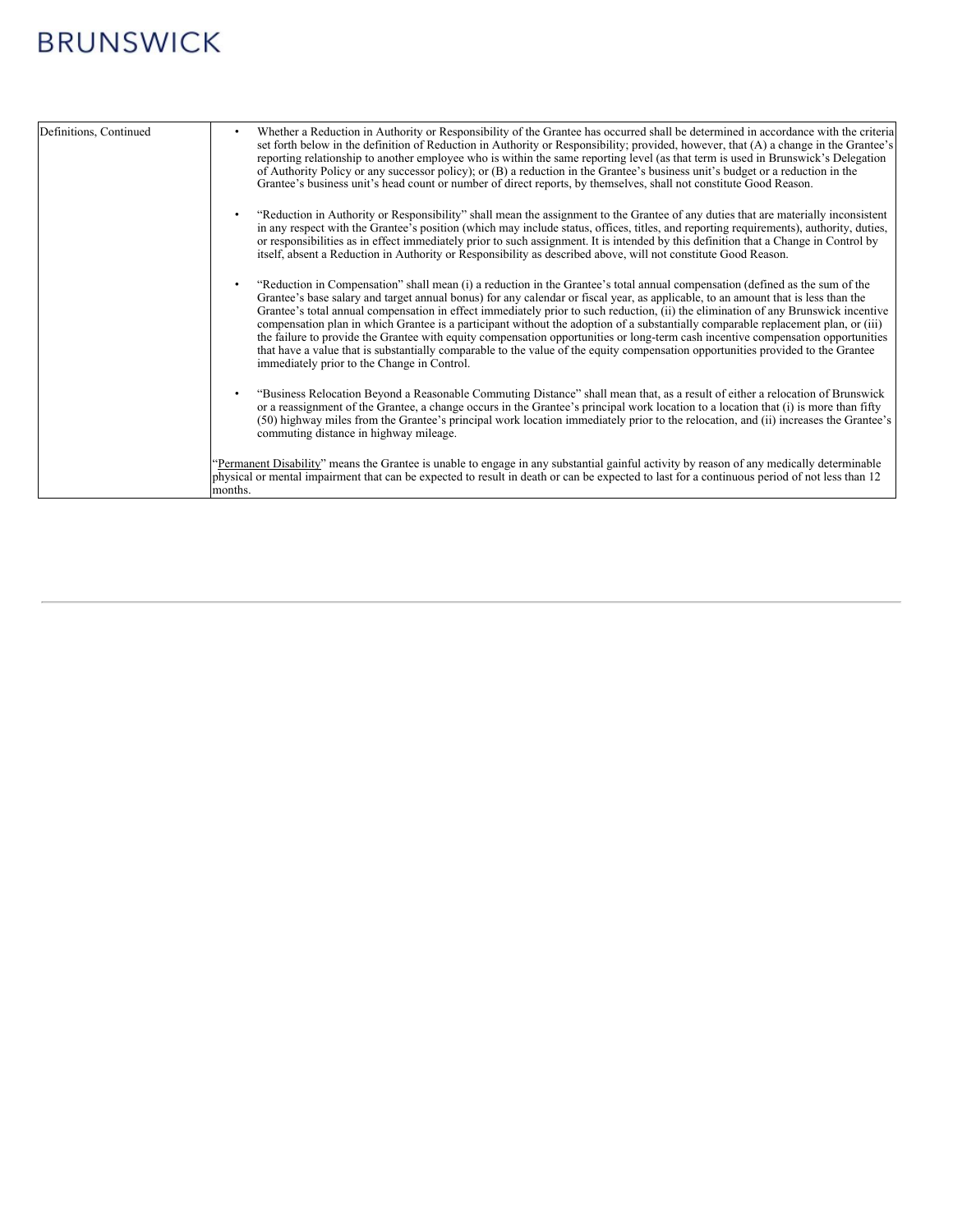| Definitions, Continued                 | 'Retirement'' shall mean that the Grantee's employment terminates for a reason other than Cause on or after the date on which either (i)<br>the Grantee has either attained age 62, provided that for purposes of age 62, participant must have at least 3 years of continuous service<br>from their latest hire date or (ii) the sum of the Grantee's age plus years of continuous service from his or her latest hire date equals 70 or<br>more. Notwithstanding anything to the contrary in these terms and conditions, for purposes of applying the favorable Retirement vesting<br>terms set forth herein to grants made to residents of the European Union, the Grantee shall be deemed to be eligible for Retirement if, and<br>only if, the Grantee has attained the retirement date specified in the retirement plan in which such Grantee participates. |
|----------------------------------------|-------------------------------------------------------------------------------------------------------------------------------------------------------------------------------------------------------------------------------------------------------------------------------------------------------------------------------------------------------------------------------------------------------------------------------------------------------------------------------------------------------------------------------------------------------------------------------------------------------------------------------------------------------------------------------------------------------------------------------------------------------------------------------------------------------------------------------------------------------------------|
| <b>Additional Terms and Conditions</b> | This award is subject to the terms of the Plan. The Plan and these Terms and Conditions together constitute the entire agreement of the<br>parties with respect to the subject matter specifically addressed herein. To the extent any provision herein conflicts with the Plan, the Plan<br>shall govern. The Human Resources and Compensation Committee of the Board administers the Plan. The Committee may interpret the<br>Plan and adopt, amend and rescind administrative guidelines and other rules as deemed appropriate. Committee determinations are<br>conclusive and binding on all interested parties.                                                                                                                                                                                                                                              |
|                                        | This award and any shares delivered pursuant to this award are subject to forfeiture, recovery by Brunswick or other action pursuant to any<br>clawback or recoupment policy which Brunswick may adopt from time to time, including without limitation any such policy which<br>Brunswick may be required to adopt under the Dodd-Frank Wall Street Reform and Consumer Protection Act and implementing rules and<br>regulations thereunder, or as otherwise required by law.                                                                                                                                                                                                                                                                                                                                                                                     |
|                                        | To the extent permitted by applicable law, Brunswick shall have the right to offset from any amount distributable hereunder any amount<br>that the Grantee owes to Brunswick or any affiliate thereof without the consent of the Grantee (or his or her beneficiary, in the event of the<br>Grantee's death).                                                                                                                                                                                                                                                                                                                                                                                                                                                                                                                                                     |
|                                        | The grant of this award does not guarantee the Grantee the right to or expectation of any future awards under the Plan or any future<br>incentive plan adopted by Brunswick, and the value of the Performance Shares is not part of his or her normal or expected compensation<br>for purposes of calculating any severance, retirement, welfare, insurance or other similar employee benefit.                                                                                                                                                                                                                                                                                                                                                                                                                                                                    |
|                                        | The Plan may be amended, suspended or terminated at any time. The Plan, these Terms and Conditions, and the Performance Shares will<br>be governed by the laws of the State of Illinois, without regard to the conflict of law provisions of any jurisdiction.                                                                                                                                                                                                                                                                                                                                                                                                                                                                                                                                                                                                    |

### \* \* \* \* \*

Nothing contained in these Terms and Conditions or the Plan constitutes or is intended to create a contract of continued employment. Employment is at-will and may be terminated by either the employee or Brunswick (including affiliates) for any reason at any time.

For questions and or a copy of the Prospectus, please contact: *Ed Dabrowski Brunswick Corporation 26125 N. Riverwoods Blvd. Suite 500 Mettawa, Illinois 60045 847-735-4082 ed.dabrowski @brunswick.com*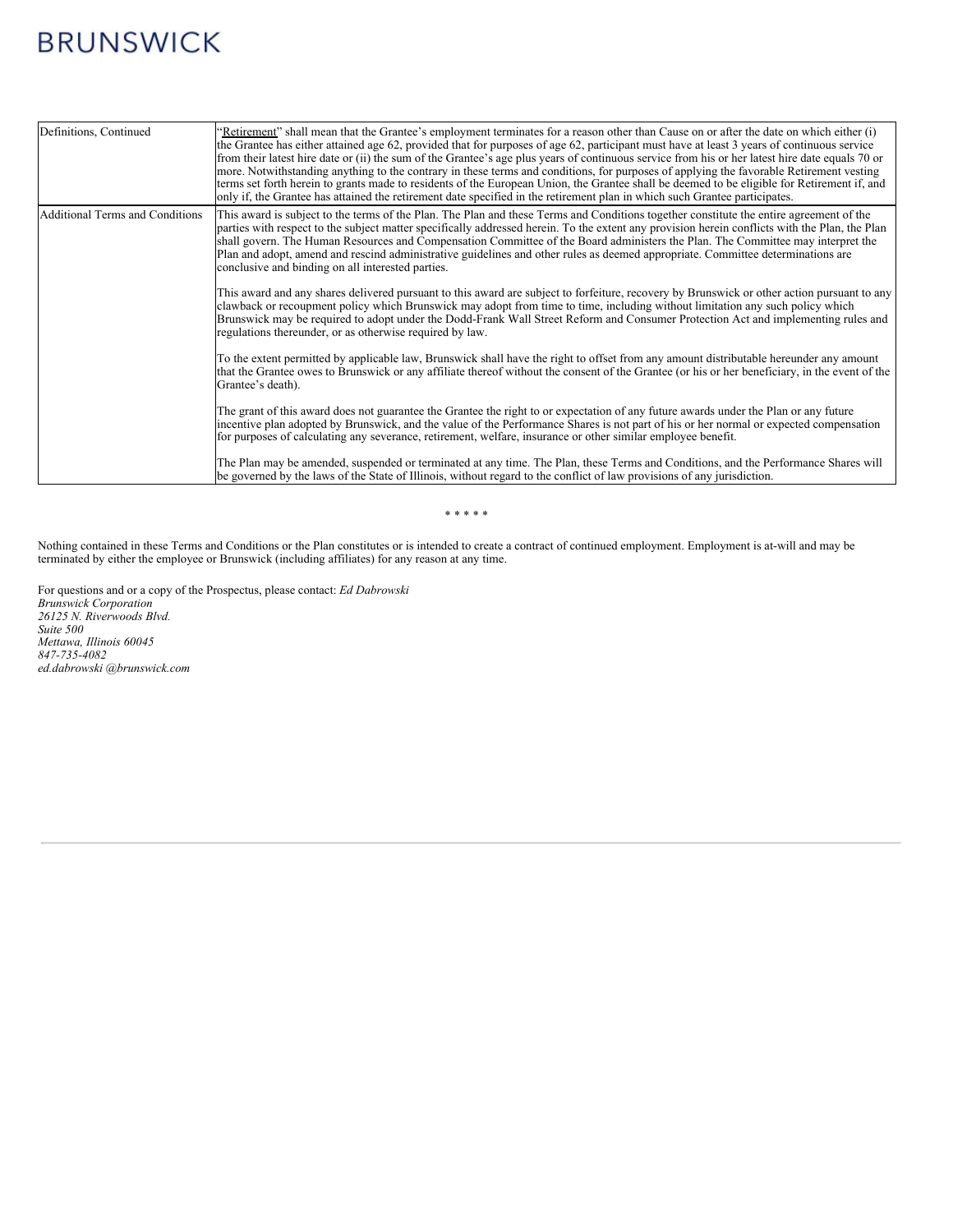## **2022 Performance Share Grant**

| Appendix A - Performance Criteria                                                                                                                                                                                                                                                                                                                                                                                                                                                           |           |                                        |                     |
|---------------------------------------------------------------------------------------------------------------------------------------------------------------------------------------------------------------------------------------------------------------------------------------------------------------------------------------------------------------------------------------------------------------------------------------------------------------------------------------------|-----------|----------------------------------------|---------------------|
| Annual Cash Flow Return on Investment (CFROI): Applicable to 75% of<br><b>Performance Shares</b>                                                                                                                                                                                                                                                                                                                                                                                            |           | Payout as $a_{(1)}^{\theta}$ of Target | 2022 - 2024 Average |
| CFROI defined as Adjusted Free Cash Flow divided by Operating Capital Employed.                                                                                                                                                                                                                                                                                                                                                                                                             |           |                                        |                     |
| Adjusted Free Cash Flow is defined as Free Cash Flow consistent with the external<br>reporting definition excluding the impact of cash tax payments or refunds.                                                                                                                                                                                                                                                                                                                             |           |                                        |                     |
| Operating Capital Employed defined as total assets less current liabilities excluding<br>cash, debt, tax balances and lease assets and liabilities related to ASC 842. Operating                                                                                                                                                                                                                                                                                                            |           |                                        |                     |
| Capital Employed will be calculated on a two point basis                                                                                                                                                                                                                                                                                                                                                                                                                                    | Threshold | 0%                                     | $XX.X\%$            |
| Adjusted Free Cash Flow and Operating Capital Employed will be adjusted for the<br>following variances from plan:<br>Acquisition/sale of "strategic" assets (e.g., transformational or material<br>acquisitions) not contemplated in the plan;<br>Restructuring, integration, and exit activities;<br>Impact of unplanned financing arrangements (including debt issuance, off-<br>٠<br>balance sheet leasing and factoring);<br>Impact of change in accounting standards; and<br>$\bullet$ |           |                                        |                     |
| Executive deferred compensation payouts not included in plan.<br>$\bullet$                                                                                                                                                                                                                                                                                                                                                                                                                  | Target    | 100%                                   | YY.Y%               |
| Performance results may be adjusted, as appropriate, for extraordinary or<br>unanticipated items.                                                                                                                                                                                                                                                                                                                                                                                           |           |                                        |                     |
|                                                                                                                                                                                                                                                                                                                                                                                                                                                                                             |           |                                        |                     |
|                                                                                                                                                                                                                                                                                                                                                                                                                                                                                             | Maximum   | 200%                                   | $ZZ.Z\%$            |
|                                                                                                                                                                                                                                                                                                                                                                                                                                                                                             |           |                                        |                     |
|                                                                                                                                                                                                                                                                                                                                                                                                                                                                                             |           |                                        |                     |
|                                                                                                                                                                                                                                                                                                                                                                                                                                                                                             |           |                                        |                     |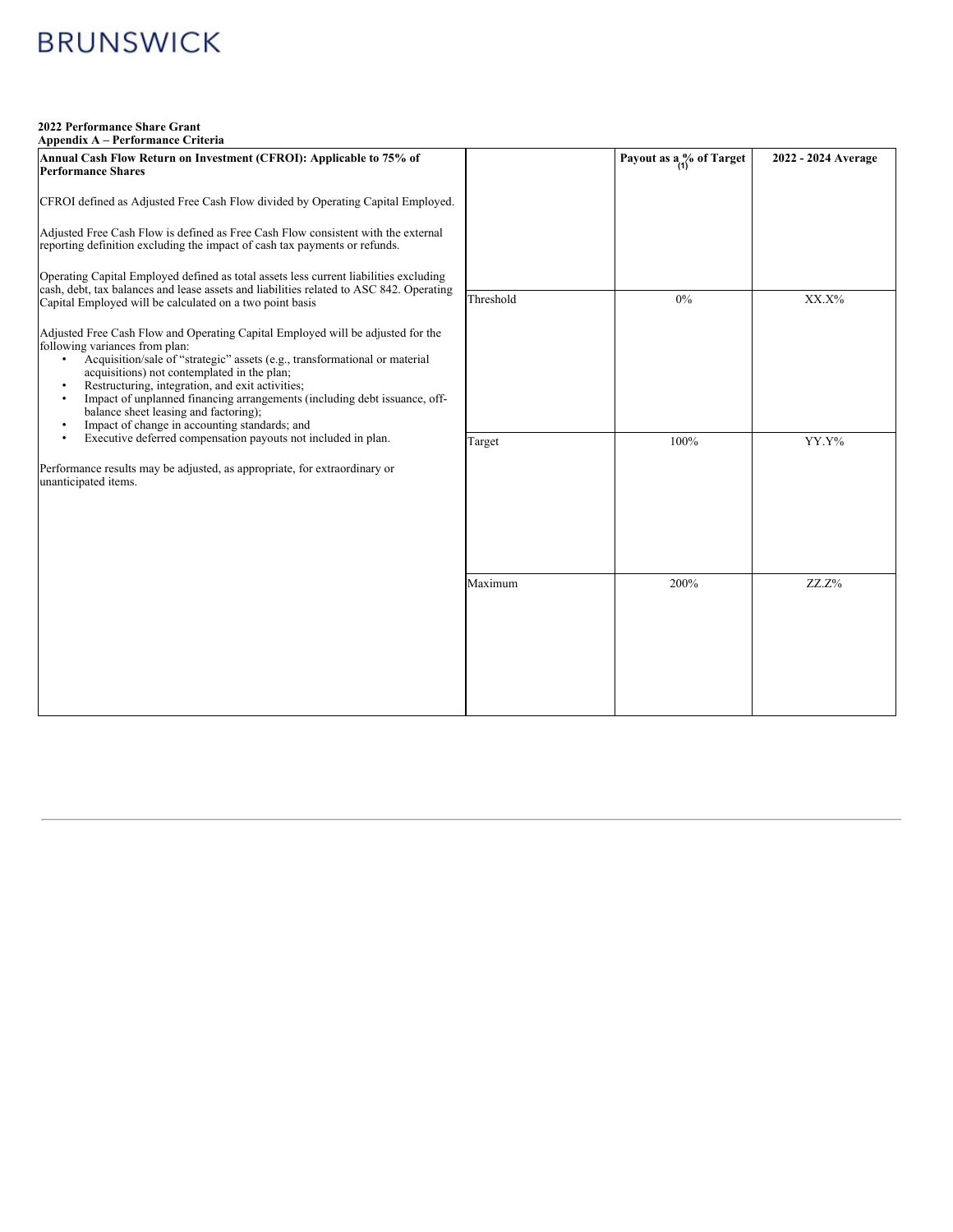| Annual Operating Margin: Applicable to 25% of Performance Shares                                                                                                                                                                                                                                                                                                                                                                                                                                           |           | Payout as $a_{(1)}^{\theta}$ of Target | 2022 - 2024 Average |
|------------------------------------------------------------------------------------------------------------------------------------------------------------------------------------------------------------------------------------------------------------------------------------------------------------------------------------------------------------------------------------------------------------------------------------------------------------------------------------------------------------|-----------|----------------------------------------|---------------------|
| Operating Margin defined as Operating Earnings (ex. items) divided by Sales.                                                                                                                                                                                                                                                                                                                                                                                                                               |           |                                        |                     |
| Operating Earnings and Sales are consistent with reporting definitions.                                                                                                                                                                                                                                                                                                                                                                                                                                    |           |                                        |                     |
| Operating Earnings (on an ex. items basis) and Sales will be adjusted for the<br>following variances from plan:                                                                                                                                                                                                                                                                                                                                                                                            | Threshold | $0\%$                                  | $X.X\%$             |
| Acquisition/sale of "strategic" assets (e.g., transformational or material<br>$\bullet$<br>acquisitions) not contemplated in the plan;<br>Restructuring, exit, integration and impairment activities;<br>$\bullet$<br>Impact of any "unusual in nature" or "infrequently occurring" charges or<br>$\bullet$<br>impacts related to changes in accounting principles; and<br>Impact of unplanned financing arrangements (including debt issuance, off-<br>$\bullet$<br>balance sheet leasing and factoring). |           |                                        |                     |
| Performance results may be adjusted, as appropriate, for extraordinary or<br>unanticipated items.                                                                                                                                                                                                                                                                                                                                                                                                          | Target    | 100%                                   | $Y.Y\%$             |
|                                                                                                                                                                                                                                                                                                                                                                                                                                                                                                            | Maximum   | 200%                                   | $Z.Z\%$             |
|                                                                                                                                                                                                                                                                                                                                                                                                                                                                                                            |           |                                        |                     |

 $<sup>(1)</sup>$  If performance is between the threshold and maximum levels set forth above, then the payout as a percentage of target shall be interpolated appropriately. No payout below</sup> threshold.

The following definitions shall apply for purpose of applying the TSR modifier:

"Average Stock Price" means the average of the closing transaction prices of a share of common stock of a company, as reported on the principal national stock exchange on which such common stock is traded, for the 20 business days immediately preceding the date for which the Average Stock Price is being determined.

"TSR Comparator Group" means the S&P 400 Consumer Discretionary index group. For purposes of determining TSR Performance with respect to the Performance Period, the companies included in the S&P 400 Consumer Discretionary index group shall be determined at the beginning of the Performance Period, excluding those entities that are bankrupt, listed on the pink sheets or not listed at all. Should a company within the TSR Comparator Group become bankrupt after the start of the Performance Period, they shall be assigned a TSR of -100%. Companies emerging from bankruptcy shall not be tracked for purposes of the current Performance Period. If two companies within the TSR Comparator Group merge, only the surviving entity shall be counted. Should a company within the TSR Comparator Group merge with a company outside of the TSR Comparator Group, then that entity shall be excluded from the final calculation.

"TSR Performance" means a company's cumulative total shareholder return as measured by dividing (A) the sum of (i) the cumulative amount of dividends for the Performance Period, assuming dividend reinvestment, and (ii) the increase or decrease in the Average Stock Price from the first day of the Performance Period to the last day of the Performance Period, by (B) the Average Stock Price determined as of the first day of the Performance Period.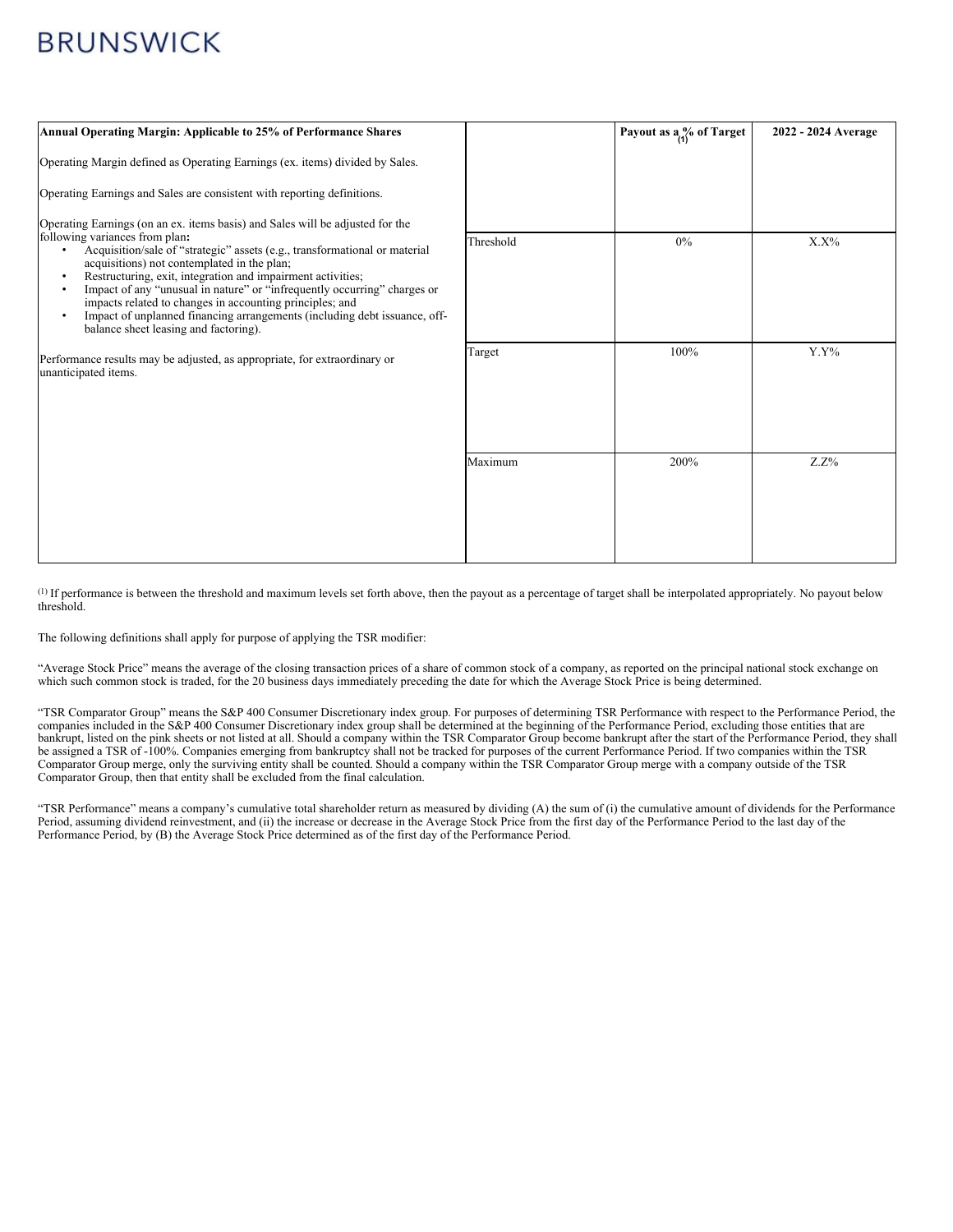#### **Certification Pursuant to Rules 13a-14(a) and 15d-14(a) under the Securities Exchange Act of 1934, as Amended**

<span id="page-56-0"></span>I, David M. Foulkes, certify that:

- 1. I have reviewed this Quarterly Report on Form 10-Q of Brunswick Corporation;
- 2. Based on my knowledge, this report does not contain any untrue statement of a material fact or omit to state a material fact necessary to make the statements made, in light of the circumstances under which such statements were made, not misleading with respect to the period covered by this report;
- 3. Based on my knowledge, the financial statements, and other financial information included in this report, fairly present in all material respects the financial condition, results of operations and cash flows of the registrant as of, and for, the periods presented in this report;
- 4. The registrant's other certifying officer and I are responsible for establishing and maintaining disclosure controls and procedures (as defined in Exchange Act Rules 13a-15(e) and 15d-15(e)) and internal control over financial reporting (as defined in Exchange Act Rules 13a-15(f) and 15d-15(f)) for the registrant and we have:
	- a) designed such disclosure controls and procedures, or caused such disclosure controls and procedures to be designed under our supervision, to ensure that material information relating to the registrant, including its consolidated subsidiaries, is made known to us by others within those entities, particularly during the period in which this report is being prepared;
	- b) designed such internal control over financial reporting, or caused such internal control over financial reporting to be designed under our supervision, to provide reasonable assurance regarding the reliability of financial reporting and the preparation of financial statements for external purposes in accordance with generally accepted accounting principles;
	- c) evaluated the effectiveness of the registrant's disclosure controls and procedures and presented in this report our conclusions about the effectiveness of the disclosure controls and procedures, as of the end of the period covered by this report based on such evaluation; and
	- d) disclosed in this report any change in the registrant's internal control over financial reporting that occurred during the registrant's most recent fiscal quarter (the registrant's fourth fiscal quarter in the case of an annual report) that has materially affected, or is reasonably likely to materially affect, the registrant's internal control over financial reporting; and
- 5. The registrant's other certifying officer and I have disclosed, based on our most recent evaluation of internal control over financial reporting, to the registrant's auditors and the audit committee of the registrant's board of directors (or persons performing the equivalent functions):
	- a) all significant deficiencies and material weaknesses in the design or operation of internal control over financial reporting which are reasonably likely to adversely affect the registrant's ability to record, process, summarize and report financial information; and
	- b) any fraud, whether or not material, that involves management or other employees who have a significant role in the registrant's internal control over financial reporting.

### **BRUNSWICK CORPORATION**

May 10, 2022 By: /s/ DAVID M. FOULKES David M. Foulkes Chief Executive Officer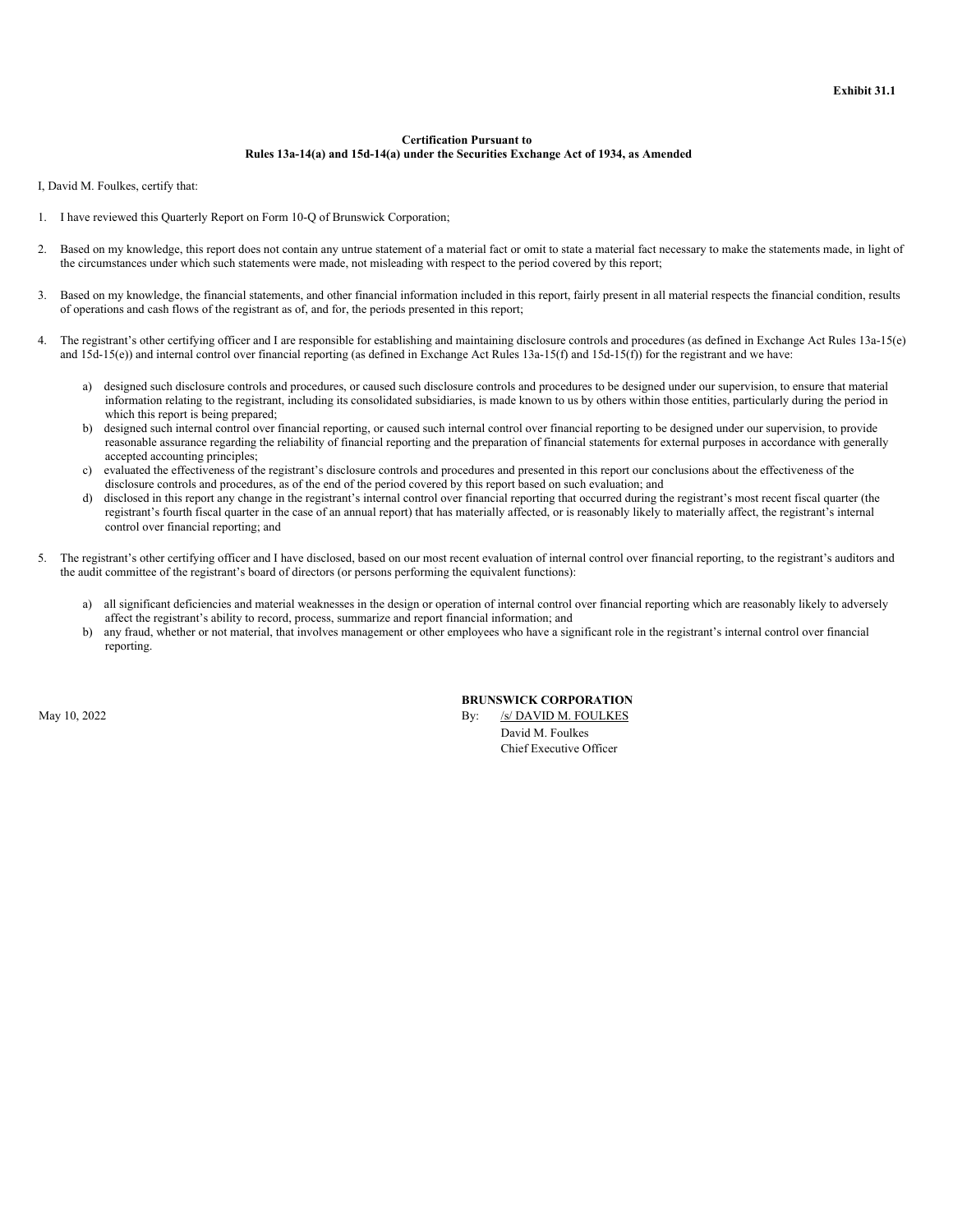#### **Certification Pursuant to Rules 13a-14(a) and 15d-14(a) under the Securities Exchange Act of 1934, as Amended**

<span id="page-57-0"></span>I, Ryan M. Gwillim, certify that:

- 1. I have reviewed this Quarterly Report on Form 10-Q of Brunswick Corporation;
- 2. Based on my knowledge, this report does not contain any untrue statement of a material fact or omit to state a material fact necessary to make the statements made, in light of the circumstances under which such statements were made, not misleading with respect to the period covered by this report;
- 3. Based on my knowledge, the financial statements, and other financial information included in this report, fairly present in all material respects the financial condition, results of operations and cash flows of the registrant as of, and for, the periods presented in this report;
- 4. The registrant's other certifying officer and I are responsible for establishing and maintaining disclosure controls and procedures (as defined in Exchange Act Rules 13a-15(e) and 15d-15(e)) and internal control over financial reporting (as defined in Exchange Act Rules 13a-15(f) and 15d-15(f)) for the registrant and we have:
	- a) designed such disclosure controls and procedures, or caused such disclosure controls and procedures to be designed under our supervision, to ensure that material information relating to the registrant, including its consolidated subsidiaries, is made known to us by others within those entities, particularly during the period in which this report is being prepared;
	- b) designed such internal control over financial reporting, or caused such internal control over financial reporting to be designed under our supervision, to provide reasonable assurance regarding the reliability of financial reporting and the preparation of financial statements for external purposes in accordance with generally accepted accounting principles;
	- c) evaluated the effectiveness of the registrant's disclosure controls and procedures and presented in this report our conclusions about the effectiveness of the disclosure controls and procedures, as of the end of the period covered by this report based on such evaluation; and
	- d) disclosed in this report any change in the registrant's internal control over financial reporting that occurred during the registrant's most recent fiscal quarter (the registrant's fourth fiscal quarter in the case of an annual report) that has materially affected, or is reasonably likely to materially affect, the registrant's internal control over financial reporting; and
- 5. The registrant's other certifying officer and I have disclosed, based on our most recent evaluation of internal control over financial reporting, to the registrant's auditors and the audit committee of the registrant's board of directors (or persons performing the equivalent functions):
	- a) all significant deficiencies and material weaknesses in the design or operation of internal control over financial reporting which are reasonably likely to adversely affect the registrant's ability to record, process, summarize and report financial information; and
	- b) any fraud, whether or not material, that involves management or other employees who have a significant role in the registrant's internal control over financial reporting.

**BRUNSWICK CORPORATION**

May 10, 2022 By: /s/ RYAN M. GWILLIM Ryan M. Gwillim Executive Vice President and Chief Financial Officer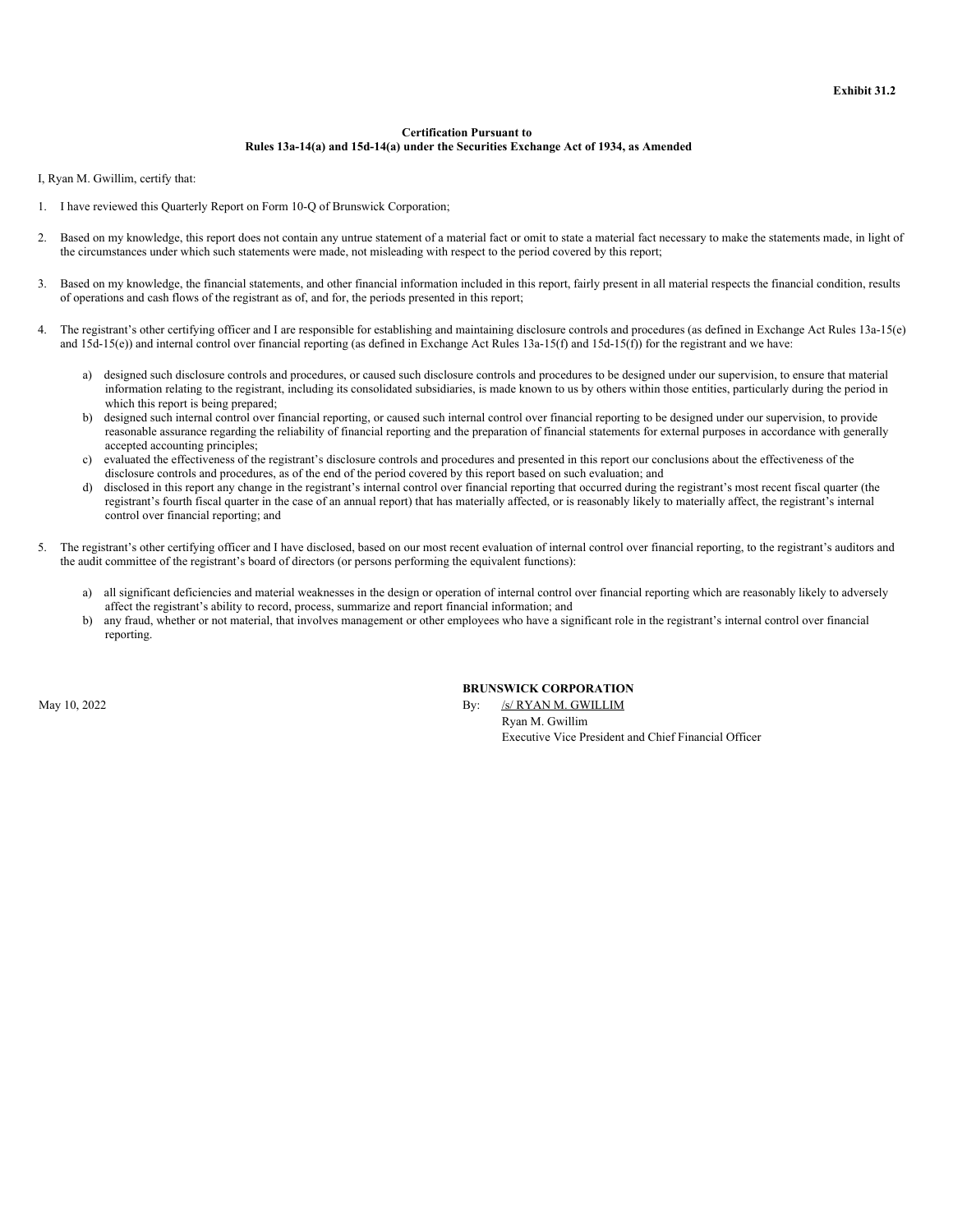#### **Certification Pursuant to Section 1350 of Chapter 63 of Title 18 of the United States Code**

<span id="page-58-0"></span>I, David M. Foulkes, Chief Executive Officer of Brunswick Corporation, certify that: (i) Brunswick Corporation's Quarterly Report on Form 10-Q for the quarterly period ended April 02, 2022 fully complies with the requirements of Section 13(a) or 15(d) of the Securities Exchange Act of 1934; and (ii) the information contained in Brunswick Corporation's Quarterly Report on Form 10-Q for the quarterly period ended April 02, 2022 fairly presents, in all material respects, the financial condition and results of operations of Brunswick Corporation.

**BRUNSWICK CORPORATION**

May 10, 2022 By: /s/ DAVID M. FOULKES David M. Foulkes Chief Executive Officer